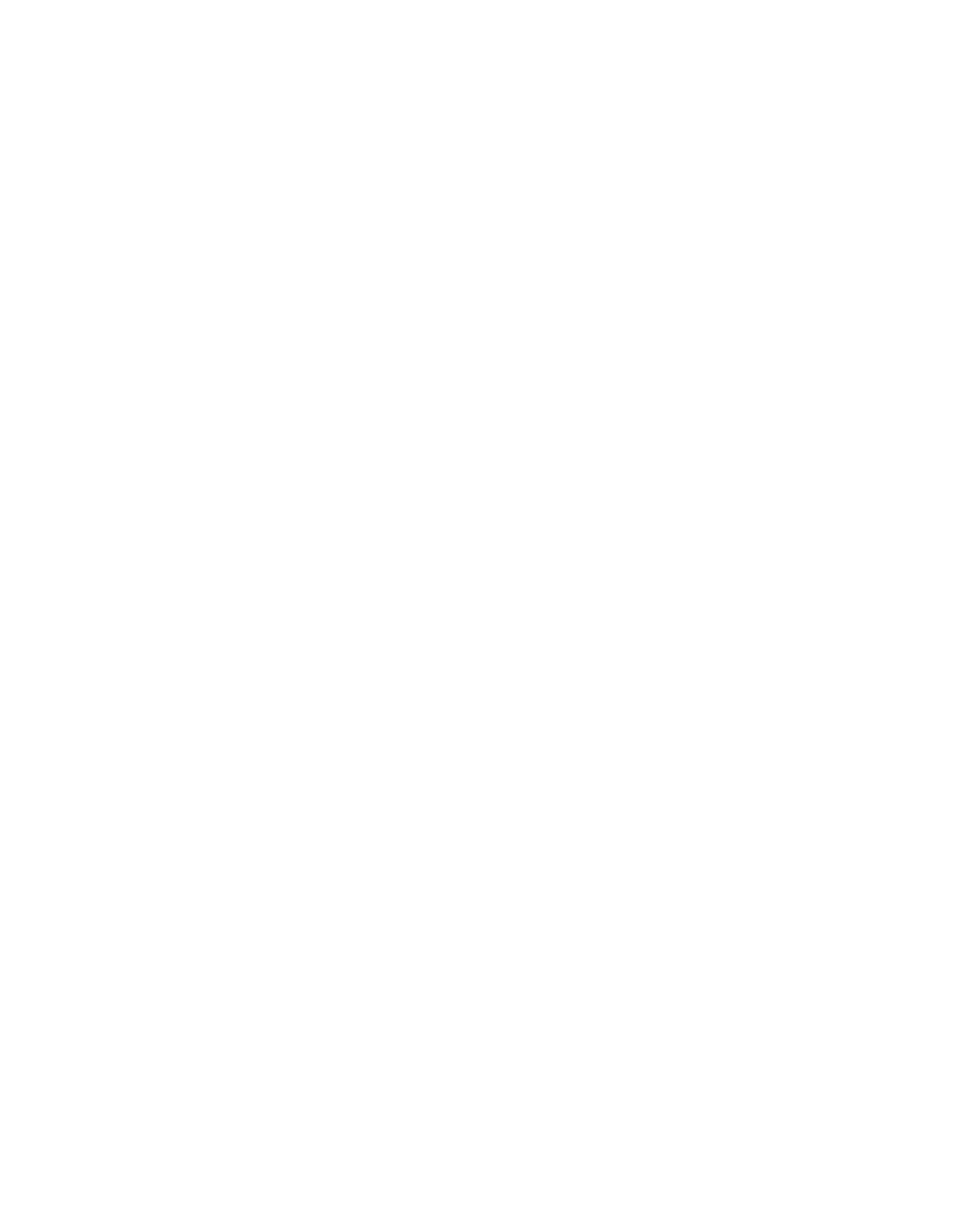

# **NATIONAL OPEN UNIVERSITY OF NIGERIA**

# **SCHOOL OF SCIENCE AND TECHNOLOGY**

**COURSE CODE :BIO 309**

**COURSE TITLE: PLANT BREEDING**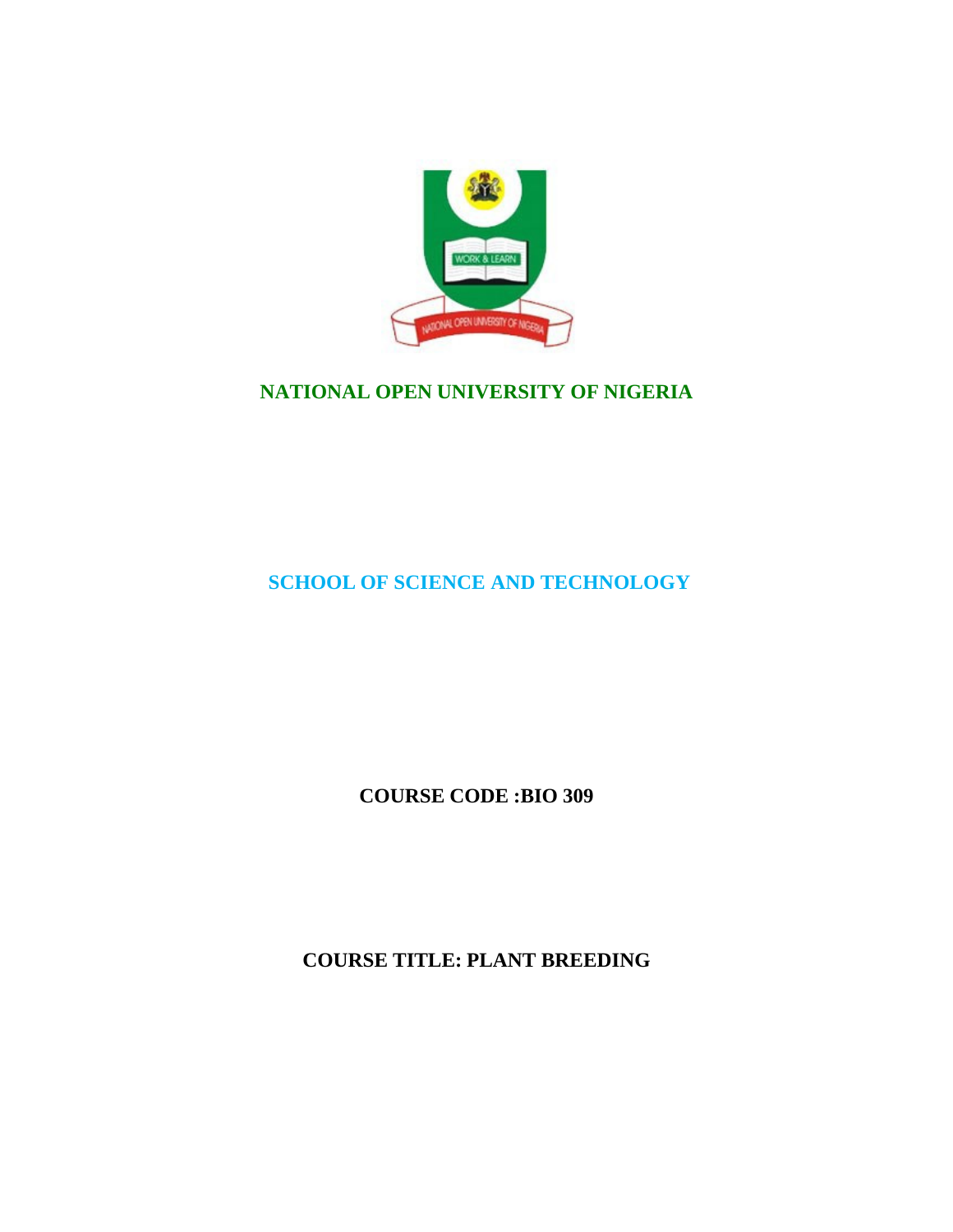## **BIO 309 PLANT BREEDING ( 1 unit)**

**Course outline:** Importance of plant breeding, Cytological principles of breeding, Heterosis, Inbreeding and its consequences, Incompatibility mechanisms, sterility, Breeding methods, Disease and pest resistance and their inheritance, Major farm and domestic plants and the practices used to sustain desired qualities.

COURSE UNITS: **Plant breeding** is the art and science of changing the traits of plants in order to produce desired characteristics. Plant breeding can be accomplished through many different techniques ranging from simply selecting plants with desirable characteristics for propagation, to more complex molecular techniques. The course will cover the following outline: -

- 1. Importance of plant breeding
- 2. Cytological principles of breeding
- 3. Heterosis
- 4. Inbreeding and its consequences
- 5. Incompatibility mechanisms
- 6. Sterility
- 7. Breeding methods
- 8. Disease and pest resistance and their inheritance
- 9. Major farm and domestic plants and the practices used to sustain desired qualities

## **UNIT 1: IMPORTANCE OF PLANT BREEDING**

## **1.0. INTRODUCTION**

Plant breeding is the art and science of changing the genetics of plants in order to produce desired characteristics. Plant breeding can be accomplished through many different techniques ranging from simply selecting plants with desirable characteristics for propagation, to more complex molecular techniques. Plant breeding has been practiced for thousands of years, since near the beginning of human civilization. It is now practiced worldwide by individuals such as gardeners and farmers, or by professional plant breeders employed by organizations such as government institutions, universities, cropspecific industry associations or research centres.

## **2.0. Objective**

- At the end of this unit, student should be clear of the importance of plant breeding
- Should be able to define plant breeding terms
- Understands and differentiate between the conventional and the modern plant breeding methods and
- Select plant breeding applications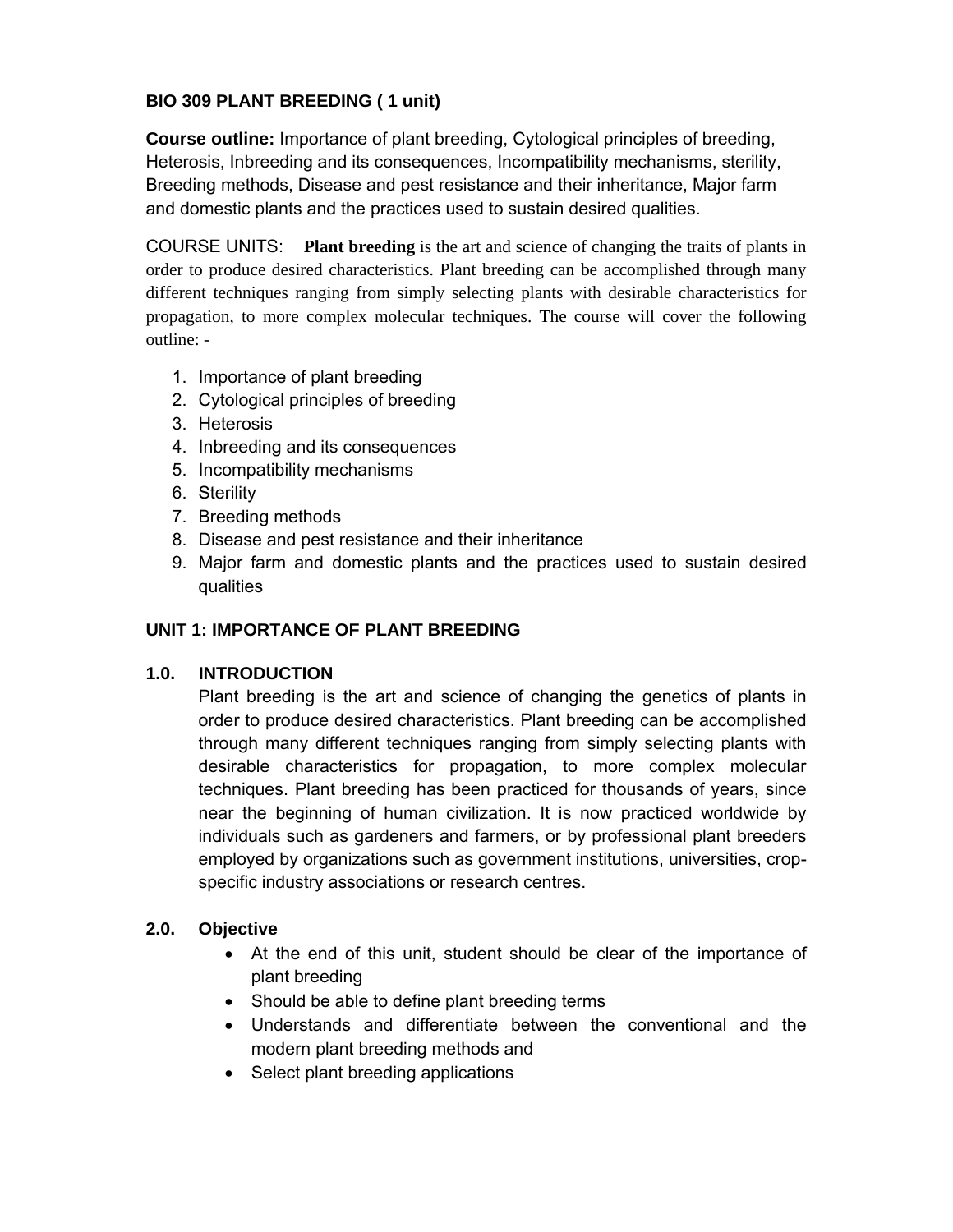#### **3.0. History and developments of Plant Breeding**

Intra-specific hybridization within a plant species was demonstrated by Charles Darwin and Gregor Mendel, and was further developed by geneticists and plant breeders. In the United Kingdom in the 1880s, it was the pioneering work of Gartons Agricultural Plant Breeders. In the early 20th century, plant breeders realized that Mendel's findings on the non-random nature of inheritance could be applied to seedling populations produced through deliberate pollinations to predict the frequencies of different types.

From 1904 to World War II in Italy NazarenoStrampelli created a number of wheat hybrids. His work allowed Italy to increase hugely crop production during the so called "Battle for Grain" (1925–1940) and some varieties was exported in foreign countries, as Argentina, Mexico, China and others. After the war, the work of Strampelli was quickly forgotten, but thanks to the hybrids he created, Norman Borlaug was able to move the very first steps of the Green Revolution.

In 1908, George Harrison Shull described heterosis, also known as hybrid vigor. Heterosis describes the tendency of the progeny of a specific cross to outperform both parents. The detection of the usefulness of heterosis for plant breeding has led to the development of inbred lines that reveal a heterotic yield advantage when they are crossed. Maize was the first species where heterosis was widely used to produce hybrids.

By the 1920s, statistical methods were developed to analyze gene action and distinguish heritable variation from variation caused by environment. In 1933, another important breeding technique, cytoplasmic male sterility (CMS), developed in maize, was described by Marcus Morton Rhoades. CMS is a maternally inherited trait that makes the plant produce sterile pollen. This enables the production of hybrids without the need for labour intensive detasseling.

These early breeding techniques resulted in large yield increase in the United States in the early 20th century. Similar yield increases were not produced elsewhere until after World War II, the Green Revolution increased crop production in the developing world in the 1960s.

After the World War II, a number of techniques were developed that allowed plant breeders to hybridize distantly related species, and artificially induce genetic diversity.

When distantly related species are crossed, plant breeders make use of a number of plant tissue culture techniques to produce progeny from otherwise fruitless mating. Interspecific and intergeneric hybrids are produced from a cross of related species or genera that do not normally sexually reproduce with each other. These crosses are referred to as *Wide crosses*. For example, the cereal triticale is a wheat and rye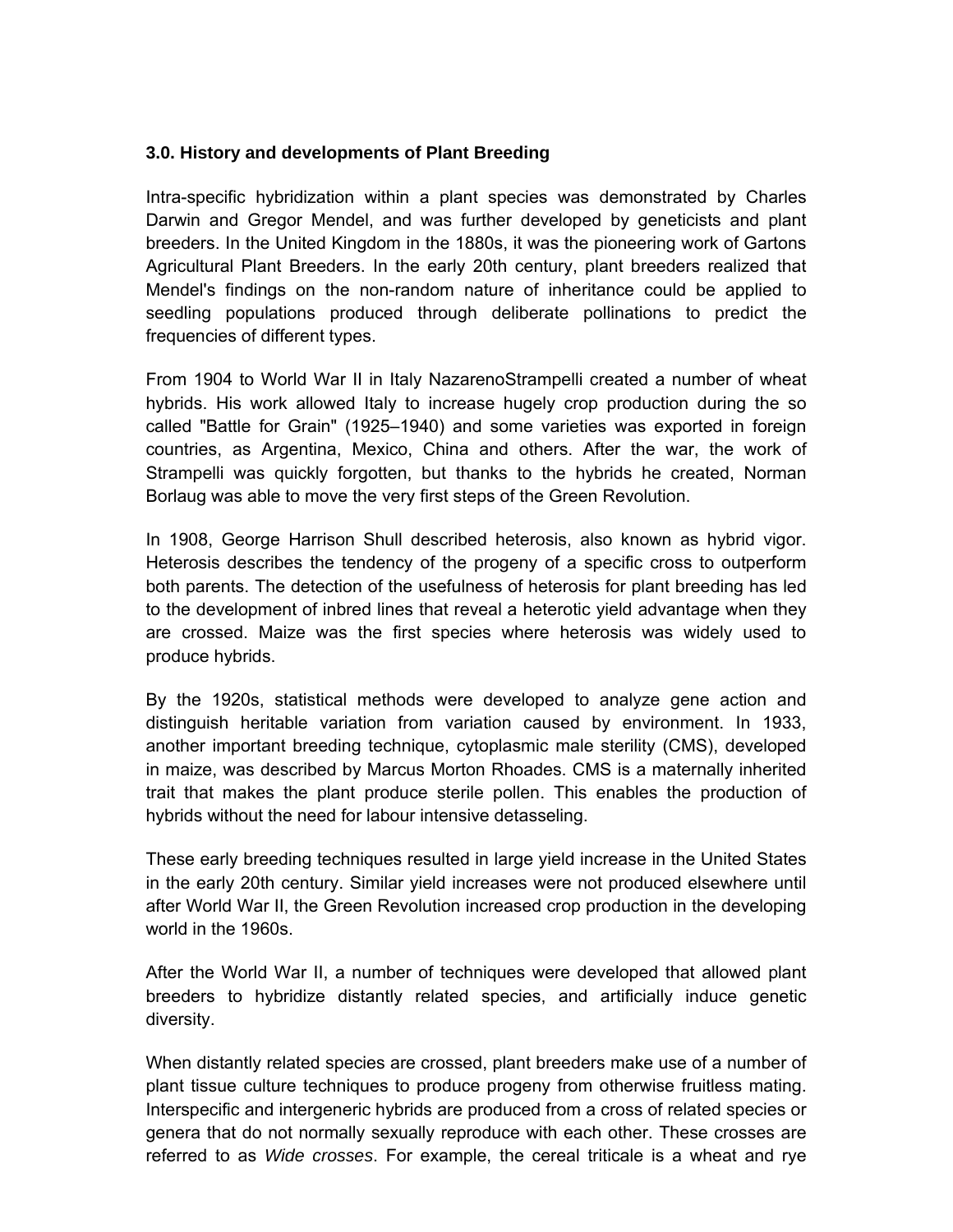hybrid. The cells in the plants derived from the first generation created from the cross contained an uneven number of chromosomes and as result was sterile. The cell division inhibitor colchicine was used to double the number of chromosomes in the cell and thus allow the production of a fertile line.

Failure to produce a hybrid may be due to pre- or post-fertilization incompatibility. If fertilization is possible between two species or genera, the hybrid embryo may abort before maturation. If this does occur the embryo resulting from an interspecific or intergeneric cross can sometimes be rescued and cultured to produce a whole plant. Such a method is referred to as Embryo Rescue. This technique has been used to produce new rice for Africa (NERICA), an interspecific cross of Asian rice *(Oryzasativa)* and African rice *(Oryzaglaberrima)*.

Hybrids may also be produced by a technique called protoplast fusion. In this case protoplasts are fused, usually in an electric field. Viable recombinants can be regenerated in culture.

Chemical mutagens like Ethyl Methyl Sulphonate and Di Methyl Sulphonate, radiation and transposons are used to generate mutants with desirable traits to be bred with other cultivars in a process called Mutation Breeding. Classical plant breeders also generate genetic diversity within a species by exploiting a process called somaclonal variation, which occurs in plants produced from tissue culture, particularly plants derived from callus. Induced polyploidy, and the addition or removal of chromosomes using a technique called chromosome engineering may also be used.

When a desirable trait has been bred into a species, a number of crosses to the favored parent are made to make the new plant as similar to the favored parent as possible. Returning to the example of the mildew resistant maize being crossed with a high-yielding but susceptible maize, to make the mildew resistant progeny of the cross most like the high-yielding parent, the progeny will be crossed back to that parent for several generations. This process removes most of the genetic contribution of the mildew resistant parent. Conventional or classical breeding is therefore a cyclical process.

With conventional breeding techniques, the breeder does not know exactly what genes have been introduced to the new cultivars. Some scientists therefore argue that plants produced by these methods should undergo the same safety testing regime as genetically modified plants. There have been instances where plants bred using conventional techniques have been unsuitable for human consumption, for example the poison solanine was unintentionally increased to unacceptable levels in certain varieties of potato through plant breeding. New potato varieties are often screened for solanine levels before reaching the marketplace

## **4.0 Importance of Plant breeding**

It is believed that breeding new crops is important for: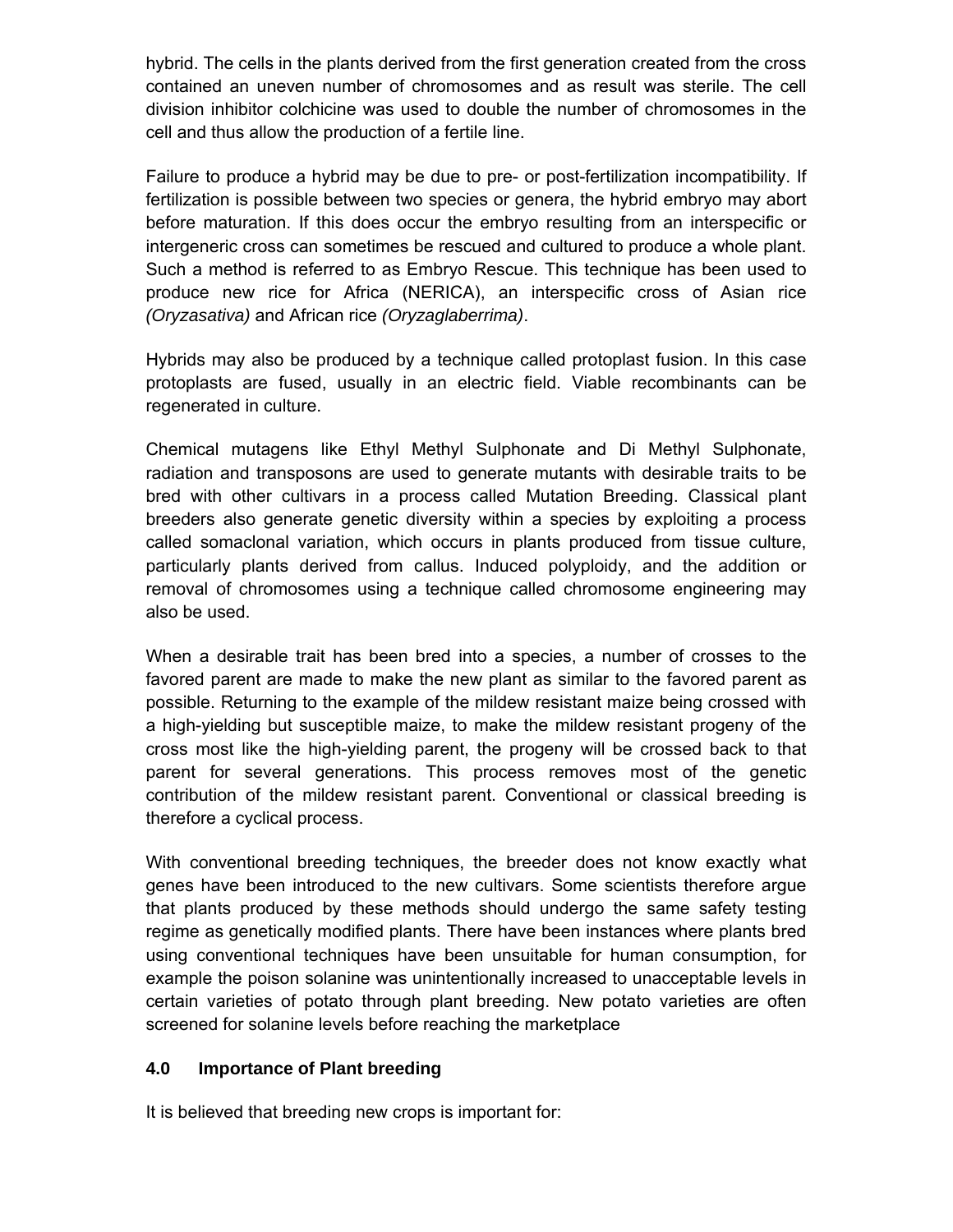Ensuring food security by developing new varieties that are higher-yielding, resistant to pests and diseases, drought-resistant or regionally adapted to different environments and growing conditions and that have uniformity in maturity time and other desirable qualities.

Plant breeding in certain situations may lead to the domestication of wild plants. Domestication of plants is an artificial selection process conducted by humans to produce plants that have more desirable traits than wild plants, and which renders them dependent on artificial (usually enhanced) environments for their continued existence. The practice is estimated to date back to about 9,000-11,000 years. Many crops in present day cultivation are the result of domestication in ancient times, about 5,000 years ago. In the past, domestication took a minimum of about 1,000 years and a maximum of about 7,000 years. Today, all of our principal food crops are products of domesticated varieties. Almost all the domesticated plants used today for food and agriculture were domesticated in centres of origin that have been identified as centres that host a great diversity of closely related crop wild plants or relatives, which today can also be used for improving modern cultivars by plant breeding.

A plant whose origin or selection is due primarily to intentional human activity is called a cultigen, and a cultivated crop species that has evolved from wild populations due to selective pressures from traditional farmers is called a landrace. Landraces, which can be the result of natural forces or domestication, are plants (or animals) that are ideally suited to a particular region or environment. An example are the landraces of rice, *Oryzasativa* subspecies *indica*, which was developed in South Asia, and *Oryzasativa* subspecies *japonica*, which was developed in China and subspecies *glaberrima* which is the African rice.

## **5.0. Conventional plant breeding**

Conventional or Classical plant breeding uses deliberate interbreeding (crossing) of closely or distantly related individuals to produce new crop varieties or lines with desirable properties. Plants are crossbred to introduce traits/genes from one variety or line into a new genetic background. For example, a mildew-resistant maize *Zea mays* may be crossed with a high-yielding but susceptible maize, the goal of the cross being to introduce mildew resistance without losing the high-yield characteristics. Progeny from the cross would then be crossed with the high-yielding parent to ensure that the progeny were most like the high-yielding parent in a process called backcrossing. The progeny from that cross would then be tested for yield and mildew resistance and high-yielding resistant plants would be further developed. Plants may also be crossed with themselves to produce inbred varieties for breeding.

Classical breeding relies largely on homologous recombination between chromosomes to generate genetic diversity. The classical plant breeder may also makes use of a number of *in vitro* techniques such as protoplast fusion, embryo rescue or mutagenesis to generate diversity and produce hybrid plants that would not exist in nature.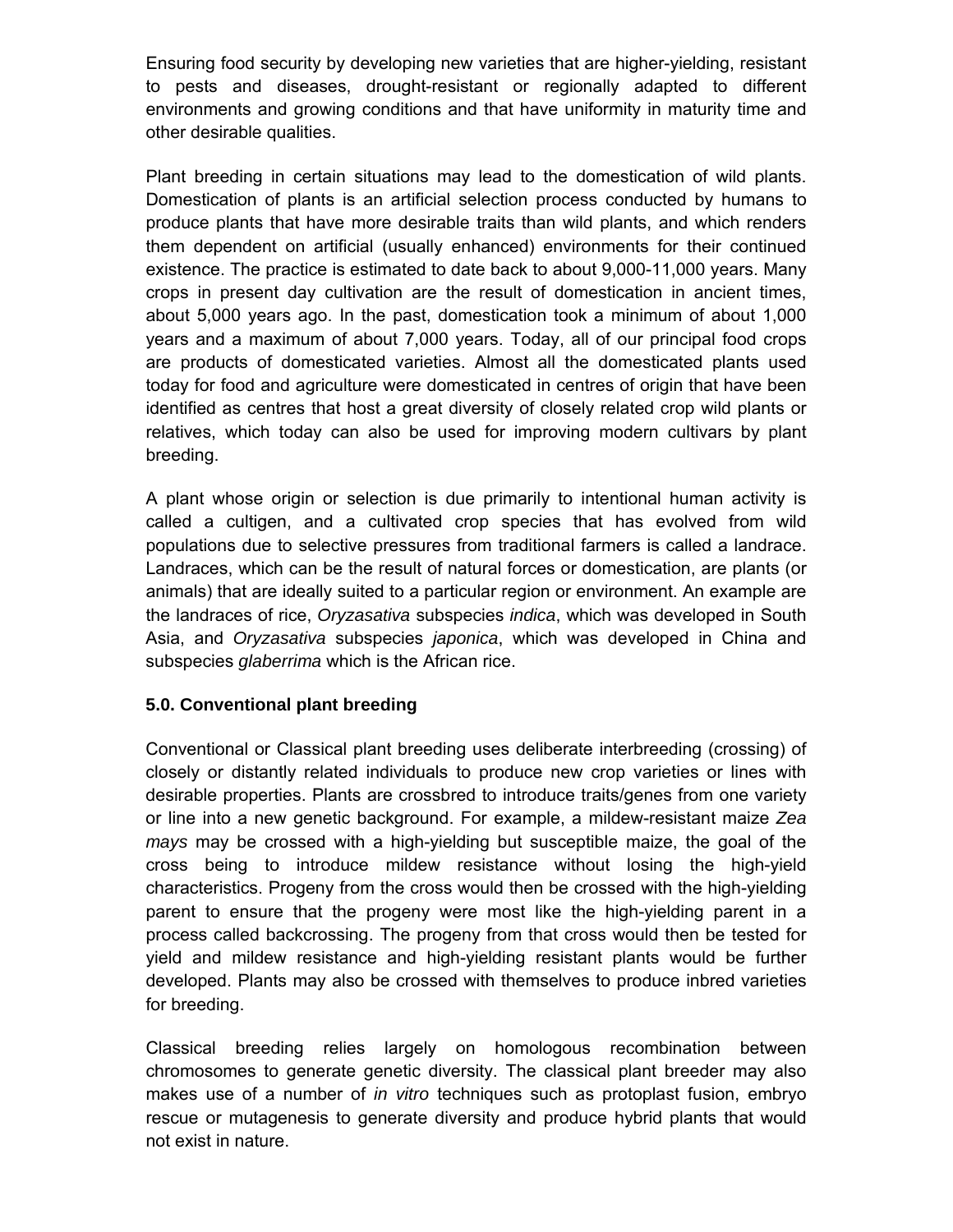Traits that breeders have tried to incorporate into crop plants in the last 100 years include:

- i Increased quality and yield of the crop
- ii Increased tolerance of environmental pressures (salinity, extreme temperature, drought)
- iii Resistance to viruses, fungi and bacteria
- iv Increased tolerance to insect pests
- v Increased tolerance of herbicides

## **6.0. Modern plant breeding**

.

Modern plant breeding may use techniques of molecular biology to select, or in the case of genetic modification, to insert, desirable traits into plants.

Modern facilities in molecular biology has converted classical plant breeding to molecular plant breeding

## **6.1. Marker assisted selection**

Sometimes many different genes can influence a desirable trait in plant breeding. The use of tools such as molecular markers or DNA fingerprinting can map thousands of genes. This allows plant breeders to screen large populations of plants for those that possess the trait of interest. The screening is based on the presence or absence of a certain gene as determined by laboratory procedures, rather than on the visual identification of the expressed trait in the plant.

## **6.2. Reverse Breeding and Doubled Haploids (DH)**

A method for efficiently producing**homozygous** plants from heterozygous starting plants which has all desirable traits. This starting plant is induced to produce doubled haploid from haploid cells, and later on creating homozygous/doubled haploid plants from those cells. While in natural offspring genetic recombination occurs and traits can be unlinked from each other, in doubled haploid cells and in the resulting DH plants recombination is no longer an issue. There, a recombination between two corresponding chromosomes does not lead to un-linkage of alleles or traits, since it just leads to recombination with its identical copy. Thus, traits on one chromosome stay linked. Selecting those offspring having the desired set of chromosomes and crossing them will result in a final F1 hybrid plant, having exactly the same set of chromosomes, genes and traits as the starting hybrid plant. The homozygous parental lines can reconstitute the original heterozygous plant by crossing, if desired even in a large quantity. An individual heterozygous plant can be converted into a heterozygous variety (F1 hybrid) without the necessity of vegetative propagation but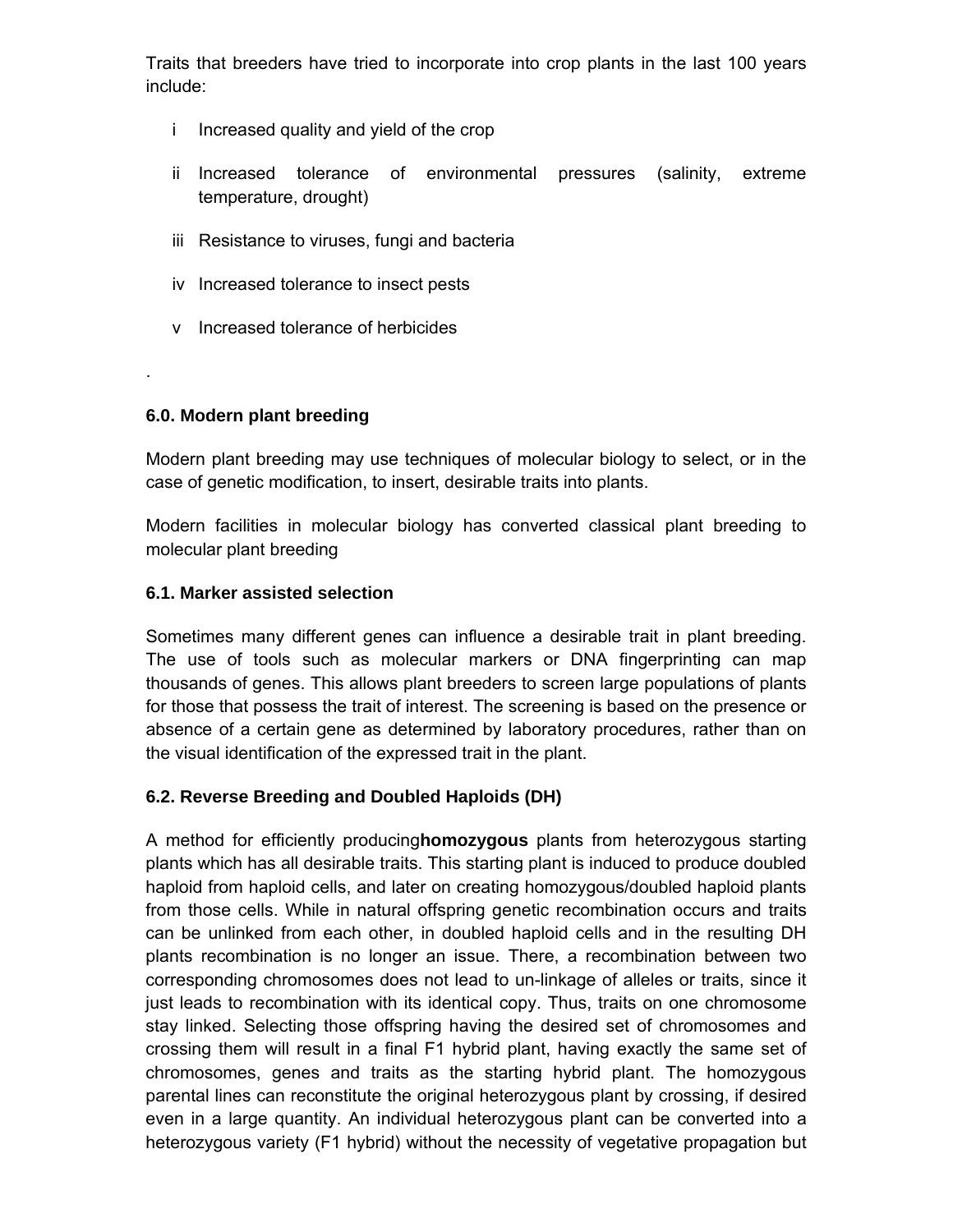as the result of the cross of two homozygous/doubled haploid lines derived from the originally selected plant.

## **6.3. Genetic modification**

Genetic modification of plants is achieved by adding a specific gene or genes to a plant, or by knocking down a gene with RNAi, to produce a desirable phenotype. The plants resulting from adding a gene are often referred to as transgenic plants. If for genetic modification genes of the species or of a crossable plant are used under control of their native promoter, then they are called cisgenic plants. Genetic modification can produce a plant with the desired trait or traits faster than classical breeding because the majority of the plant's genome is not altered.

To genetically modify a plant, a genetic construct must be designed so that the gene to be added or removed will be expressed by the plant. To do this, a promoter to drive transcription and a termination sequence to stop transcription of the new gene, and the gene or genes of interest must be introduced to the plant. A marker for the selection of transformed plants is also included. In the laboratory, antibiotic resistance is a commonly used marker: Plants that have been successfully transformed will grow on media containing antibiotics; plants that have not been transformed will die. In some instances markers for selection are removed by backcrossing with the parent plant prior to commercial release.

The construct can be inserted in the plant genome by genetic recombination using the bacteria *Agro bacteriumtumefaciens* or *A. rhizogenes*, or by direct methods like the gene gun or microinjection. Using plant viruses to insert genetic constructs into plants is also a possibility, but the technique is limited by the host range of the virus. For example, Cassava mosaic virus (CMV) only infects cassava and related species. Another limitation of viral vectors is that the virus is not usually passed on to the progeny, so every plant has to be inoculated.

The majority of commercially released transgenic plants are currently limited to plants that have introduced resistance to insectpests and herbicides. Insect resistance is achieved through incorporation of a gene from *Bacillus thuringiensis* (Bt) that encodes a protein that is toxic to some insects. For example, the cotton bollworm, a common cotton pest, feeds on Bt cotton it will ingest the toxin and die. Herbicides usually work by binding to certain plant enzymes and inhibiting their action. The enzymes that the herbicide inhibits are known as the herbicides *target site*. Herbicide resistance can be engineered into crops by expressing a version of *target site* protein that is not inhibited by the herbicide. This is the method used to produce glyphosate resistant crop plants. Genetic modification of plants that can produce pharmaceuticals (and industrial chemicals), sometimes called *pharmacrops*, is a rather radical new area of plant breeding.

## **6.4. Issues and concerns on modern plant breeding**

Modern plant breeding, whether classical or through genetic engineering, comes with issues of concern, particularly with regard to food crops. The question of whether breeding can have a negative effect on nutritional value is central in this respect.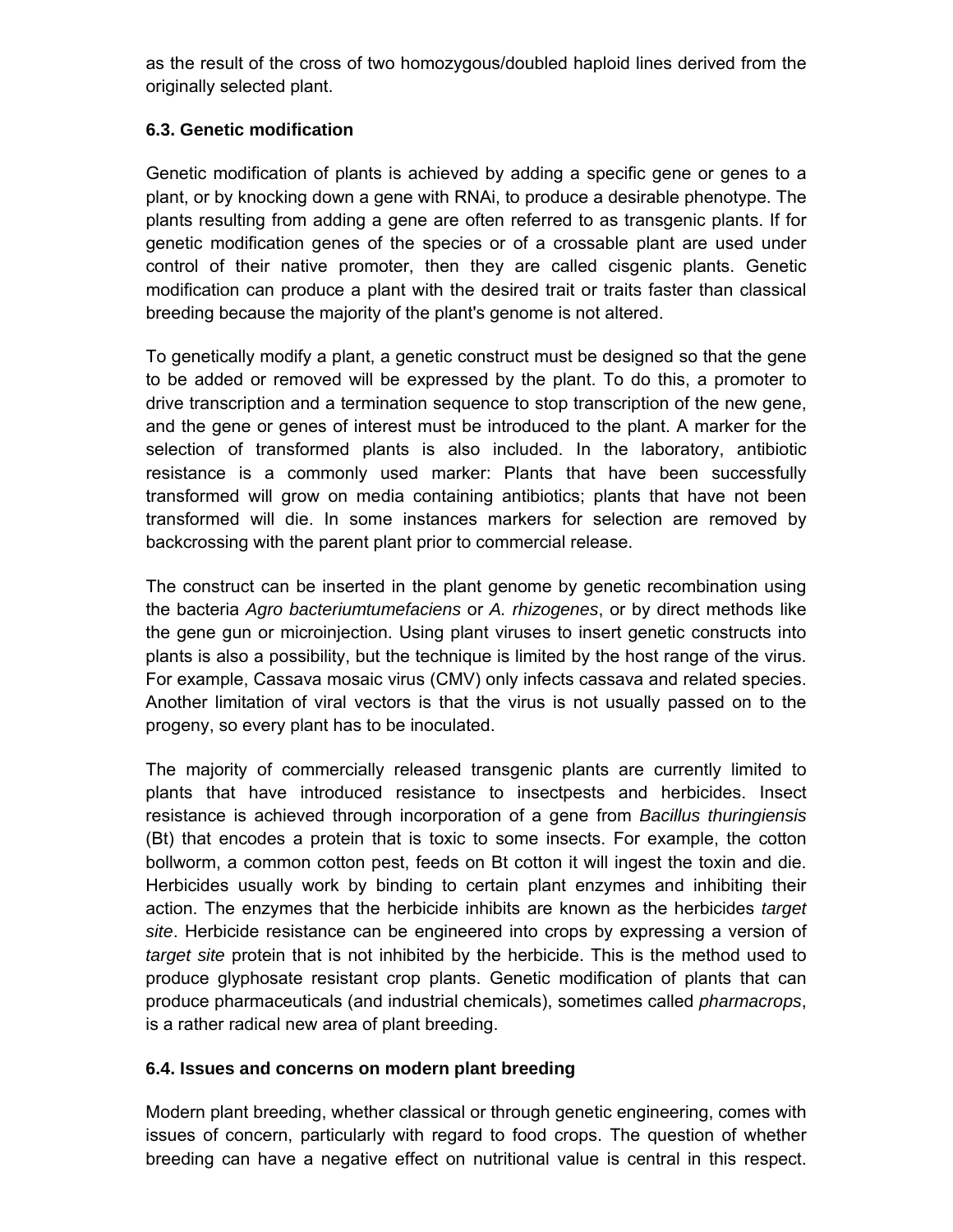Although relatively little direct research in this area has been done, there are scientific indications that, by favoring certain aspects of a plant's development, other aspects may be retarded. A study published in the *Journal of the American College of Nutrition* in 2004, entitled *Changes in USDA Food Composition Data for 43 Garden Crops, 1950 to 1999*, compared nutritional analysis of vegetables done in 1950 and in 1999, and found substantial decreases in six of 13 nutrients measured, including 6% of protein and 38% of riboflavin. Reductions in calcium, phosphorus, iron and ascorbic acid were also found. The study, conducted at the Biochemical Institute, University of Texas at Austin, concluded in summary: *"We suggest that any real declines are generally most easily explained by changes in cultivated varieties between 1950 and 1999, in which there may be trade-offs between yield and nutrient content."*

The debate surrounding genetically modified food during the 1990s peaked in early 2000 in terms of media coverage and risk perception, and continues today - for example, "*Germany has thrown its weight behind a growing European mutiny over genetically modified crops by banning the planting of a widely grown pest-resistant corn variety.*".The debate encompasses the ecological impact of genetically modified plants, the safety of genetically modified food and concepts used for safety evaluation like substantial equivalence. Such concerns are not new to plant breeding. Most countries have regulatory processes in place to help ensure that new crop varieties entering the marketplace are both safe and meet farmers' needs. Examples include variety registration, seed schemes, regulatory authorizations for GM plants, etc.

Plant breeders' rights are also a major and controversial issue. Today, production of new varieties is dominated by commercial plant breeders, who seek to protect their work and collect royalties through national and international agreements based in intellectual property rights. The range of related issues is complex. In the simplest terms, critics of the increasingly restrictive regulations argue that, through a combination of technical and economic pressures, commercial breeders are reducing biodiversity and significantly constraining individuals (such as farmers) from developing and trading seed on a regional level. Efforts to strengthen breeders' rights, for example, by lengthening periods of variety protection, are on-going.

When new plant breeds or cultivars are bred, they must be maintained and propagated. Some plants are propagated by asexual means while others are propagated by seeds. Seed propagated cultivars require specific control over seed source and production procedures to maintain the integrity of the plant breeds results. Isolation is necessary to prevent cross contamination with related plants or the mixing of seeds after harvesting. Isolation is normally accomplished by planting distance but in certain crops, plants are enclosed in greenhouses or cages (most commonly used when producing F1 hybrids.)

## **7.0Steps of Plant Breeding**

The following are the major activities of plant breeding;

i Creation of variation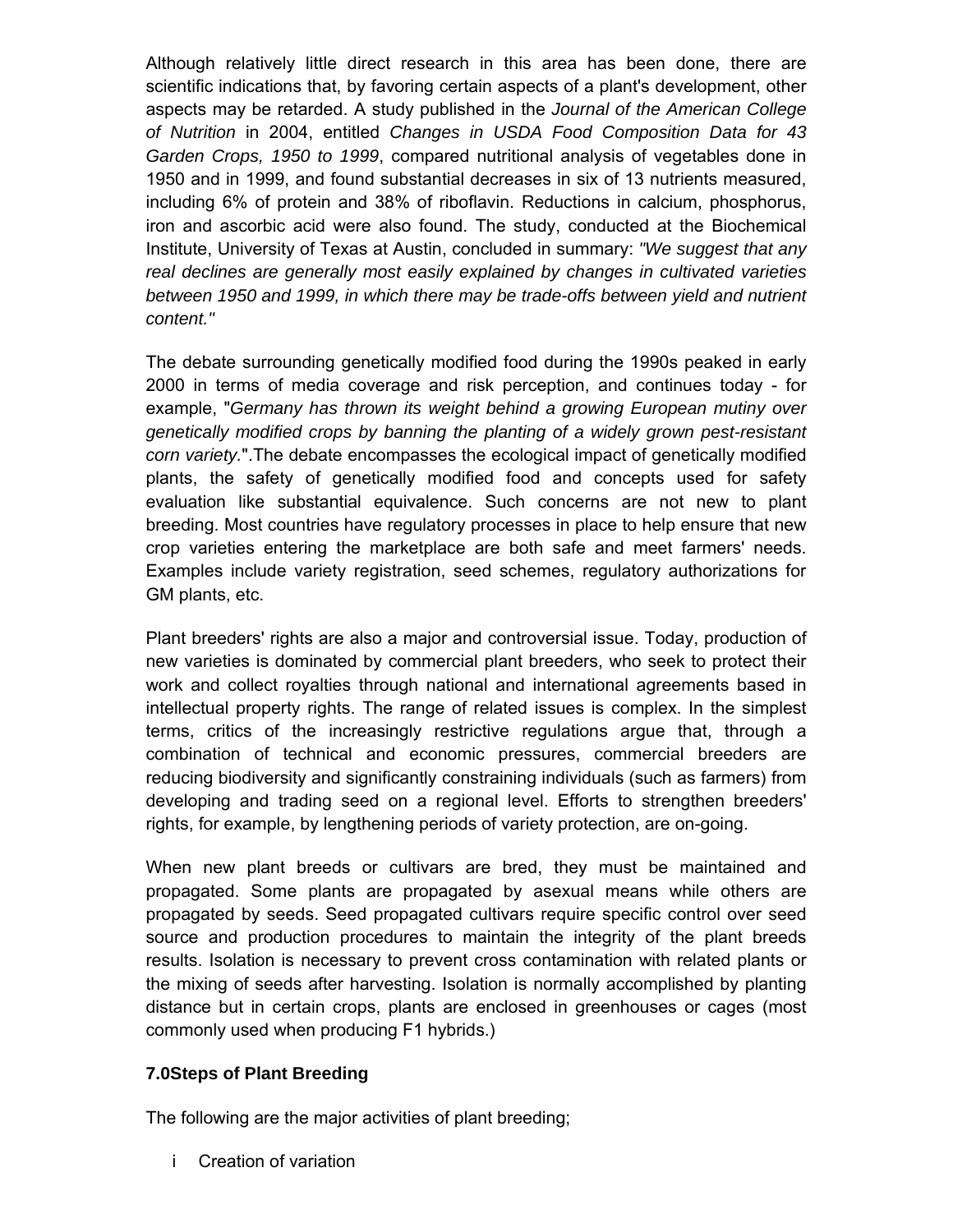- ii Selection
- iii Evaluation
- iv Release
- v Multiplication
- vi Distribution of the new variety

## **8.0. Participatory Plant Breeding**

The development of agricultural science, with phenomenon like the Green Revolution arising, have left millions of farmers in developing countries, most of whom operate small farms under unstable and difficult growing conditions, in a precarious situation. The adoption of new plant varieties by this group has been hampered by the constraints of poverty and the international policies promoting an industrialized model of agriculture. Their response has been the creation of a novel and promising set of research methods collectively known as participatory plant breeding. Participatory means that farmers are more involved in the breeding process and breeding goals are defined by farmers instead of international seed companies with their large-scale breeding programs. Farmers' groups and NGOs, for example, may wish to affirm local people's rights over genetic resources produce seeds themselves, build farmers' technical expertise, or develop new products for niche markets, like organically grown food.

## **9.0 summary**

- i) Plant breeding ensure food security by developing new varieties that are higher-yielding, resistant to pests and diseases,
- ii) Drought-resistant or regionally adapted to different environments and growing conditions can be established through
- iii) With plant breeding crops uniformity in maturity time and other desirable qualities can be selected.
- iv) Plant breeding in certain situations may lead to the domestication of wild plants.

## **10.0 Conclusion**

Plant breeding can increasedquality and yield of the crops through the following:i) Increased tolerance of environmental pressures (salinity, extreme temperature, drought)

- ii) Resistance to viruses, fungi and bacteria
- iii) Increased tolerance to insect pests
- iv) Increased tolerance of herbicides

## **11.Self-assessment Assignments**

- a Why is plant breeding important?
- b Explain the role of GMOs in modern plant breeding
- c Why is participatory plant breeding important?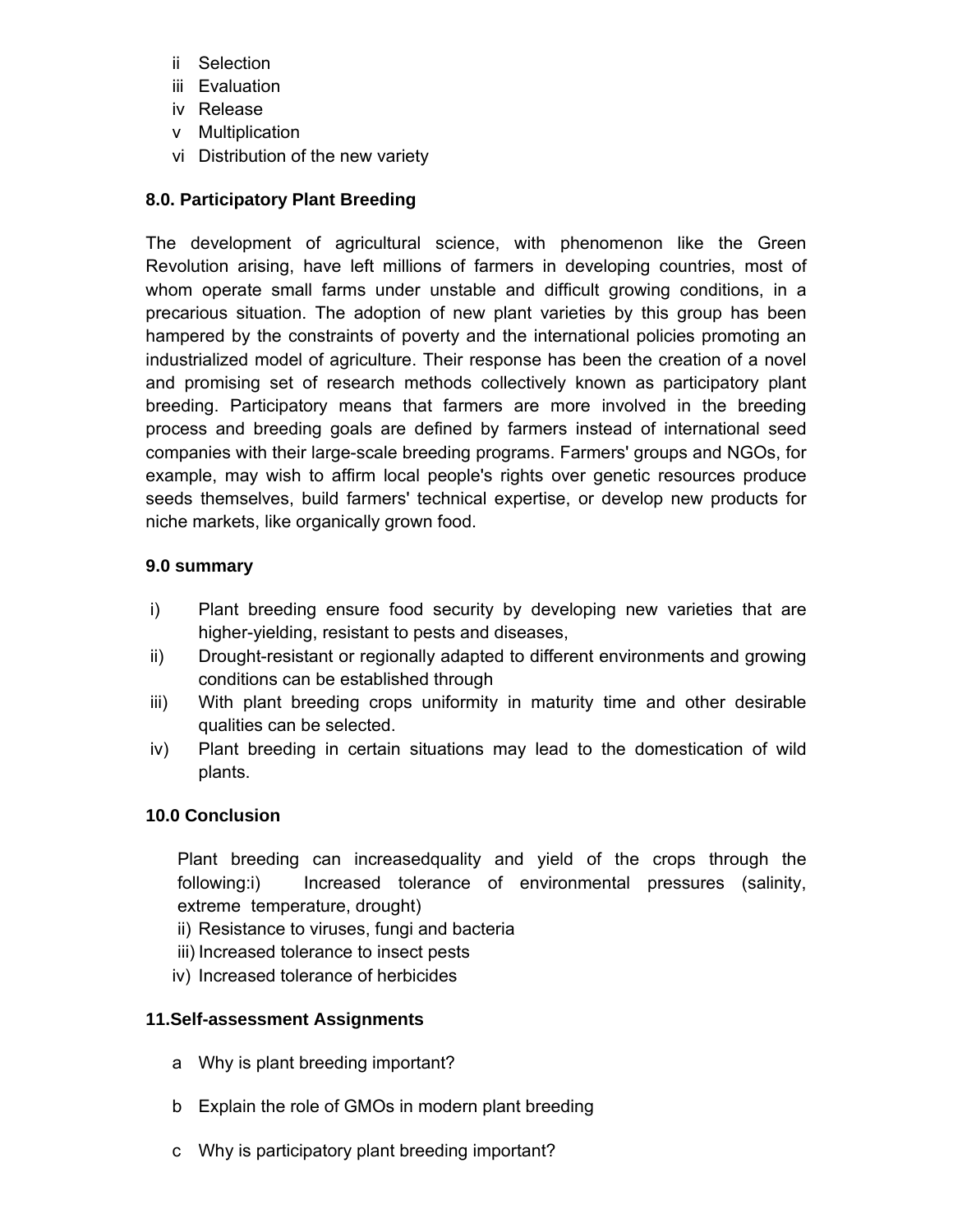#### **12. Tutor marked assignment:**

- a What are the objectives of plant breeding?
- b Differentiate between traditional and modern plant breeding.

#### **References**

- 1. Chahal, G.S and Gosal, S.S., 2002. Principles and procedures of Plant Breeding, Alpha Science International, United Kingdom.
- 2. Kwon-Ndung, E.H. 2008. Genetics for degree students. Afaku Publishers, Abuja.
- 3. Holsinger, K.E., 2000. Reproductive systems and evolution in vascular plants. PNAS. June 20, vol. 97, no. 13: 7037-7042.
- 4. Kohli, M.M. and Francis, M., 2000. Application of biotechnologies to wheat breeding. Proceedings of a conference at La Estanzuela, Uruguay, November 19–20, 1998. Montevideo, Uruguay: CIMMYT.
- 5. KWV, South Africa. (2005). Setting new global standards for vine plant improvement. Vititec.
- *6.* Franklin, F. C. H., M. J. Lawrence, and V. E. Franklin-Tong (1995). "Cell and molecular biology of self-incompatibility in flowering plants". *Int. Rev. Cytol.*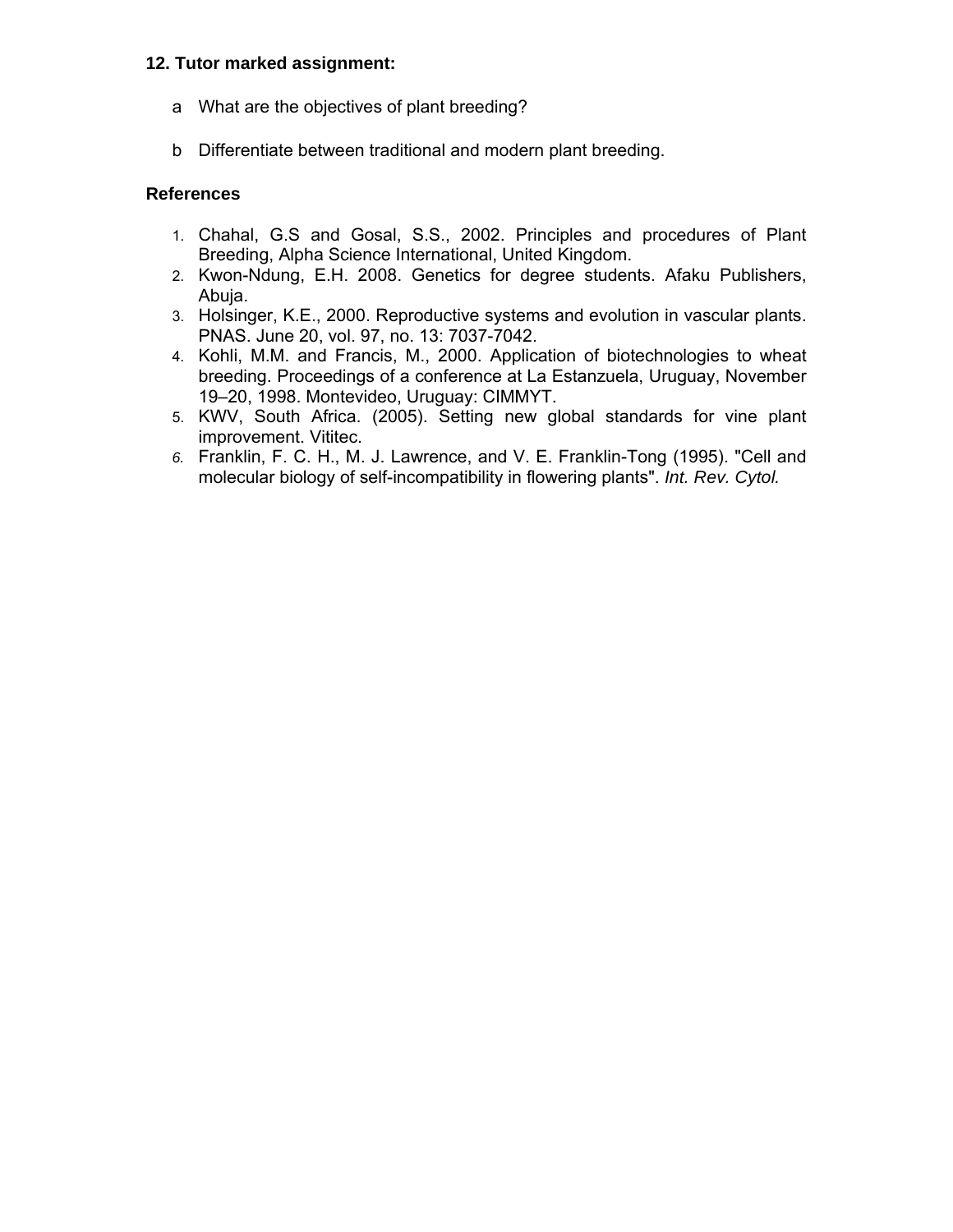## **Unit 2 Cytological principles of plant breeding**

#### **2.0 Cytological principles of plant breeding**

#### **2.0 Introduction**

E. Strasburger in 1875 first discovered thread-like structures which appeared during cell division. These thread like structures were called chromosomes due to their affinity for basic dyes. The term chromosome is derived from two Greek words; chrom = colour, soma=body. This term was first used by Waldeyer in 1888.

#### 2.0.1 Objectives

At the end of this unit,

- students will understand the cytological principles of plant breeding
- Should visualise the chromosomes as the basis
- Should be able to describe the structure, composition and function of chromosomes in relation to plant breeding

#### **2.1. Chromosomes**

Of all components of cell, the chromosomes have been studied most extensively and perhaps more is known about them than any other cell organelle. The chromosome has greater constancy than any other cell component and it maintains it special qualities from one cell generation to another.

Chromosomes contributed to the division of cells and they are of prime importance as they carry the genes which are the hereditary material.

#### **2.1.1. Chromosome number:**

The number of chromosomes in a given species is generally constant. All the members of the species ordinarily have definite and generally a constant somatic and gametic chromosome number. Somatic chromosome number is the number of chromosomes found in somatic cells of a species and is represented by 2n. Generally somatic cells contain two copies of each chromosome except the sex chromosomes. Both the copies are ordinarily identical in morphology, gene content and gene order and hence known as homologous chromosomes. Gametic chromosome number is exactly half of somatic chromosome number and is represented by n. it denotes the number of chromosomes found in gametes of a species. The number of chromosomes varies greatly from  $2n = 4$  (n = 2) in *Haplopappusgracilis*(Compositae) to 2n = > 1200 in some Pteridophytes.

| Name of the<br>organism | <b>Chromosome</b><br>number (2n) |
|-------------------------|----------------------------------|
| Rice                    | 24                               |
| Tomato                  | 24                               |
| Wheat                   | 42                               |
| Onion                   | 16                               |
| Maize                   | 20                               |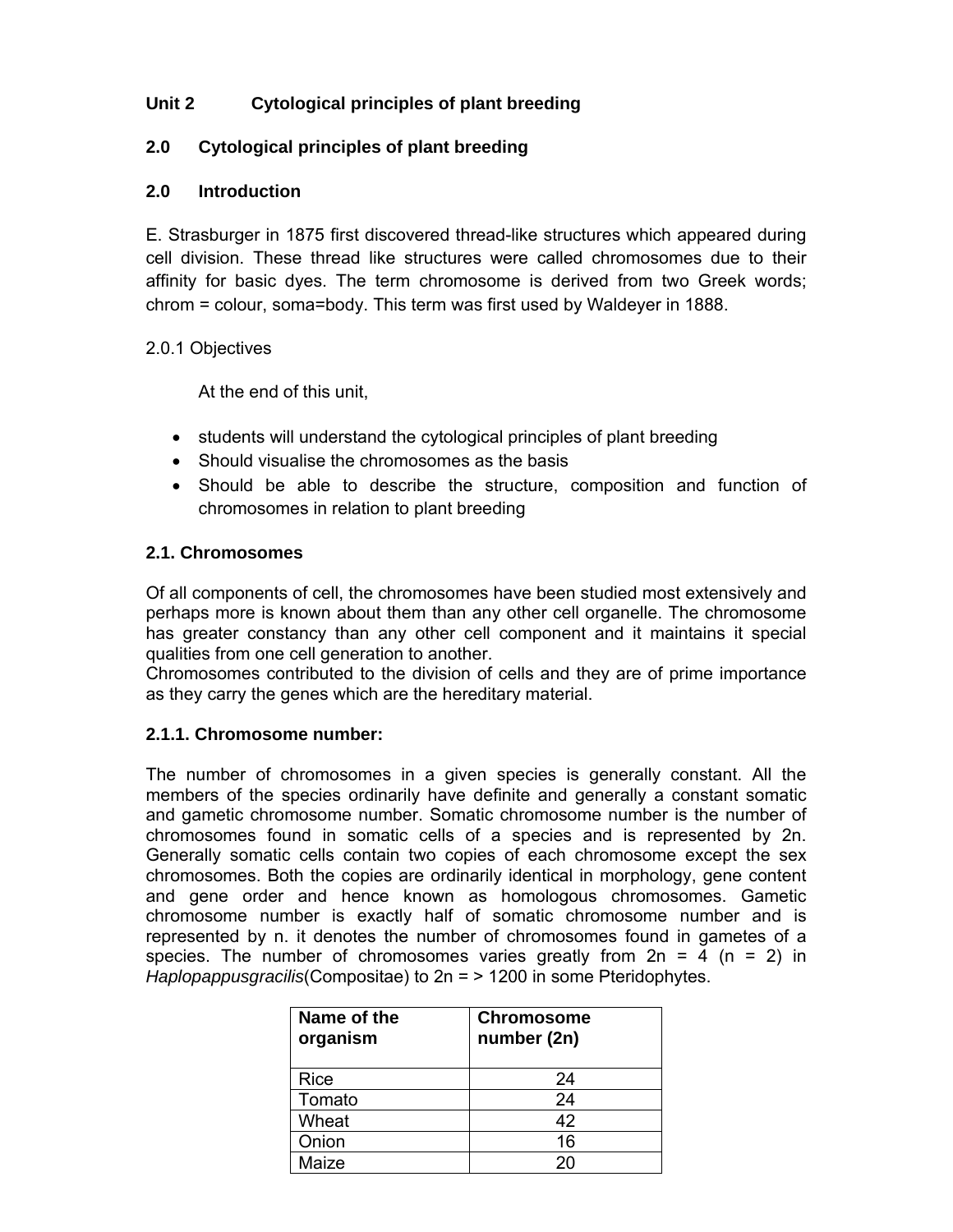| Garden pea    | 14 |
|---------------|----|
| Cotton        |    |
| <b>Humans</b> | 46 |
| Drosophila    |    |

#### **2.1.2. Chromosome Size:**

The size of the chromosome shows a remarkable variation depending upon the stage of cell division. The chromosomes are the longest and thinnest during interphase (resting stage) and hence not visible under light microscope. Chromosomes are the smallest and thickest during mitotic metaphase. In general, plants have longer chromosomes than animals and species having lower chromosome number have longer chromosomes than those having a higher chromosome number. Among plants, dicots in general have shorter and higher number of chromosomes than monocots. Among the higher plants, the longest mitotic chromosomes are those of *Trillium* spp., which may reach 32 μ in size. In most fungi all chromosomes are extremely minute. Chromosome size is not proportional to the number of genes present on the chromosome.

#### **2.1.3. Chromosome Morphology:**

The outer covering or sheath of a chromosome is known as pellicle, which encloses the matrix. Within the matrix lies the chromatin. Flemming introduced the term chromatin in 1879. The term chromatin refers to the Feulgen positive materials observed in interphase nucleus and later during nuclear division. Chromatin readily stains with basic dyes especially Basic Fuchsin, which is specific for DNA which in turn is a major constituent of chromosomes. The chromosome morphology changes during cell division and mitotic metaphase is the most suitable stage for studies on chromosome morphology. In mitotic metaphase chromosomes, the following structural features can be seen under the light microscope.

 **I. Chromatid:** Each metaphase chromosome appears to be longitudinally divided into two identical parts each of which is called chromatid. Both the chromatids of a chromosome appear to be joined together at a point known as centromere. The two chromatids of chromosome separate from each other during mitotic anaphase (and during anaphase II of meiosis) and move towards opposite poles. Since the two chromatids making up a chromosome are produced through replication of a single chromatid during synthesis (S) phase of interphase, they are referred to as sister chromatids. In contrast, the chromatids of homologous chromosomes are known as non-sister chromatids.

 **II. Centromere:** Centromere and telomere are the most stable parts of chromosomes. The region where two sister chromatids appear to be joined during mitotic metaphase is known as centromere. It generally appears as constriction and hence called primary constriction. Centromere is a localized and easily detectable morphological region of the chromosomes which helps in the movement of the chromosomes to opposite poles during anaphase of cell division. The centromere divides the chromosomes into two transverse parts called arms. The centromere consists of two disk shaped bodies called kinetochores. The kinetochores do not form part of the chromatid but lie one on each side of the chromosome such that each chromatid is having its own kinetochore. One kinetochore is attached to the spindle fibres towards one pole and the other similarly towards the other pole. Depending on position of the centromeres, chromosomes can be grouped as: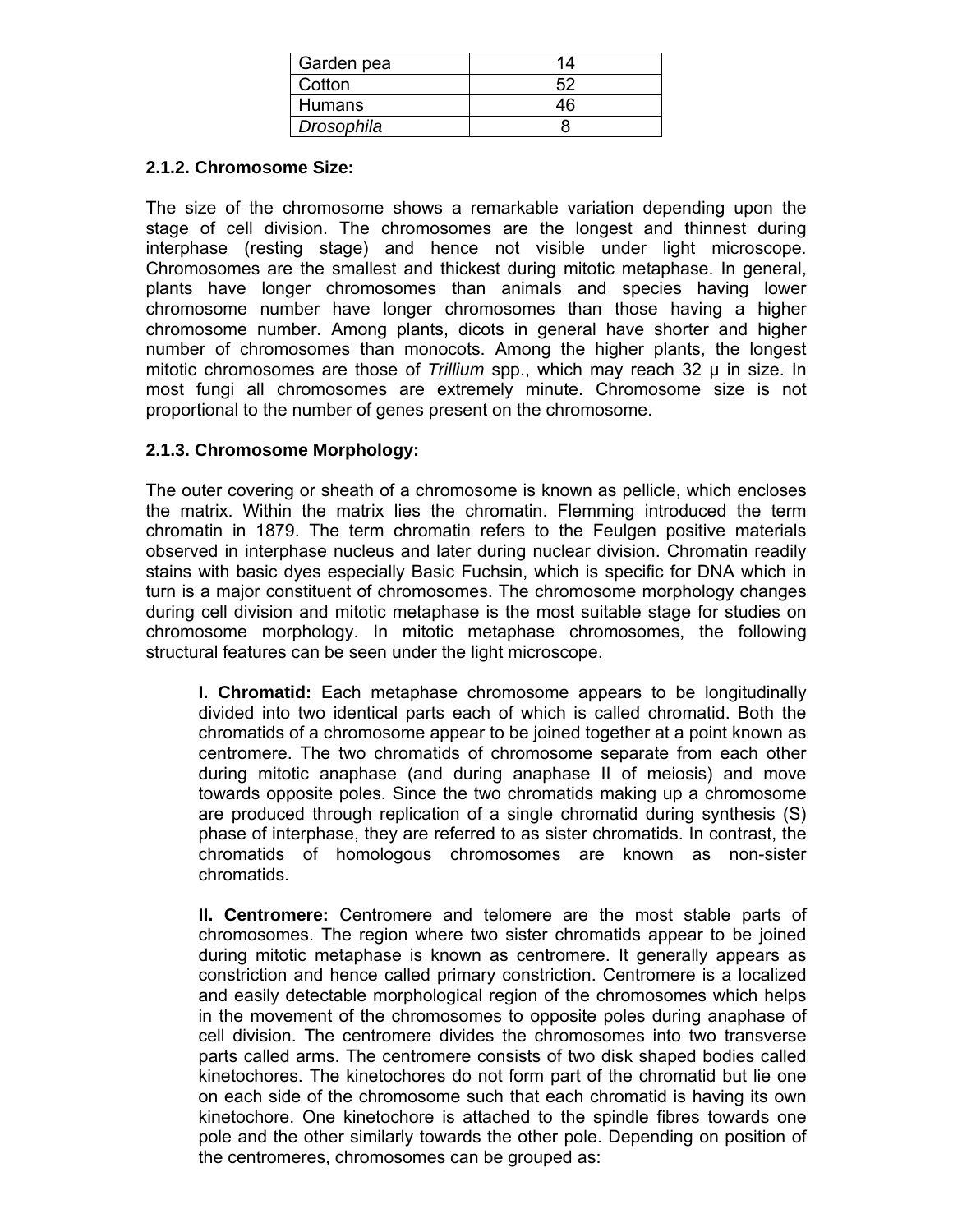**a) Metacentric:** Centromere is located exactly at the centre of chromosome, i.e. both arms are equal in size. Such chromosomes assume 'V' shape at anaphase.

 **b) Submetacentric:** The centromere is located on one side of the centre point such that one arm is longer than the other. These chromosomes become 'J' or 'L' shaped at anaphase.

 **c) Acrocentric:** Centromere is located close to one end of the chromosome and thus giving a very chort arm and a very long arm. These chromosomes acquire ' J' shape or rod shape during anaphase.

 **d) Telocentric:** Centromere is located at one end of the chromosome so that the chromosome has only one arm. These chromosomes are 'I" shaped or rod shaped. Normally chromosomes are monocentric having one centromere each. Acentric (without centromere) and dicentric (with two centromeres) chromosomes, if produced due to chromosomal aberrations, cannot orient properly on the equatorial plate and lag behind other chromosomes during anaphase movements. In certain organisms, centromere does not occupy a specific position, but is diffused trough out the body of chromosome. Such chromosomes, which do not have a localized centromere, are found in *Luzula* spp. and insects belonging to the order *Hemiptera*.

**3. Telomere:** The two ends of chromosomes are known as telomeres. They are highly stable and do not fuse or unite with telomeres of other chromosomes due to polarity effect. Any broken end of a chromosome is unstable and can join with a piece of any other chromosome. But the telomeres impart stability to the chromosome, which retains its identity and individuality through cell cycle and for many cell generations.

**4. Secondary constriction:** The constricted or narrow region other than that of centromere is called secondary constriction and the chromosomes having secondary constriction are known as satellite chromosomes or sat chromosomes. Chromosome may possess secondary constriction in one or both arms of it. Chromosomal end distal to the secondary constriction is known as satellite. Production of nucleolus is associated with secondary constriction and therefore it is also called nucleolus organizer region and satellite chromosomes are often referred to as nucleolus organizer chromosomes.

**5. Chromomere:** In some species like maize, rye etc. chromosomes in pachytene stage of meiosis show small bead like structures called chromomeres. Chromomeres are visible during meiotic prophase (pachytene) and invisible in mitotic metaphase chromosomes. The distribution of chromomeres in chromosomes is highly characteristic and constant. The pattern of distribution being different for different chromosomes. They are clearly visible as dark staining bands in the giant salivary gland chromosomes. Chromomeres are regions of tightly folded DNA. Chromomeres of single chromosome show considerable variation in size. They may differ in size as in the case of maize or they may be of uniform size as in the case of rye.

**6. Chromonema:** A chromosome consists of two chromatids and each chromatid consists of thread like coiled structures called chromonema (plural chromonemata). The term chromonema was coined by Vejdovsky in 1912. The chromonemata form the gene bearing portion of chromosomes.

**7. Matrix:** The mass of acromatic material which surrounds the chromonemata is called matrix. The matrix is enclosed in a sheath which is known as pellicle. Both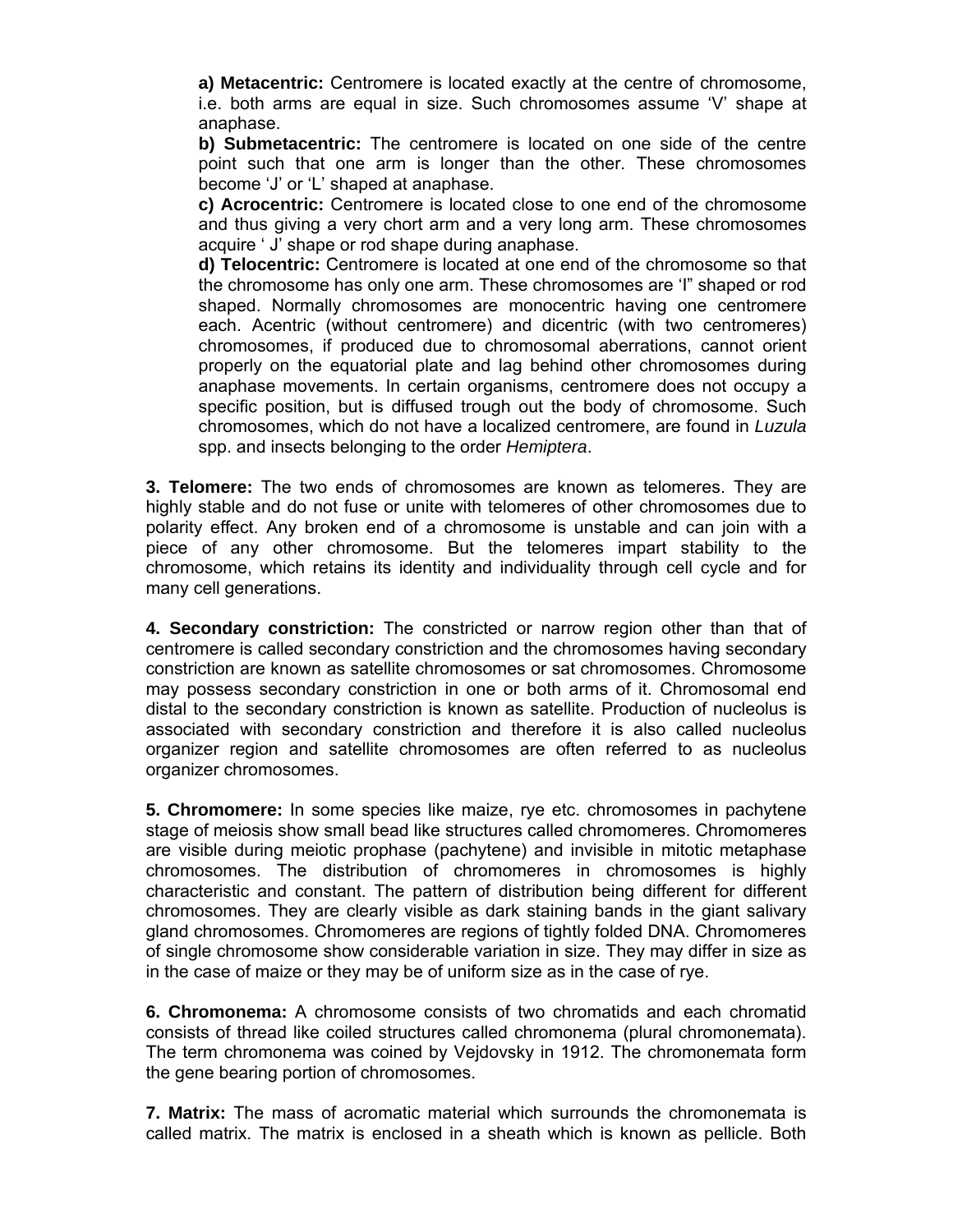matrix and pellicle are non genetic materials and appear only at metaphase, when the nucleolus disappears.

#### **2.1.4. Composition of chromosomes:**

The material of which chromosomes are composed is called chromatin. N.Fleming introduced the term chromatin in 1879. Chromatin was classified into two groups by cytologists on the basis of its affinity to basic dyes like acetocarmine or feulgen (basic fuchsin) reagent at prophase. The darkly stained regions were called heterochromatin, while lightly stained regions were called euchromatin. This differential staining capacity of different parts of a chromosomes is known as 'heteropycnosis'. In general heterochromatin is found in centromeric and telomeric regions and these regions of chromosome generally replicate later than the euchromatic regions of chromosomes. The genes within the heterochromatic regions are usually inactive. Most of the genome of an active cell is euchromatic and the genes with in this euchromatic region are expressed. Heterochromatin is further classified into two groups: a) Constitutive and b)Facultative

a) Constitutive heterochromatin: It is present in all cells at identical positions on both homologous chromosomes of a pair.

b) Facultative heterochromatin: It varies in state in different cell types, at different stages or sometimes, from one homologous chromosome to another. A well known example of facultative heterochromatin is the *Barr body*, an inactivated X chromosome in somatic cells of mammalian female(XX).

|                  | <b>Heterochromatin</b>                           | <b>Euchromatin</b>                                                      |  |  |
|------------------|--------------------------------------------------|-------------------------------------------------------------------------|--|--|
| 1                | darkly stained<br>Represent<br>regions           | Lightly stained regions                                                 |  |  |
| $\boldsymbol{2}$ | Contains few inactive genes                      | Contains lot of active genes                                            |  |  |
| 3                | Covers small region of<br>chromosome             | Larger region of<br>chromosome                                          |  |  |
| 4                | Usually found near<br>centromere<br>and telomere | Found in the middle of<br>chromosome between<br>centromere and telomere |  |  |
| 5                | Two types – Constitutive and<br>facultative      | Only one type                                                           |  |  |
| 6                | Late replicating                                 | Normal replicating                                                      |  |  |
| 7                | Usually no active part in<br>transcription       | in<br>Plays active<br>role<br>transcription                             |  |  |
|                  | 30 nm fibre                                      | 3-8nm fibre                                                             |  |  |

#### **Differences between Heterochromatin and Euchromatin:**

**2.1.5. Karyotype and Ideogram:** The general morphology (size of chromosomes, position of centromere, presence of secondary constriction and size of satellite bodies) of somatic chromosomal complement of an individual constitutes its karyotype. It can be defined as "the characteristic features by which a set of chromosomes of a species is identified". Generally, karyotype is represented by arranging the chromosomes in descending order of size, keeping their centromeres in the same line. Thus the largest chromosome is placed on extreme left and the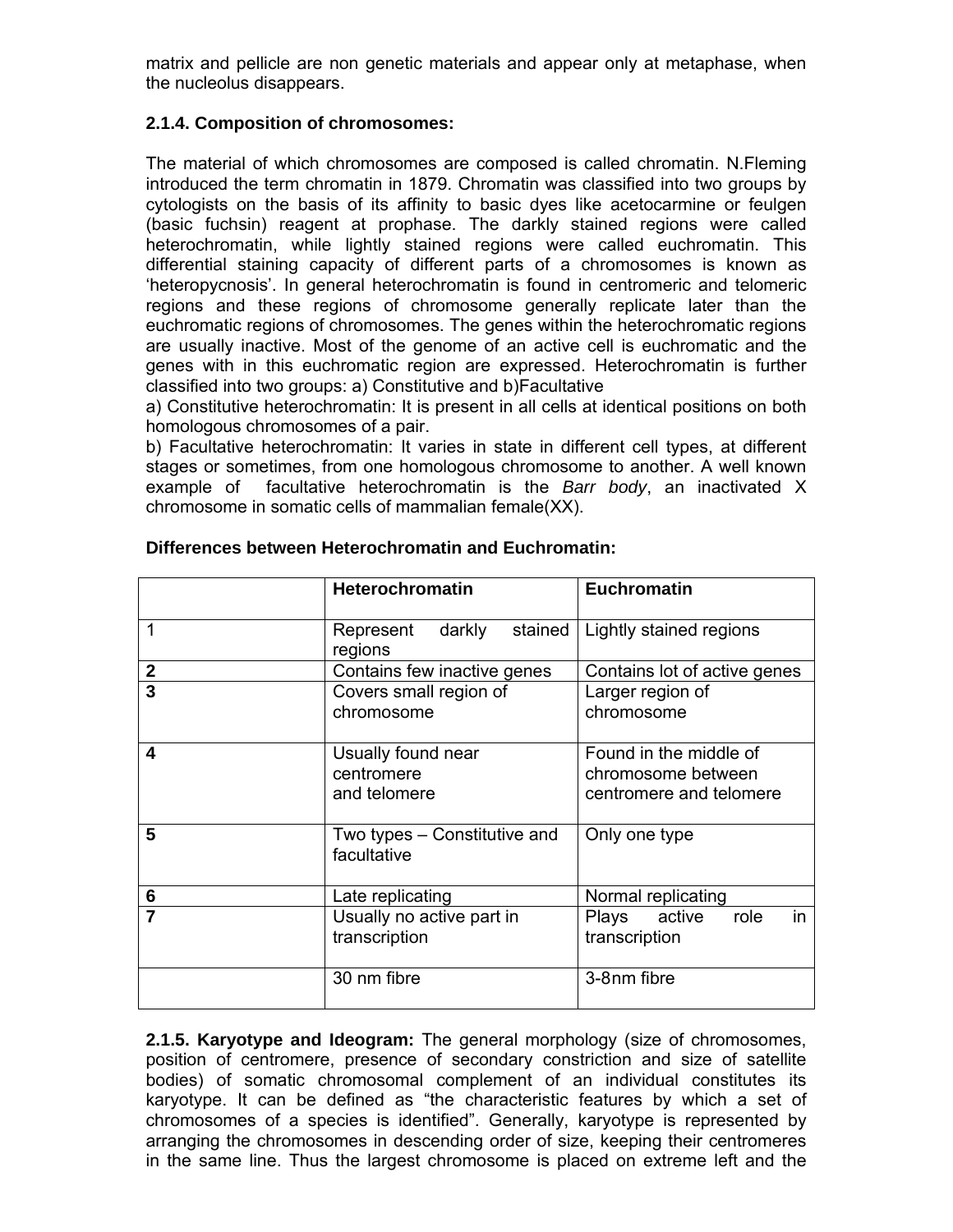shortest on extreme right. The karyotype of a species can be represented diagrammatically showing all the morphological features of chromosomes. Such a diagram is known as ideogram or ideotype.

#### **1.2. Special types of Chromosomes**

Some tissues of certain organisms contain chromosomes which differ significantly from normal chromosomes in terms of either morphology or function. Such chromosomes are referred to as special chromosomes. The following are included under this category:

**1. Giant chromosomes or polytene chromosomes:** These were first discovered by E. G. Balbiani in 1882 in *Dipteran* salivary glands and hence commonly called salivary gland chromosomes. These chromosomes replicate repeatedly but the daughter chromatids do not separate from one another and the cell also does not divide. This phenomenon is known as endomitosis or endoreduplication. It results in the formation of many stranded giant chromosomes known as polytene chromosomes and the condition is known as polyteny. Their size is 200 times or more than the normal somatic chromosomes (autosomes) and very thick. Hence they are known as giant chromosomes. These chromosomes are somatically paired and their number in the salivary gland cells always appear to be half of that in the normal somatic cells. Along the length of chromosomes, a series of dark bands are present alternate with clear bands known as interbands. These bands have greatly helped in mapping of the chromosomes in cytogenetic studies. In the dark band region, the DNA is tightly coiled while in the interband region, DNA is less tightly coiled. The morphological expression of such sites is represented by local enlargements of certain regions called puffs. These puffs are also known as balbiani rings. Puffs are the sites of active RNA synthesis.

**2. Lamp brush chromosomes:** These were first observed by W. Flemming in 1882 and were described in detail in oocytes of sharks by Rukert in 1892. They occur at diplotene stage of meiotic prophase in oocytes of all animal species. Since they are found in meiotic prophase, they are present in the form of bivalents in which the maternal and paternal chromosomes are held together by chiasmata at those sites where crossing over has previously occurred. Each bivalent has four chromatids, two in each homologue. The axis of each homologue consists of a row of granules or chromomeres, each of which have two loop like lateral extensions, one for each chromatid. Thus each loop represents one chromatid of a chromosome and is composed of one DNA double helix. One end of each loop is thinner than other which is known as thickened. There is extensive RNA synthesis at thin ends of the loop while there is little or no RNA synthesis at the thick ends.

**3. Accessory chromosomes:** In many species some chromosomes are found in addition to normal somatic chromosomes. These extra chromosomes are called accessory chromosomes or B-chromosomes or supernumerary chromos omes. These chromosomes are broadly similar to normal somatic chromosomes in their morphology, but have some peculiar functional aspects. For instance, presence of several such chromosomes often leads to reduction in vigour and fertility in males. These chromosomes are generally smaller in size than the normal somatic complement. They are believed to be generally inactive genetically. However they may not be completely devoid of genes. Origin of these chromosomes in most species is unknown.

**4. Isochromosomes:** An isochromosome is the one in which two arms are identical with each other in gene content and morphology. Such a chromosome is in essence a reverse duplication with centromeres separating the two arms. Every isochromosome is metacentric. The attached 'x' chromosome of *Drosophila* is a classical example of an isochromosome. However its origin is uncertain. There is no evidence that isochromosomes had any evolutionary significane.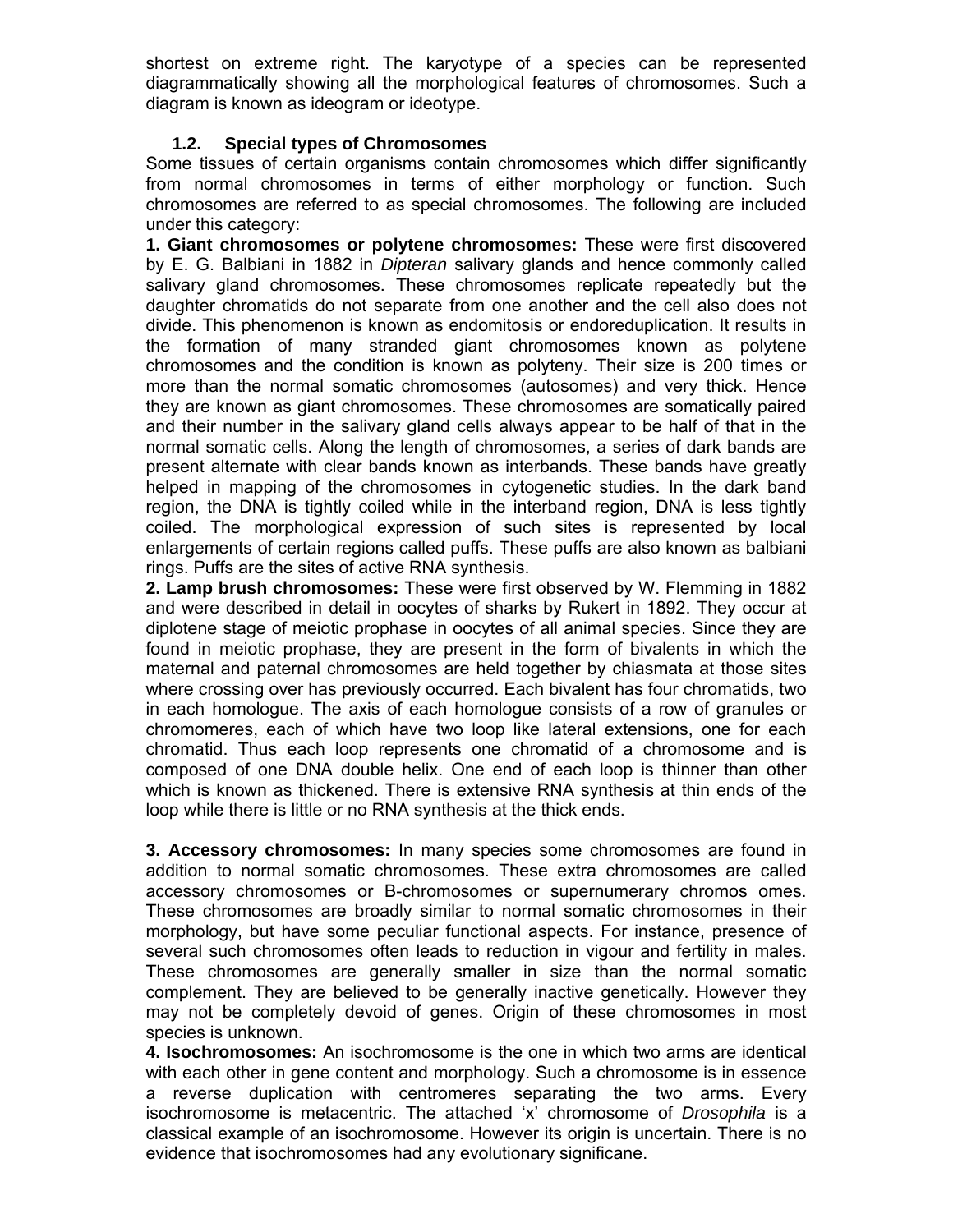**5. Allosomes / sex chromosomes:** Chromosomes differing in morphology and number in male and female are called allosomes. They are responsible for determination of sex. Eg: X and Y chromosomes in human beings and *Drosophila*. Chromosomes which have no relation with determination of sex and contain genes which determine somatic characters of individuals are called autosomes and are represented by letter 'A'.

## **6. Summary**

Plants are made of chromosomes**.** The number of chromosomes in a species is constant. Somatic chromosome number is the number of chromosomes found in somatic cells of a species and two copies of each chromosome except the sex chromosomes.The size of the chromosome varieswith stage of cell division being longest and thinnest during interphase (resting stage) but smallest and thickest during mitotic metaphase. Plants have longer chromosomes than animals and species having lower chromosome number have longer chromosomes than those having a higher chromosome number. Dicots in general have shorter and higher number of chromosomes than monocots.

7. Conclusion

Cytological principles of plant breeding are based on the chromosomal structure, composition and function of chromosomes of the plant.

## **8. Self-assessment Assignments**

- 1. What is a chromosome and how is it important in plant breeding?
- 2. Differentiate between euchromatin and hetrochromatin
- 3. List the special types of chromosomes and explain each

## **9 Tutor marked assignment**:

1. Describe how you can distinguish chromosomes depending on position of the centromeres.

#### **References**

- 1 Chahal, G.S and Gosal, S.S., 2002. Principles and procedures of Plant Breeding, Alpha Science International, United Kingdom.
- 2 Falconer, D.S., 1989. Introduction to Quantitative Genetics. 3rd Ed. Longman. Burnt Mill.
- 3 Kwon-Ndung, E.H. 2008. Genetics for degree students. Afaku Publishers, Abuja.
- 4 FrishM., and Elchinger, A.E., 2005. Selection Theory for Marker-assisted Backcrossing. Genetics: Published Articles Ahead of Print, published on March 31, 2005 as 10.1534/genetics.104.035451
- 5 Holsinger, K.E., 2000. Reproductive systems and evolution in vascular plants. PNAS. June 20, vol. 97, no. 13: 7037-7042.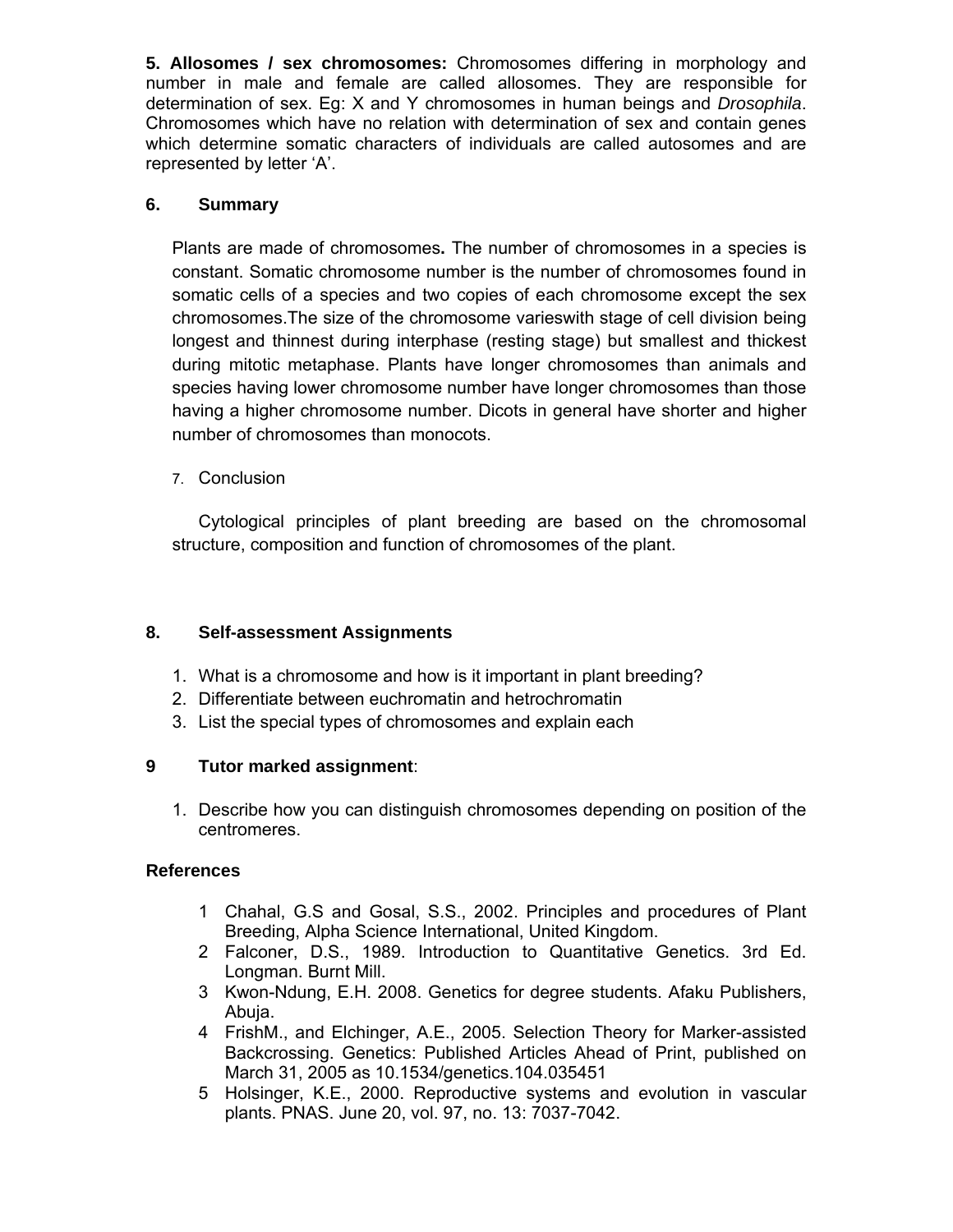- 6 Kohli, M.M. and Francis, M., 2000. Application of biotechnologies to wheat breeding. Proceedings of a conference at La Estanzuela, Uruguay, November 19–20, 1998. Montevideo, Uruguay: CIMMYT.
- 7 KWV, South Africa. (2005). Setting new global standards for vine plant improvement. Vititec.
- 8 Takebayashi, N and Morell, P.L., 2001. Is self-fertilization an evolutionary dead end? Revisiting an old hypothesis with genetic theories and a macroevolutionary approach. American Journal of Botany. 88:1143-115
- 9 Charlesworth, D., X. Vekemans, V. Castric and S. Glemin (2005). "Plant self-incompatibility systems: a molecular evolutionary perspective". *New Phytologist***168** (1): 61–69.
- 10 Franklin, F. C. H., M. J. Lawrence, and V. E. Franklin-Tong (1995). "Cell and molecular biology of self-incompatibility in flowering plants". *Int. Rev. Cytol.*
- 11 Qiao, H., H. Wang, L. Zhao, J. Zhou, J. Huang, Y. Zhang, and Y. Xue (2004). "The F-box protein AhSLF-S2 physically interacts with S-RNases that may be inhibited by the ubiquitin/26S proteasome pathway of protein degradation during compatible pollination in *Antirrhinum*". *Plant Cell* **16** (3): 582–95.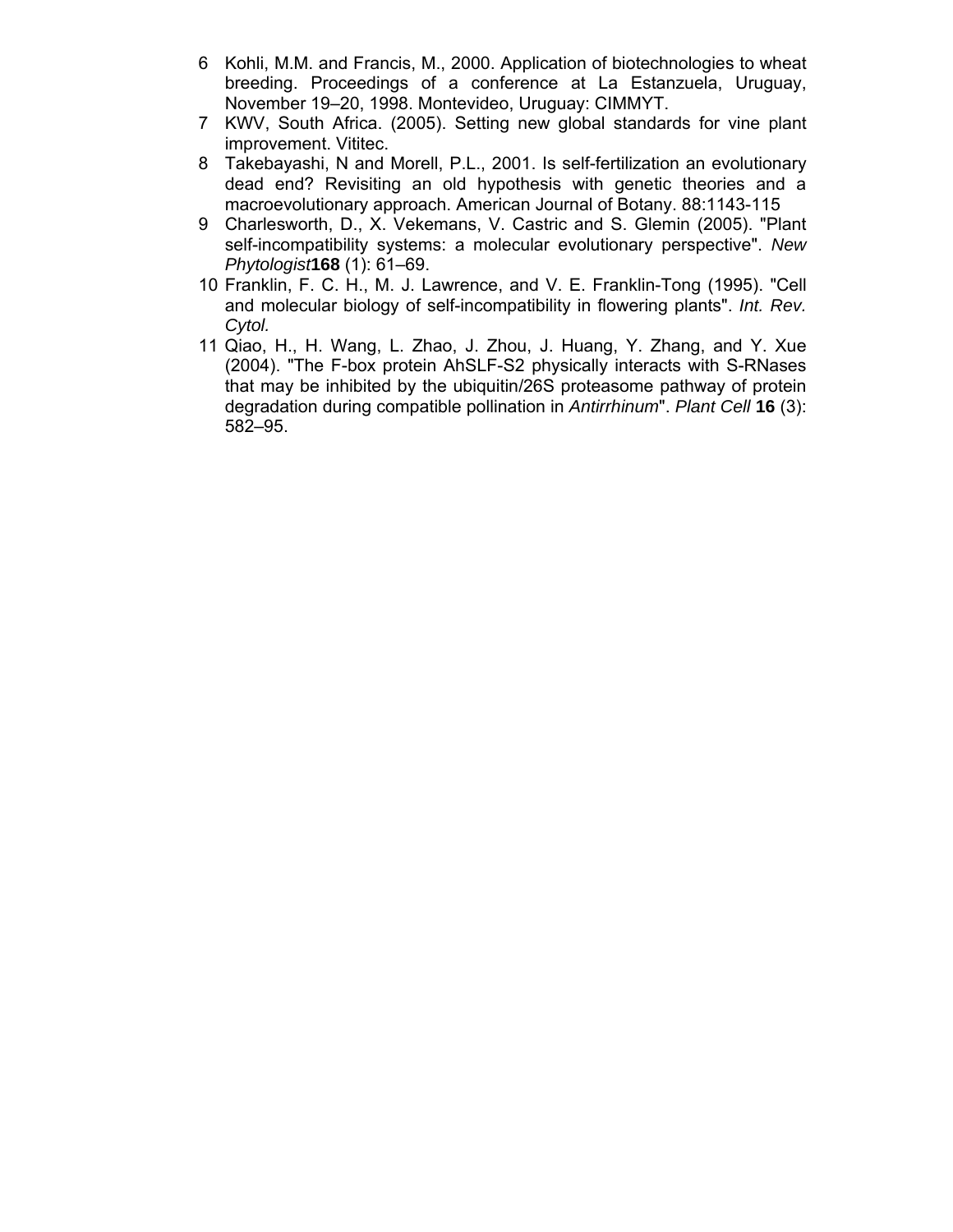Unit 3.

#### **3.0. Heterosis**

#### Introduction:

Heterosis, or hybrid vigor, or outbreeding enhancement, is the improved or function of any biological quality in a hybrid offspring. It is the occurrence of a genetically superior offspring from mixing the genes of its parents.

Heterosis is the opposite of inbreeding depression. Inbreeding depression leads to offspring with deleterious traits due to homozygosity. The term heterosis often causes controversy, particularly in selective breeding of domestic animals, because it is sometimes claimed that all crossbred plants and animals are genetically superior to their parents. This is untrue, as only some hybrids are genetically superior. The inverse of heterosis, when a hybrid inherits traits from its parents that are not fully compatible, with deleterious results, is outbreeding depression.

#### **3.1. Genetic basis of heterosis**

Two competing hypotheses, not necessarily mutually exclusive, have been to explain hybrid vigor. The dominance hypothesis attributes the superiority of hybrids to the suppression of undesirable (deleterious) recessive alleles from one parent by dominant alleles from the other. It attributes the poor performance of inbred strains to the loss of genetic diversity, with the strains becoming purely homozygous deleterious alleles at many loci. The overdominance hypothesis states that some combinations of alleles (which can be obtained by crossing two inbred strains) are especially advantageous when paired in a heterozygous individual. The concept of heterozygote advantage/overdominance is not restricted to hybrid lineages. This hypothesis is commonly invoked to explain the persistence of many alleles (most famously the erythrocyte-sickling allele) that are harmful in homozygotes; in normal circumstances, such harmful alleles would be removed from a population through the process of natural selection. Like the dominance hypothesis, it attributes the poor performance of many inbred strains to a high frequency of these harmful recessive alleles and the associated high frequency of homozygous-recessive genotypes.

## **3.2. Hybrid corn**

Nearly all field corn (maize) grown in most developed nations exhibits . Modern corn hybrids substantially outyield conventional cultivars and respond better to fertilizer.

Corn heterosis was famously demonstrated in the early 20th century by George H. Shull and Edward M. East after hybrid corn was invented by Dr. William James Beal of Michigan State University based on work begun in 1879 at the urging of Charles Darwin. Dr. Beal's work led to the first published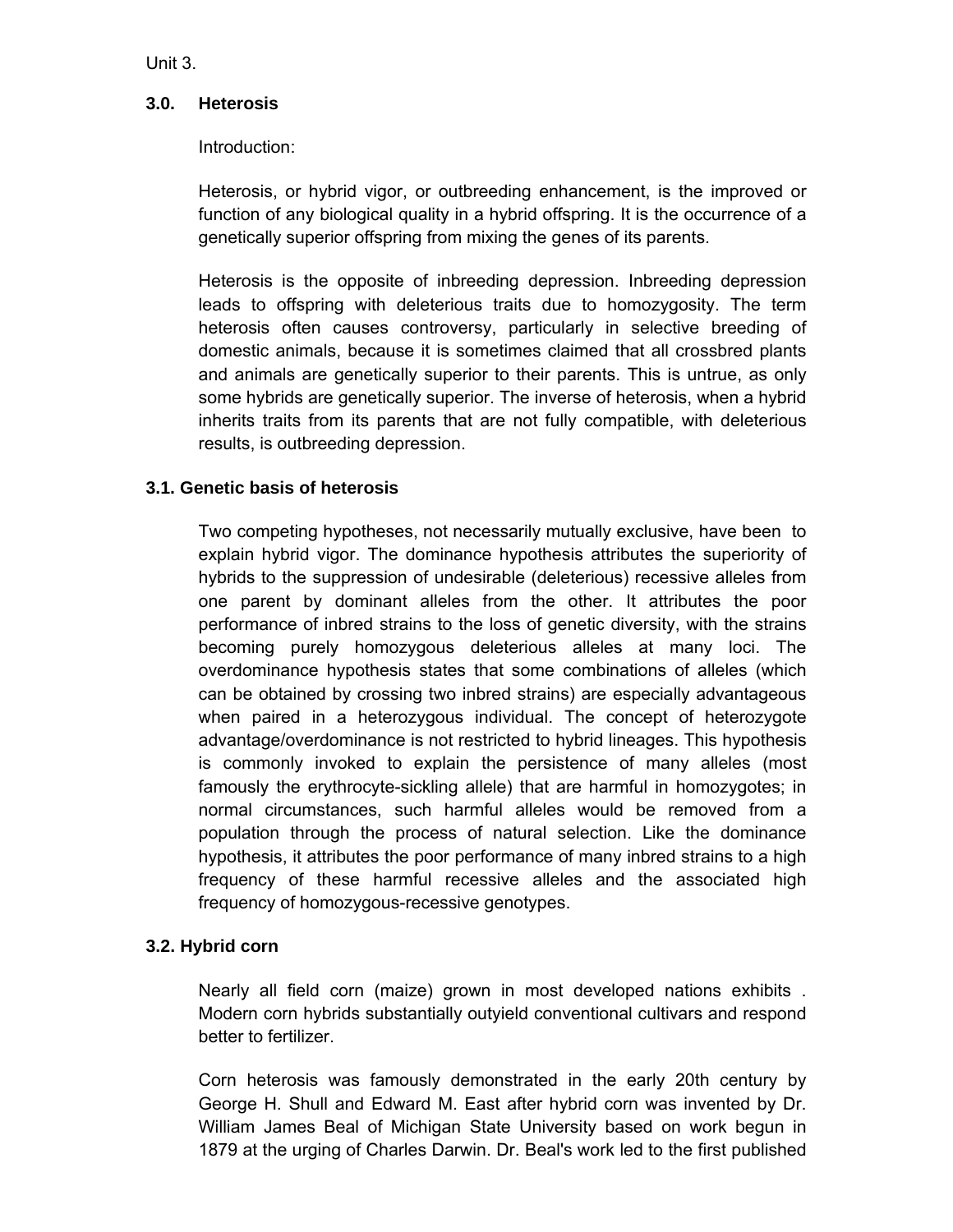account of a field experiment demonstrating hybrid vigor in corn, by Eugene Davenport and Perry Holden, 1881. These various pioneers of botany and related fields showed that crosses of inbred lines made from a Southern dent and a Northern flint, respectively, showed substantial heterosis and outyielded conventional cultivars of that era. However, at that time such hybrids could not be economically made on a large scale for use by farmers. Donald F. Jones at the Connecticut Agricultural Experiment Station, New Haven invented the first practical method of producing high-yielding hybrid maize in 1914-1917. Jones' method produced a double-cross hybrid, which requires two crossing steps working from four distinct original inbred lines. Later work by corn breeders produced inbred lines with sufficient vigor for practical production of a commercial hybrid in a single step, the single-cross hybrids. Single-cross hybrids are made from just two original parent inbreds. They are generally more vigorous and also more uniform than the earlier double-cross hybrids. The process of creating these hybrids often involves detasseling.

#### **3.3. Hybrid livestock**

The concept of heterosis is also applied in the production of commercial livestock. In cattle, hybrids between Black Angus and Hereford produce a hybrid known as a "Black Baldy". In swine, "blue butts" are produced by the cross of Hampshire and Yorkshire. Other, more exotic hybrids such as "beefalo" are also used for specialty markets.

Within poultry, sex-linked genes have been used to create hybrids in which males and females can be sorted at one day old by color. Specific genes used for this are genes for barring and wing feather growth. Crosses of this sort create what are sold as Black Sex-links, Red Sex-links, and various other crosses that are known by trade names.

Commercial broilers are produced by crossing different strains of White Rocks and White Cornish, the Cornish providing a large frame and the Rocks providing the fast rate of gain. The hybrid vigor produced allows the production of uniform birds with a marketable carcass at 6–9 weeks of age.

Likewise, hybrids between different strains of White Leghorn are used to produce laying flocks that provide the majority white eggs for sale in the United States.

#### **3.4. Heterosis Effect in Animals**

Purebreds and inbreeds often carry genetic disease. Heterosis is a theory, where the phenomenon of crossing two inbred lines can produce descendants with superior genetic foundation. In addition to the absence of inbreeding depressing, present in inbreed and purebred dogs in general, there is some remote inbreeding in any breed. Heterosis is also produced by over dominance, i.e. better combined function of two diverse genes (alleles) on a gene site (locus), compared to two identical (but harmless) ones. This increased health and vigor does not create a superior breed, but the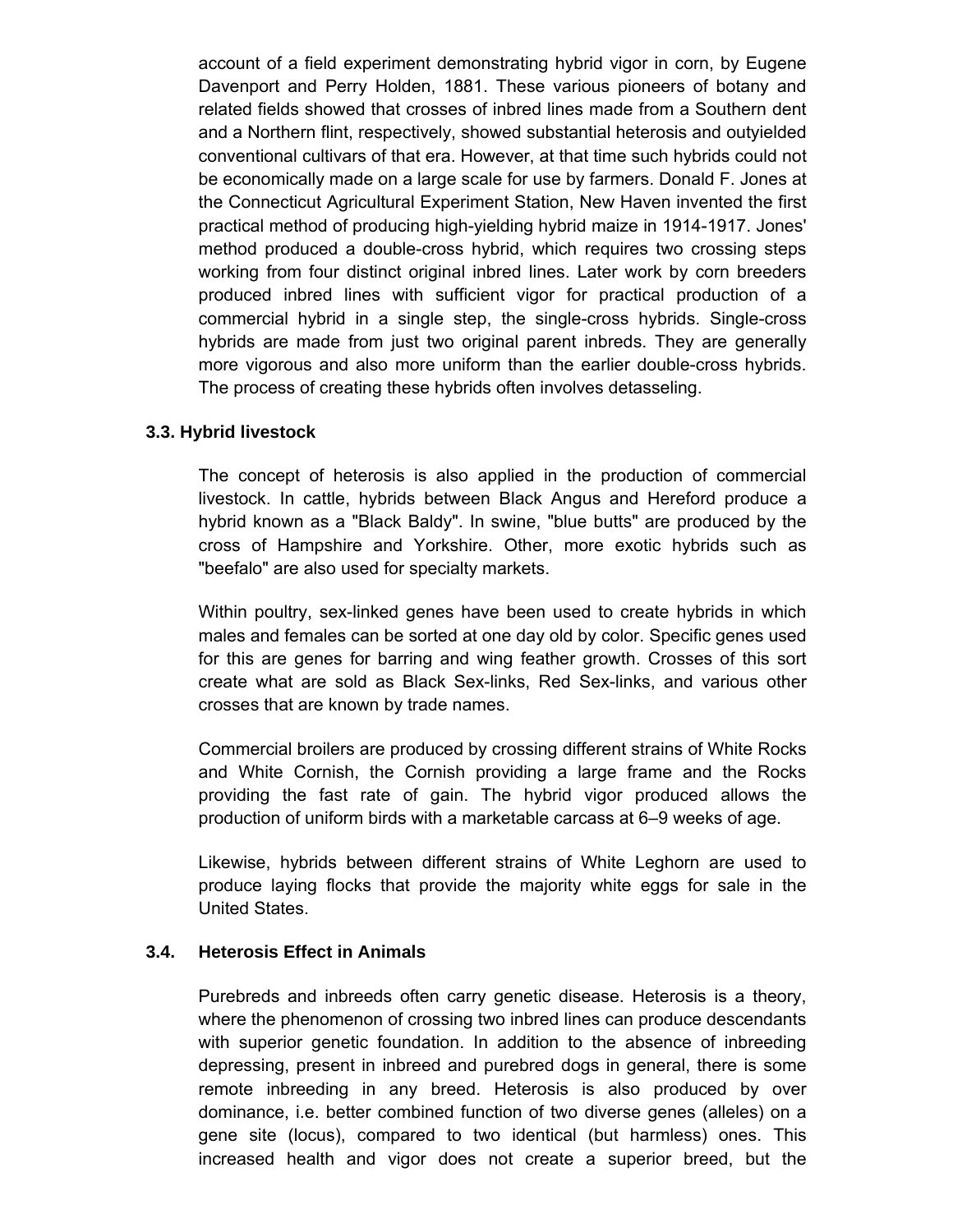advantages obtained from it are what produce hybrid vigor. This goal in this scenario is not to create a new breed, but to create a happy and healthy pet.

Heterosis effect results in a healthier, more vigorous dog with a reduced chance of genetic disease. It is well known in all domestic animal breeding, hybrids, 50%-50% mixes of two different breeds, will raise the chances of having less genetic diseases because all doubling of detrimental effects will stop in the first generation. The genetic term for this is HETEROSIS EFFECT. This effect often gives non-related individuals stronger descendants than inbreeds.

Breeders who breed hybrid dogs have stated their goal was to get healthy and happy dogs without genetic problems. Most breeders crossing with the poodle are looking for a soft silky non-shedding coat good for allergy sufferers.

The purpose of these hybrids is not and should never be to develop a new breed. Once one goes beyond first generation purebred to purebred, you lose the heterosis effect, which is the goal for most hybrid breeders. The mother should always be the bigger of the two, to avoid puppies getting too big and complicating the delivery for the mother. Heterosis is said to not only occur in the first generation, but also mating to a non related hybrid of same (or other) type will also show this effect, though the aspect of the offspring will be different. The hope is that the dogs will get the benefit of the greatly demanded HETEROSIS effect, and avoid genetic diseases which are common among purebreds and inbreeds.

8. Summary

Heterosisis the occurrence of a genetically superior offspring from mixing the genes of its parents. The genetic explanation is that there is superiority of hybrids to the suppression of undesirable (deleterious) recessive alleles from one parent by dominant alleles from the other. It is found in plants, such as corn, and the production of commercial livestock. In animals, heterosis results in a healthier, more vigorous with a reduced chance of genetic disease.

9. Conclusion

Heterosis is the method of breeding desirable traits for high agricultural yield.

Self-assessment Assignments

- 1. Describe the genetic basis of heterosis
- 2. Explain the concept of hybrid corn and hybrid livestock

#### Tutor – Marked Assessment

- 1. Discuss on Heterosis in plants and animals
- 2. Give a concise account of how hybrid vigour is explained by two hypotheses.

#### References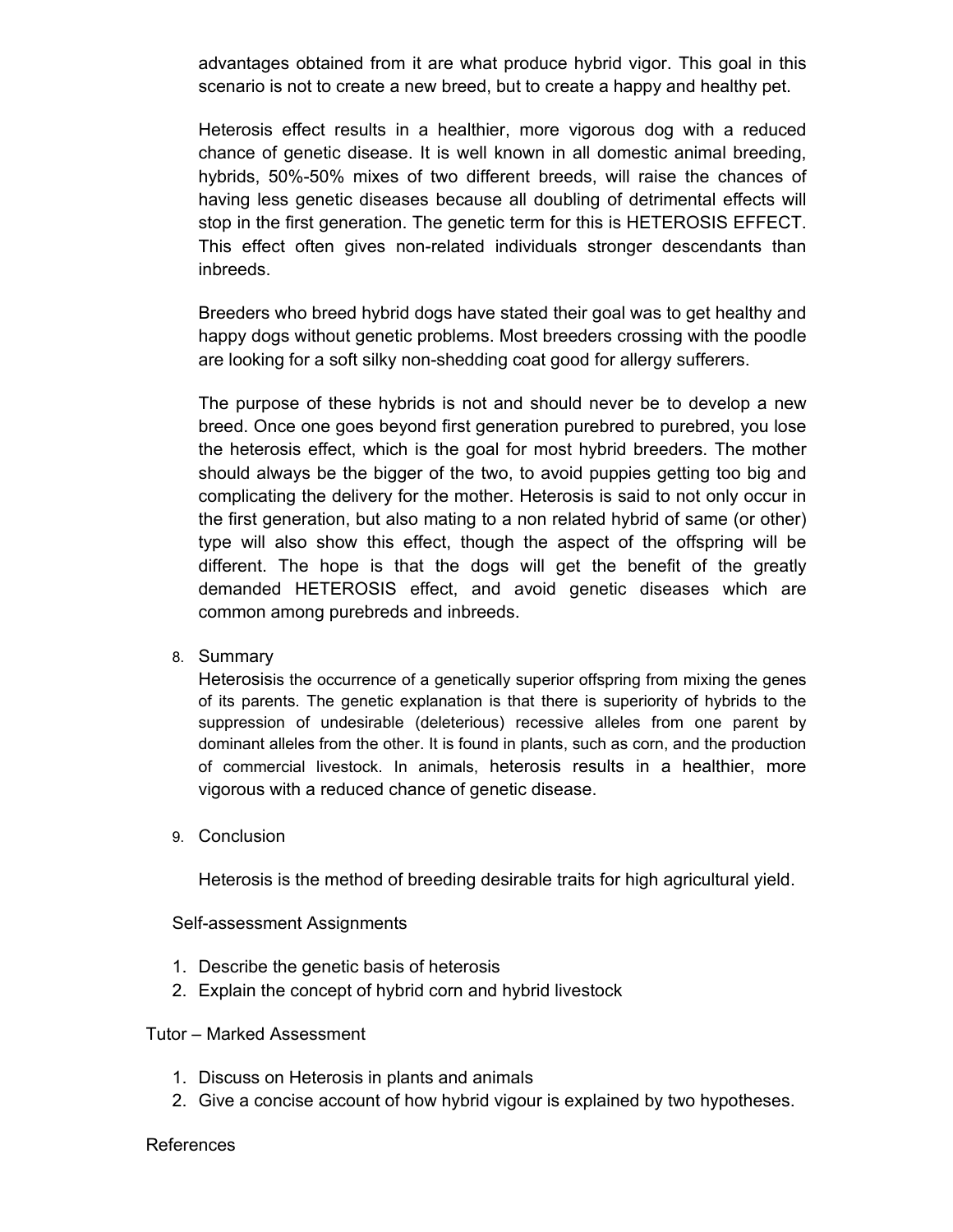- 1 Chahal, G.S and Gosal, S.S., 2002. Principles and procedures of Plant Breeding, Alpha Science International, United Kingdom.
	- 2 Falconer, D.S., 1989. Introduction to Quantitative Genetics. 3rd Ed. Longman. Burnt Mill.
	- 3 Kwon-Ndung, E.H. 2008. Genetics for degree students. Afaku Publishers, Abuja.
	- 4 Frish M., and Elchinger, A.E., 2005. Selection Theory for Markerassisted Backcrossing. Genetics: Published Articles Ahead of Print, published on March 31, 2005 as 10.1534/genetics.104.035451
	- 5 Goussard, P.G. 2004. Improving grape vine material through selection. Department of Viticulture. Stellenbosch University. Lecture notes.
	- 6 Holsinger, K.E., 2000. Reproductive systems and evolution in vascular plants. PNAS. June 20, vol. 97, no. 13: 7037-7042.
	- 7 Kohli, M.M. and Francis, M., 2000. Application of biotechnologies to wheat breeding. Proceedings of a conference at La Estanzuela, Uruguay, November 19–20, 1998. Montevideo, Uruguay: CIMMYT.
	- 8 KWV, South Africa. (2005). Setting new global standards for vine plant improvement. Vititec.
	- 9 Takebayashi, N and Morell, P.L., 2001. Is self-fertilization an evolutionary dead end? Revisiting an old hypothesis with genetic theories and a macroevolutionary approach. American Journal of Botany. 88:1143-115
	- 10 Charlesworth, D., X. Vekemans, V. Castric and S. Glemin (2005). "Plant self-incompatibility systems: a molecular evolutionary perspective". *New Phytologist***168** (1): 61–69.
	- 11 Franklin, F. C. H., M. J. Lawrence, and V. E. Franklin-Tong (1995). "Cell and molecular biology of self-incompatibility in flowering plants". *Int. Rev. Cytol.*
	- 12 Qiao, H., H. Wang, L. Zhao, J. Zhou, J. Huang, Y. Zhang, and Y. Xue (2004). "The F-box protein AhSLF-S2 physically interacts with S-RNases that may be inhibited by the ubiquitin/26S proteasome pathway of protein degradation during compatible pollination in *Antirrhinum*". *Plant Cell* **16** (3): 582–95.
	- 13 Green EL. Genetics and probability in animal breeding experiments. 271pp. London and Basingstoke: The Macmillan Press Ltd., 1981.
	- 14 McGregor, M.C. 1999. Hybrid vigor in plants and its relationship to insect pollination — a section from Insect Pollination Of Cultivated Crop Plants by, USDA

#### **Unit 4**

## **4.0. Inbreeding (F) and its consequences or applications**

The broad scientific definition of inbreeding is that it is the mating of individuals more closely related to each other than the average relationship within the population concerned. This statement is really only valid for large populations, since with small populations inbreeding is inevitable, even with random mating. To be more precise, an inbred person is defined as someone whose parents are related. In practice this means close direct relationship or, more usually, related throughrecent common ancestors, since all members of the same species are related to some extent.

The adverse effects of inbreeding in animals are well known. The incidence of metabolic disorders, structural abnormalities and inherited disease conditions,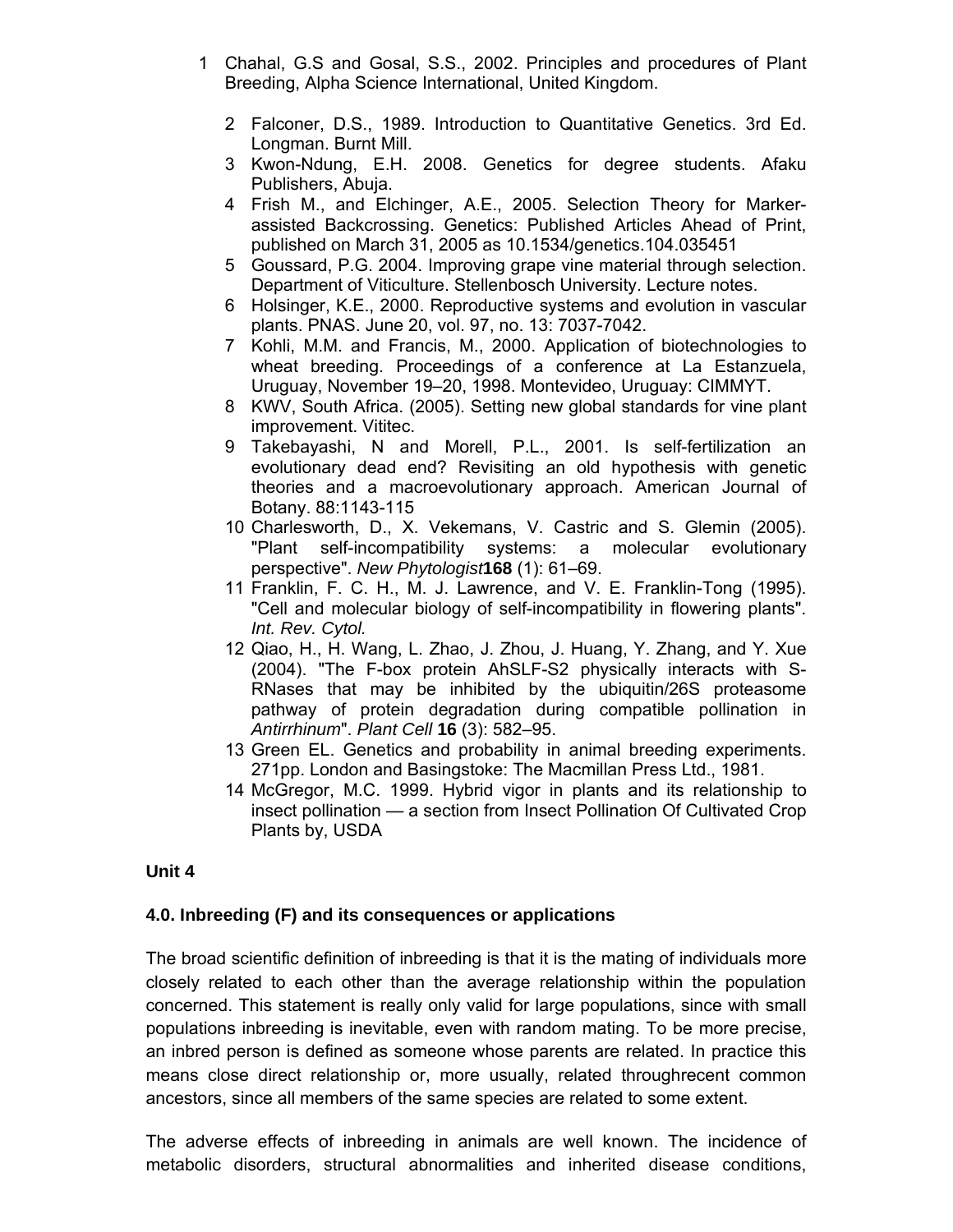caused by harmful recessive genes, increases following inbreeding. Performance in several characters, particularly those concerned with reproduction and survival, declines following the mating of close relatives. This is known as inbreeding depression. These effects are mainly due to an increase in the frequency of homozygous genotypes (AA and aa) at the expense of heterozygotes (Aa), which is caused by inbreeding. It is only harmful, however, when the dominance is directional, which means that the undesirable member of a pair of genes is usually recessive. When a high proportion of these harmful genes are present in the heterozygous state (Aa) the animal is protected from their debilitating effects by the dominance of the normal gene; but when some of the heterozygotes are replaced by homozygous recessives (aa), following inbreeding, their harmful effects become manifest. Other types of gene action are sometimes responsible for inbreeding damage, but are thought to be less important. These are: overdominance, epistatic interaction and the overall level of heterozygosity.

Overdominance occurs when the heterozygote  $(A_1A_2)$  is superior in performance to either of the two homozygotes  $(A_1A_1 \text{ or } A_2A_2)$ . In this situation, an increase in homozygosity following inbreeding also causes inbreeding depression.

Epistatic interaction between different pairs of genes occurs when one pair affects the expression of another pair at a different locus. With one particular type, called complementary epistasis, two dominants, one from each of two separate loci, are necessary for normal development or metabolism. Thus, AABB, AaBB, AABb and AaBb will be normal, but AAbb, aaBBAabb, aaBb and aabb will be defective. This situation arises when a metabolic pathway requires two enzymes for the essential end-product to be synthesised. Since each enzyme requires a different dominant gene for its synthesis, the absence of one or both will result in a defective individual. Inbreeding in a population with a mixture of the above genotypes will lead to a breakup of the favourable gene combinations, with more inferior genotypes, particularly aaBB, AAbb and aabb, being produced.

Finally, Lerner (1954) found evidence that some abnormal conditions in animals were not caused by single genes but by a drop in the general level of heterozygosity throughout the whole genome. His theory of developmental homeostasis suggests that for an animal to be able to cope with developmental accidents and environmental stress there is a minimum or obligate level of heterozygosity for normal development. The implication being that heterozygotes in general are more versatile because they can produce a greater variety of enzymes and other proteins. This means that the heterozygosity level per se, as well as the effects of the genes themselves, may be a contributing factor.

The opposite of inbreeding depression is known as heterosis or hybrid vigour and can result from the crossing of unrelated inbred animals or lines with different genetic backgrounds. What is lost from inbreeding is usually restored when several inbred lines are crossed randomly. Deliberate inbreeding and crossing, followed by selection between lines, is sometimes used with farm plants and animals to improve yields. Its significance in humans is that greater mobility means that people travel further to find a spouse and are less likely to marry a person from the same locality with a similargenotype. Thus, although most of the increase in height and improved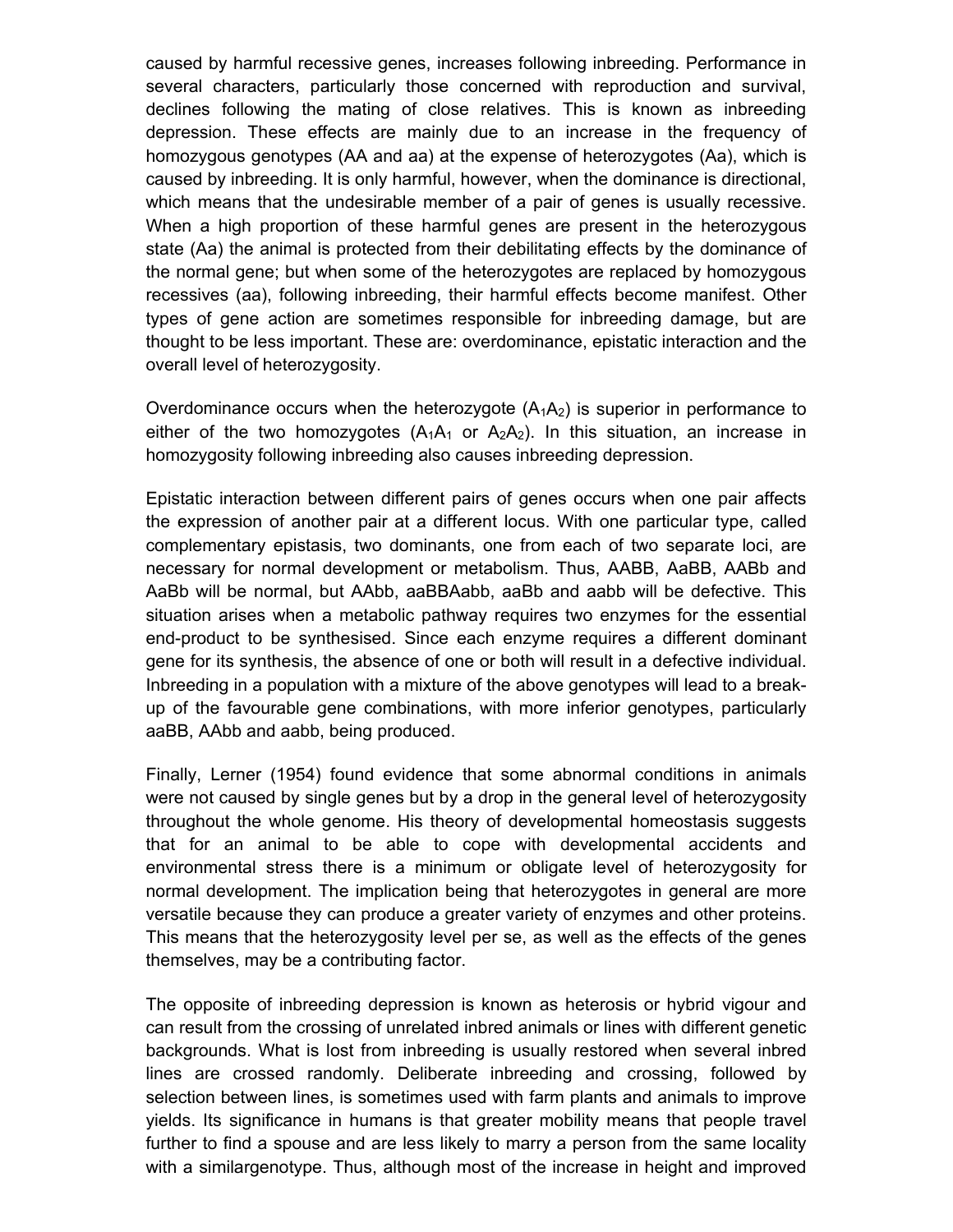survival is the result of better nutrition and disease control, a small part may also be due toheterosis following a change in the mating system.

## **4.1.Introduction**

The coefficient of inbreeding (F) measures the probability that two genes at any locus in an individual are identical by descent from the common ancestor(s) of the two parents. This means the degree to which two alleles are more likely to be homozygous (AA or aa) rather than heterozygous (Aa) in an individual, because the parents are related. Like R,F is a relative measure, in that there will be a certain level of homozygosity within the base population; F simply estimates the increase from that initial level as a result of recentinbreeding.

The inbreeding coefficient of an individual is approximately half the relationship (R) between the two parents.This equivalence only applies to low levels of inbreeding in an otherwise outbred population.e.g.Two single first cousins normally have a relationship (R) of 1/8.If there has been no previous inbreeding, their children will have a coefficient of inbreeding of 1/16.With high levels of continuous inbreeding this relationship breaks down. e.g. some strains of laboratory rats and mice have reached an F value of 1.0, resulting from a long history of close inbreeding; but the coefficient of relationship (R) between any two members of the strain can never exceed 1.0. The mathematical reason for this is that although the basic formulae for R and F are  $\Sigma(1/2)^n$  and  $\Sigma(1/2)^{n+1}$ , respectively, as inbreeding within a line progresses, the correction terms applied to R for inbreedinggradually become more important and start to reduce the value of R below  $\Sigma(1/2)^n$ . As F approaches 1.0, the correction terms for R also approach a maximum of  $(x 1/2)$ ; so that when F reaches 1.0 (complete homozygosity), R also becomes 1.0 and all members of the inbred line are identical.

The method of calculating the F coefficient of an individual is similar to that for the coefficient of relationship (R) between two collateral relatives, and involves the tracing of paths between the two parents via a common ancestor. The formula is as follows:-

Equation 1:Method of calculating the F coefficient of an individual-

<sup>1[14]</sup> Where  $F_X$  is the coefficient of inbreeding of individual X, n is the number of connecting links between the two parents of X through common ancestors and  $F_A$  is the coefficient of inbreeding of the common ancestor A. Thus, if the common ancestor is inbred, a minor calculation must be performed first to determine  $F_A$ , before the main calculation can take place. In the main calculation any coefficients of paths through inbred common ancestors can then be multiplied by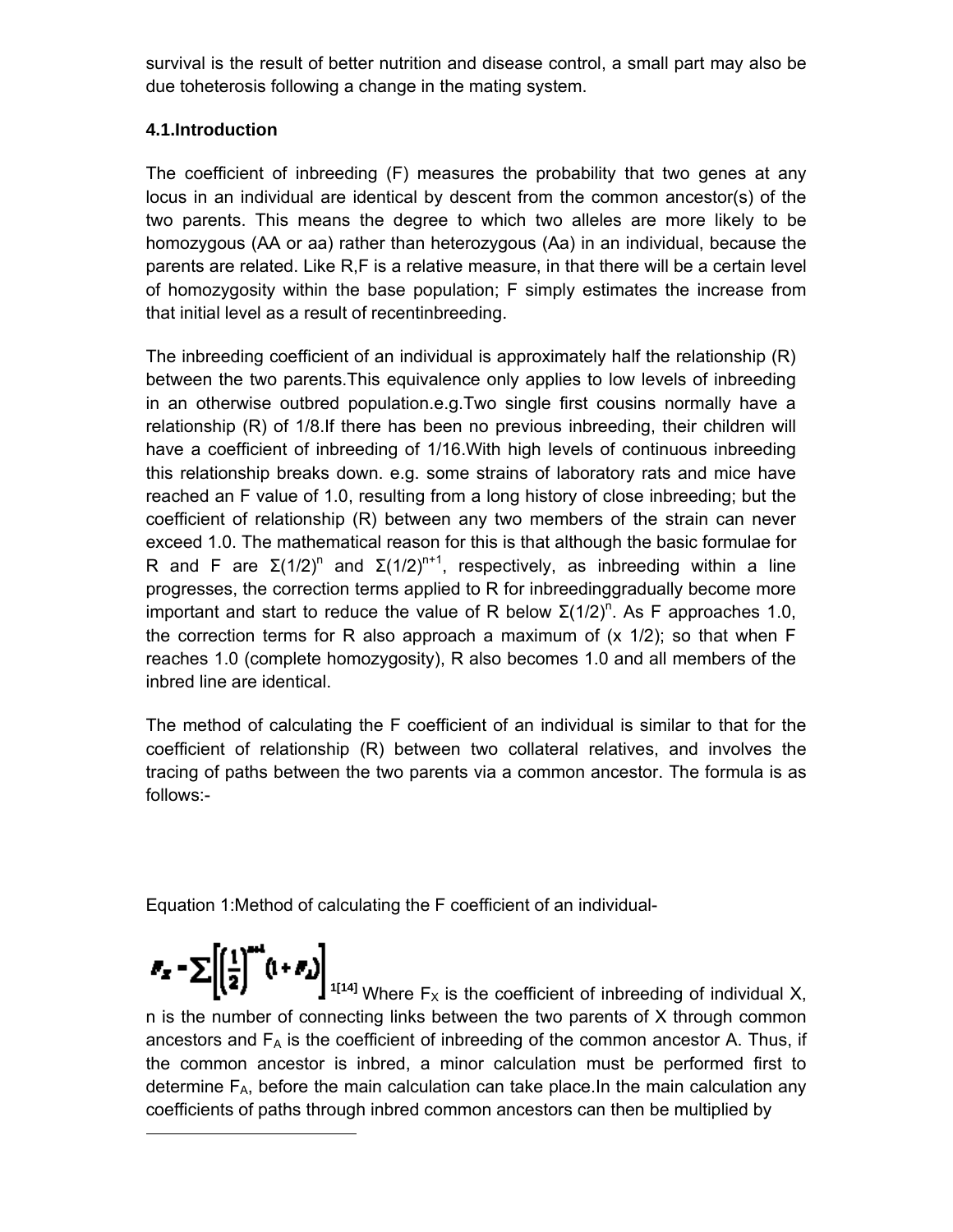$(1 + F_A)$ .



Example with an Inbred CommonAncestor:

# Find  $F_Q$

The only inbred common ancestor of the two parents (O and P) is I (his parents are single first cousins).

a) First Find F

| <b>Common Ancestors</b>                       | Paths                                                                     | $(1/2)^{n+1}$ $(1+F_{A})$ |  |          |
|-----------------------------------------------|---------------------------------------------------------------------------|---------------------------|--|----------|
| (of parents G and H)                          |                                                                           |                           |  |          |
| A                                             | $G^{-1}$ -D- <sup>2</sup> -A- <sup>3</sup> -E- <sup>4</sup> -H 1/32 x 1.0 |                           |  | $= 1/32$ |
| <b>B</b>                                      | $G^{-1}$ -D- <sup>2</sup> -B- <sup>3</sup> -E- <sup>4</sup> -H 1/32 x 1.0 |                           |  | $= 1/32$ |
| Therefore $F_1 = \sum [(1/2)^{n+1}(1 + F_A)]$ |                                                                           |                           |  | $= 1/16$ |

i.e.  $F_1 = 0.0625 = 6.25\%$ 

b) Main Calculation (To find  $F_Q$ )

| <b>Common Ancestors</b> | Paths | $(1/2)^{n+1}$ | $(1+F_A)$ |
|-------------------------|-------|---------------|-----------|
| (of parents O and P)    |       |               |           |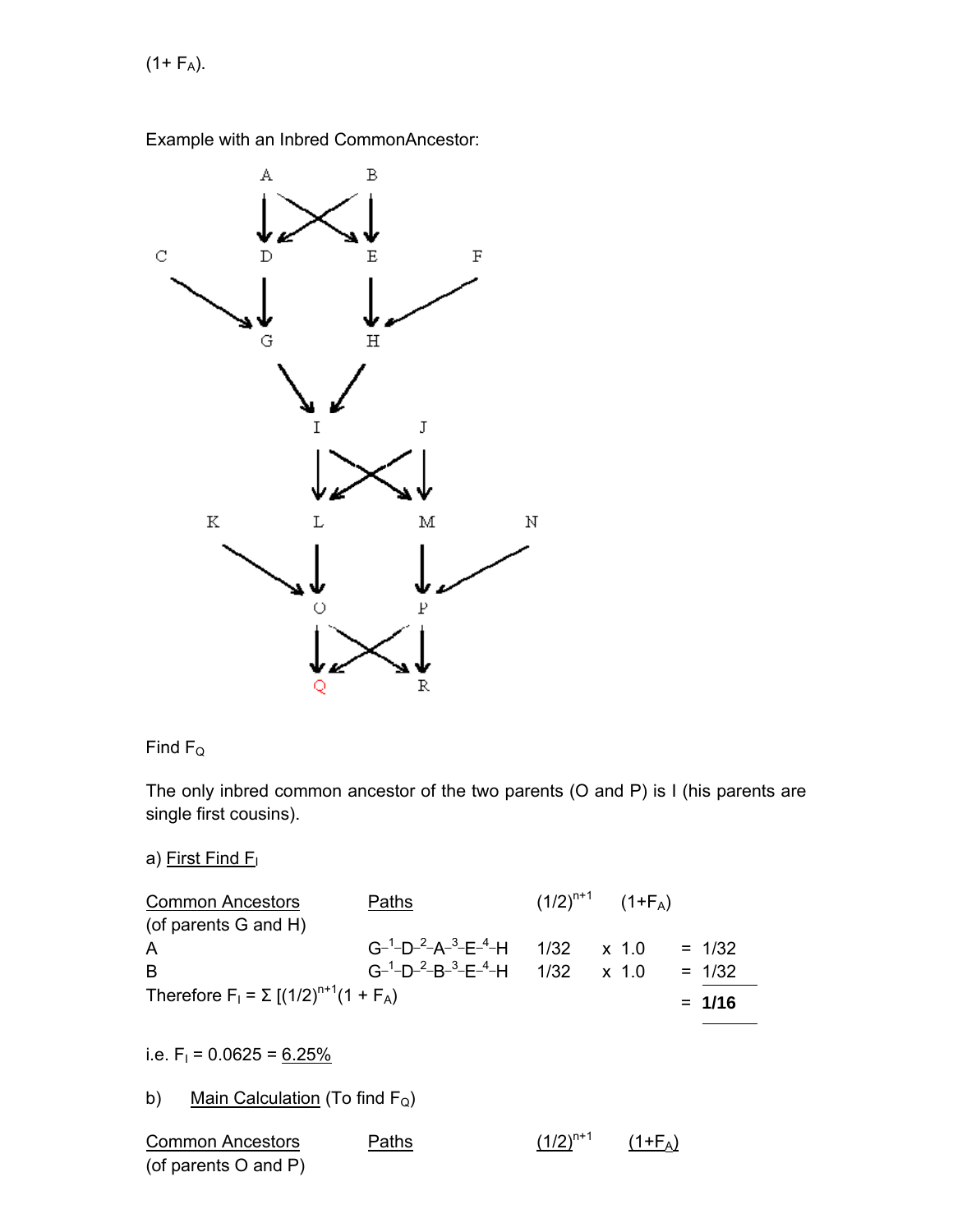$$
O^{-1} - L^{-2} - L^{-3} - M^{-4} - P
$$
  
\n
$$
O^{-1} - L^{-2} - J^{-3} - M^{-4} - P
$$
  
\n
$$
O^{-1} - L^{-2} - J^{-3} - M^{-4} - P
$$
  
\n
$$
O^{-1} - L^{-2} - J^{-3} - M^{-4} - P
$$
  
\n
$$
O^{-1} - L^{-2} - J^{-3} - M^{-4} - P
$$
  
\n
$$
O^{-1} - L^{-2} - J^{-3} - M^{-4} - P
$$
  
\n
$$
O^{-1} - L^{-2} - J^{-3} - M^{-4} - P
$$
  
\n
$$
O^{-1} - L^{-2} - J^{-3} - M^{-4} - P
$$
  
\n
$$
O^{-1} - L^{-2} - J^{-3} - M^{-4} - P
$$
  
\n
$$
O^{-1} - L^{-2} - J^{-3} - M^{-4} - P
$$
  
\n
$$
O^{-1} - L^{-2} - J^{-3} - M^{-4} - P
$$
  
\n
$$
O^{-1} - L^{-2} - J^{-3} - M^{-4} - P
$$
  
\n
$$
O^{-1} - L^{-2} - J^{-3} - M^{-4} - P
$$
  
\n
$$
O^{-1} - L^{-2} - J^{-3} - M^{-4} - P
$$
  
\n
$$
O^{-1} - L^{-2} - J^{-3} - M^{-4} - P
$$
  
\n
$$
O^{-1} - L^{-2} - J^{-3} - M^{-4} - P
$$
  
\n
$$
O^{-1} - L^{-2} - J^{-3} - M^{-4} - P
$$
  
\n
$$
O^{-1} - L^{-2} - J^{-3} - M^{-4} - P
$$
  
\n
$$
O^{-1} - L^{-2} - J^{-3} - M^{-4} - P
$$
  
\n
$$
O^{-1} - L^{-2} - J^{-3} - M^{-4} - P
$$
  
\n
$$
O^{-1} - L^{-2} - J^{-3} - M^{-4} - P
$$
  
\n
$$
O^{-1} - L^{-2} - J^{-3} - M^{-4} - P
$$
  
\n
$$
O^{-1} - L^{-2} - J^{-3} - M^{-4} - P
$$
  
\n

# i.e.  $F_Q = 0.06445 = 6.45\%$

Example without Inbred Common Ancestors:



## $Find F<sub>o</sub>$

None of the common ancestors A, B, G or H are inbred. Therefore, no corrections are necessary.

| <b>Common</b><br>Ancestors | Paths                                                                                                                                                                                                                                                                           | $(1/2)^{n+1}$ |                              |
|----------------------------|---------------------------------------------------------------------------------------------------------------------------------------------------------------------------------------------------------------------------------------------------------------------------------|---------------|------------------------------|
| (of parents M<br>and $N$ ) |                                                                                                                                                                                                                                                                                 |               |                              |
| G                          | $M^{-1}$ -J- <sup>2</sup> -G- <sup>3</sup> -K- <sup>4</sup> -N                                                                                                                                                                                                                  | 1/32          | $= 0.03125$                  |
| H                          | $M^{-1}$ -, J- <sup>2</sup> -H- <sup>3</sup> -K- <sup>4</sup> -N                                                                                                                                                                                                                | 1/32          | $= 0.03125$                  |
| $\overline{A}$             | M- <sup>1</sup> -J- <sup>2</sup> -G- <sup>3</sup> -D- <sup>4</sup> -A- <sup>5</sup> -E- <sup>6</sup> -H- <sup>7</sup> -K- <sup>8</sup> -N<br>$M^{-1}$ -J- <sup>2</sup> -H- <sup>3</sup> -E- <sup>4</sup> -A- <sup>5</sup> -D- <sup>6</sup> -G- <sup>7</sup> -K- <sup>8</sup> -N |               |                              |
| B                          | $M^{-1}$ -J- <sup>2</sup> -G- <sup>3</sup> -D- <sup>4</sup> -B- <sup>5</sup> -E- <sup>6</sup> -H- <sup>7</sup> -K- <sup>8</sup> -N                                                                                                                                              |               | $1/512 \times 4 = 0.0078125$ |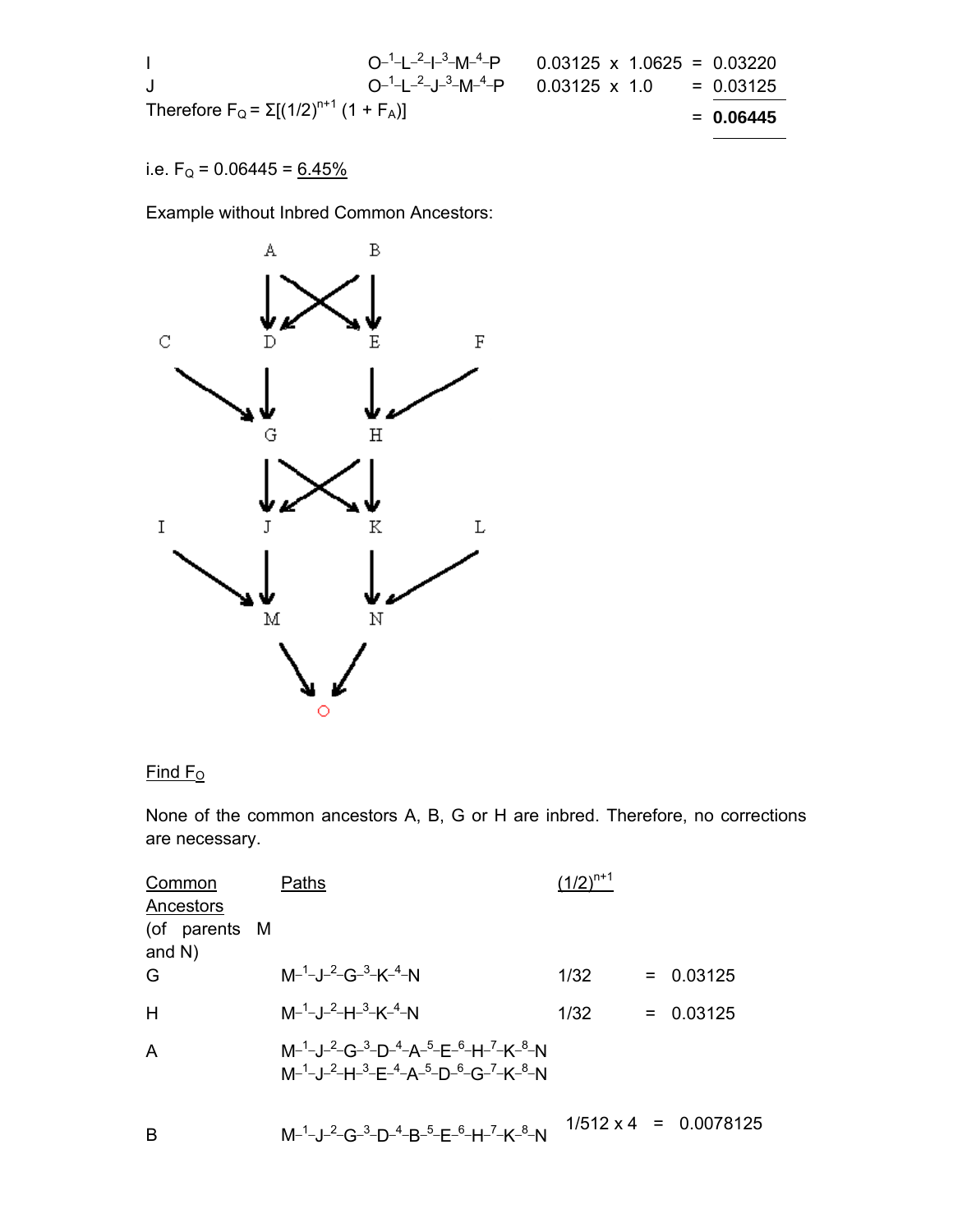$$
M^{-1} - J^{-2} - H^{-3} - E^{-4} - B^{-5} - D^{-6} - G^{-7} - K^{-8} - N
$$

Therefore  $F_{\text{O}} = \Sigma (1/2)^{n+1}$ 

= **.0703125**

i.e.  $F_0 = 7.03\%$ 

Close Inbreeding as used for Animals (3 generations of full sib mating):



## $Find F<sub>1</sub>$

Common ancestors of G and H are A, B, C, D, E and F.The only two that are inbred are E and F (related parents). Therefore, first calculate  $F_E$  and  $F_F$  (the same).

a) Find  $F_E$  and  $F_F$ 

| Common ancestors (of parents C Paths             |                              |                                                              | $(1/2)^{n+1}$ |                          |                         |
|--------------------------------------------------|------------------------------|--------------------------------------------------------------|---------------|--------------------------|-------------------------|
| and $D$ )<br>A<br>$\overline{B}$                 |                              | $C^{-1}$ -A <sup>-2</sup> -D<br>$C^{-1}$ -B- <sup>2</sup> -D | 1/8<br>1/8    | Therefore,               | $F_E = F_F = 1/4 = 25%$ |
| b)<br>Main Calculation (To Find F <sub>I</sub> ) |                              |                                                              |               |                          |                         |
| Common ancestors<br>(of parents G and<br>H)      | <b>Paths</b>                 |                                                              | $(1/2)^{n+1}$ | $(1 + F_A)$              |                         |
| E                                                | $G^{-1}$ -E <sup>-2</sup> -H |                                                              |               | $(1/2)^3$ * 1.25 = 15625 |                         |
| F                                                | $G^{-1} - F^{-2} - H$        |                                                              | $(1/2)^3$     | $*$ 1.25                 | Ξ.<br>15625             |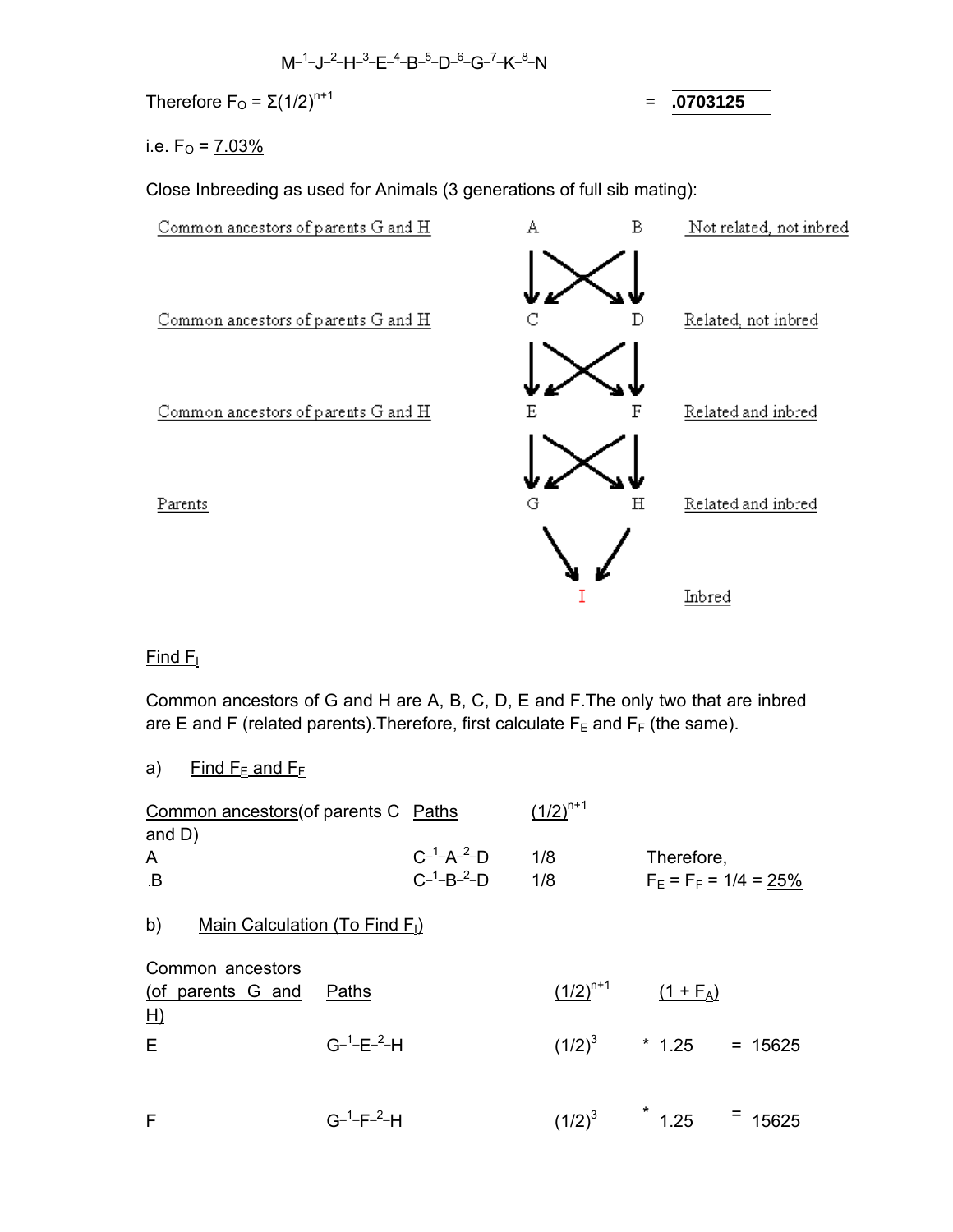C G\_1\_E\_2\_C\_3\_F\_4\_H (1/2)5 \* 1.0 = 03125 G\_1\_F\_2\_C\_3\_E\_4\_H (1/2)5 \* 1.0 = 03125 D G\_1\_E\_2\_D\_3\_F\_4\_H (1/2)5 \* 1.0 = 03125 G\_1\_F\_2\_D\_3\_E\_4\_H (1/2)5 \* 1.0 = 03125 A G\_1\_ E\_2\_ C\_3\_ A\_4\_ D\_5\_F\_6\_ H (1/2)<sup>7</sup> x 8 \* 1.0 = 06250 G\_1\_F\_2\_C\_3\_A\_4\_D\_5\_E\_6\_H G\_1\_ E\_2\_ D\_3\_ A\_4\_ C\_5\_F\_6\_ H G\_1\_F\_2\_D\_3\_A\_4\_C\_5\_E\_6\_H B G\_1\_ E\_2\_ C\_3\_ B\_4\_ D\_5\_F\_6\_ H G\_1\_F\_2\_C\_3\_B\_4\_D\_5\_E\_6\_H G\_1\_ E\_2\_ D\_3\_ B\_4\_ C\_5\_F\_6\_ H G\_1\_ F\_2\_ D\_3\_ B\_4\_ C\_5\_E\_6\_ H

 $F_1 = \Sigma [(1/2)^{n+1} (1 + F_A)] = .50000$ 

#### i.e  $F_1 = 50\%$

#### **4.2. The Closest Form of Inbreeding**

The closest form of inbreeding is self-fertilisation which normally only occurs in monoecious plants and animals which are hermaphrodites,, e.g. garden peas and slugs.The equivalent situation has been experimentally produced in turkeys where a rare form of parthenogenesis occurs.Parthenogenesis (virgin birth) is the production of viable embryos (always males in birds) from haploid infertile eggs by the artificial doubling of chromosome numbers. The embryos are highly homozygous.If one of these parthenogenetic males is mated back to his mother this is equivalent to selffertilisation.One generation of self-fertilisation produces the same coefficient of inbreeding (F) as three generations of full sib mating, i.e. 0.5.This follows from the formula for F, which is  $\Sigma(1/2)^{n+1}$  where n is the number of connecting links between the two parents via a common ancestor. With selfing, both parents are the same individual so that the number of links (n) is 0 and, therefore  $\Sigma(1/2)^{n+1} = 0.5$ .

#### **4.3. Sib Marriages in Humans**

In some societies close consanguineous marriages have been encouraged.For example, the ancient Egyptians and the Incas favoured marriages of brothers and sisters of the reigning dynasty.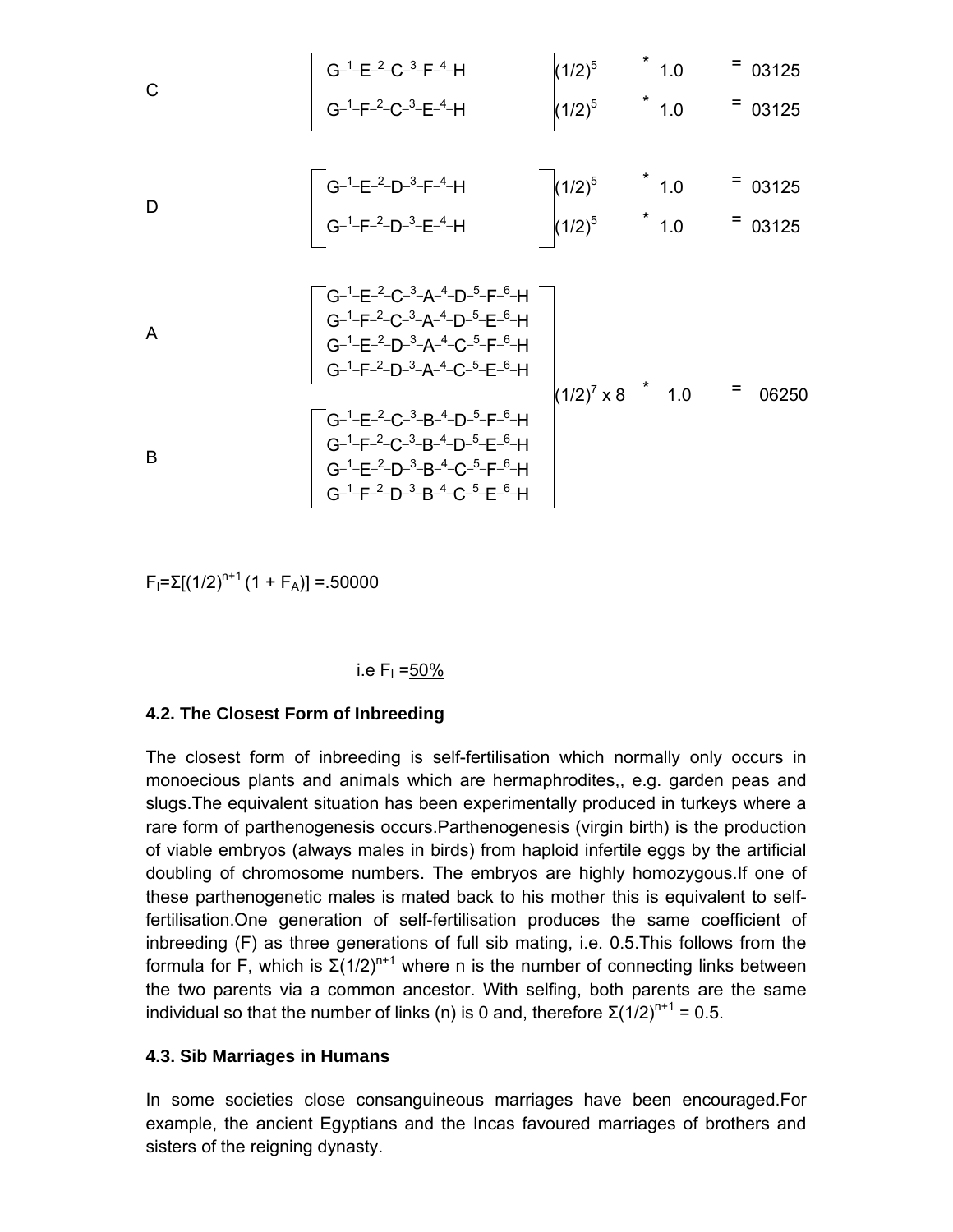Marriages between Sibs and Half-sibs in the 18th Dynasty of Egypt, c. 1580 – 1350.



#### **4.3. Inbreeding Coefficients**

| a) Amenhotep I and Aahotep II                                                 | 25%   |
|-------------------------------------------------------------------------------|-------|
| b) Aames                                                                      | 37.5% |
| c) Hatsheput                                                                  | 25%   |
| ومستلوم مرمور والملازمين والمتواطن والمرور والمواركة المتحدر والمتالي المراكب |       |

d) The rest of the individuals in the pedigree are not inbred, i.e.  $F = 0$ .

**4.3.1. Double Grandchildren** - The offspring of a full sib mating are sometimes referred to as double grandchildren because they only have two grandparents instead of the usual four.

#### **4.3.2. The Special Case of Directly Related Parents**

In an incestuous situation where there is a close direct relationship between the two parents, such as father-daughter, mother-son or grandparent-grandchild, they may have no common ancestors in any previous generation, even though they have a strong genetic link. This is because one parent is the direct ancestor of the other. In these situations, despite having no common ancestors, the correction term  $(1 + F_A)$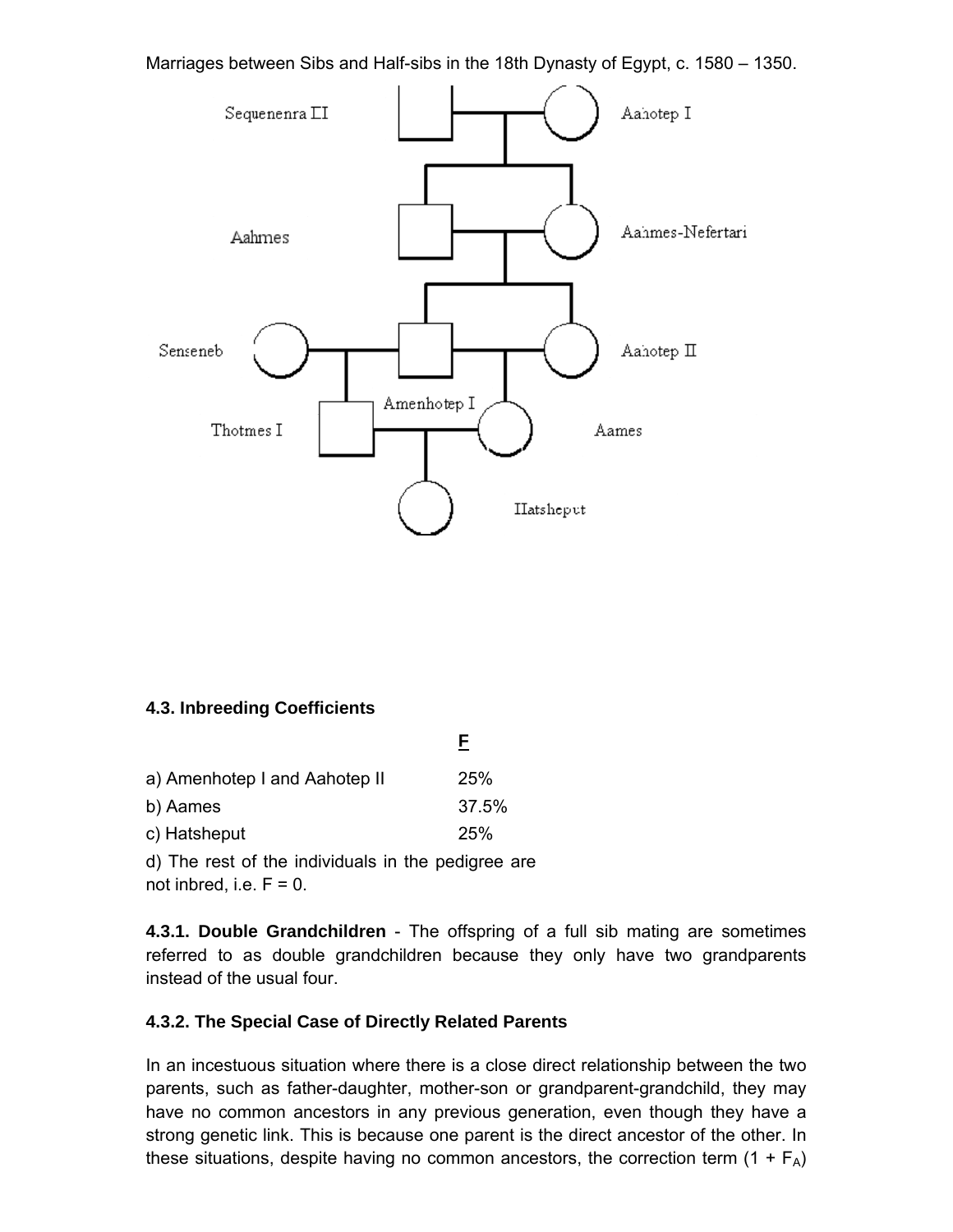must still be applied to the path coefficient between an inbred ancestor (A) and his/her descendant partner.

A Father-daughter mating:

The reason is that, taking a father-daughter mating as an example; if the father (A) is inbred, his extra homozygosity will make it more likely that he will transmit to his grandson (D) further copies of the same alleles which his daughter (C) has already received from him. Since about one half of the genes the daughter receives from her father will also be passed on to the grandson, the latter's inbreeding coefficient (F) will rise above the normally expected level (0.25) and its value should be adjusted accordingly.

$$
\begin{array}{c}\nA\delta \\
\downarrow \\
C\varphi\n\end{array}
$$

Directly Related Parents Only: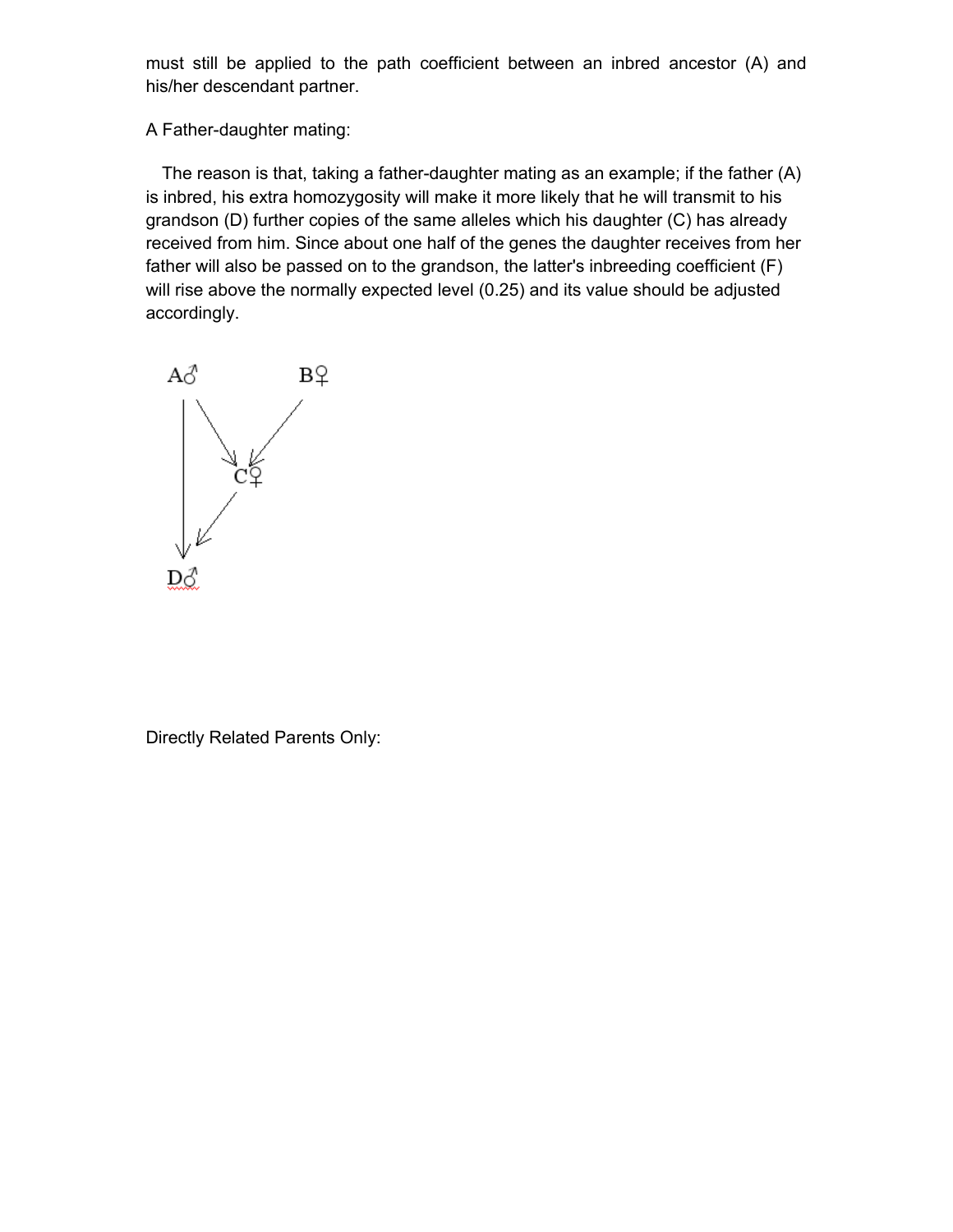

 $Find F<sub>H</sub>$  F<sub>E</sub> = 0.25</u> Common ancestors <u>Common ancestors</u><br>(of parents E and G  $\frac{\text{Path}}{\text{(1/2)}^{n+1}}$  (1 + F<sub>A</sub>) \* None E - G  $(1/2)^2$  x 1.25 = 0.3125

Therefore,  $F_H = \Sigma[(1/2)^{n+1}(1 + F_A)] = 31.3\%$ 

However, there are cases (usually only found in animal breeding) where directly related parents do share common ancestors. If any of these common ancestors are also inbred, the correction term

 $(1 + F_A)$  will be required in both situations.

Directly and Collaterally Related Parents: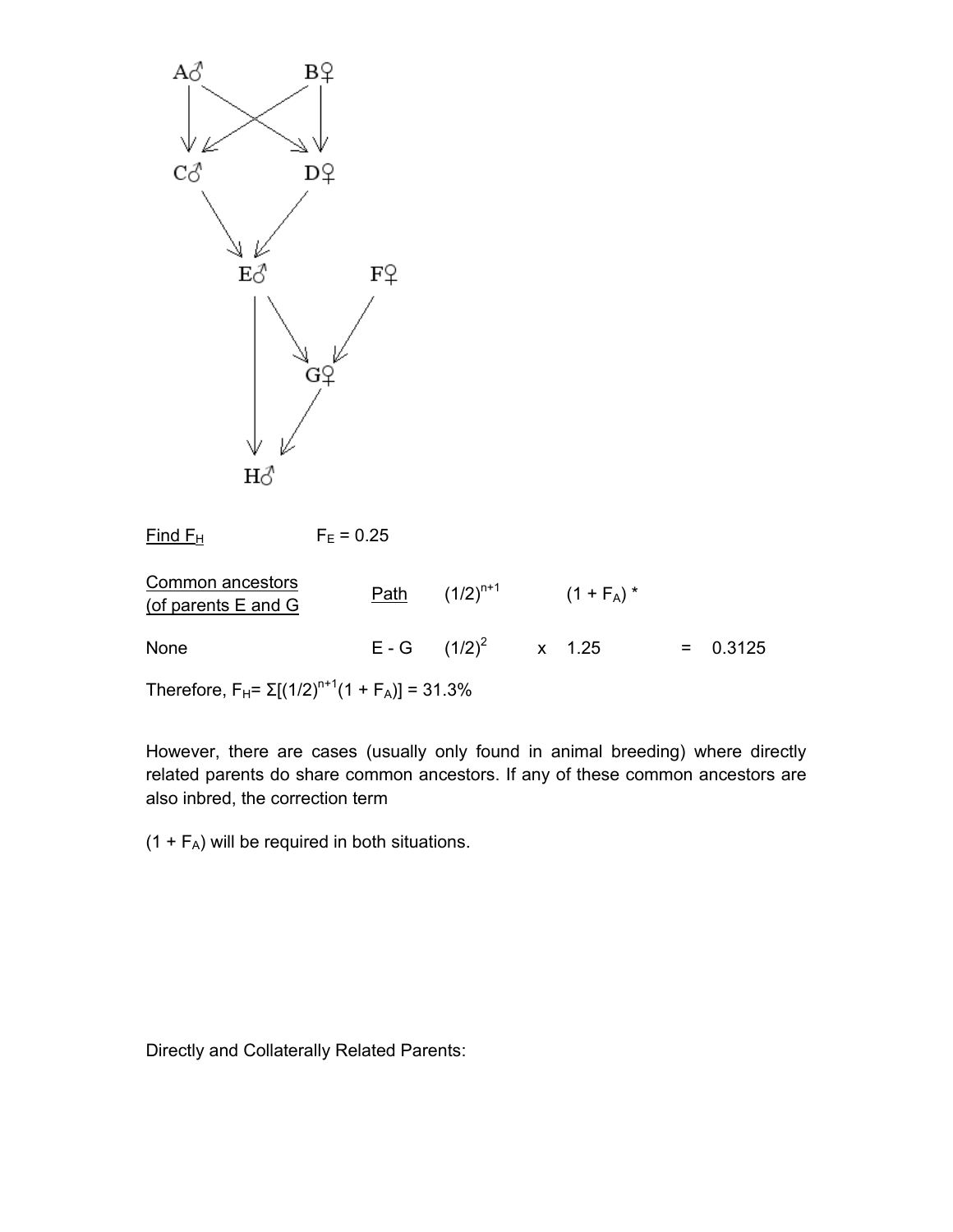

 $Find F<sub>O</sub>$ 

| Common ancestors<br>(of parents L and Paths<br>$\underline{\mathsf{N}}$ |                                             |  | $\frac{(1/2)^{n+1}}{n+1}$ $\frac{(1 + F_A)}{n+1}$ |                                 |
|-------------------------------------------------------------------------|---------------------------------------------|--|---------------------------------------------------|---------------------------------|
| None                                                                    | $L - N$                                     |  |                                                   | $(1/2)^2$ x 1.03125 = 0.2578125 |
| J                                                                       | $L - J - M - N$                             |  |                                                   | $(1/2)^4$ x 1.125 = 0.0703125   |
| B                                                                       | L - I - F - B - G - J - M - $(1/2)^8$ x 1.0 |  |                                                   | $= 0.00390625$                  |

0.33203125

Therefore  $F_{\rm O} = \sum [(1/2)^{n+1}(1 + F_{\rm A})] = \frac{33.2\%}{n+1}$ 

\*A refers to any relevant inbred direct ancestor or common ancestor.

Alternative Methods of Calculating the coefficient of inbreeding:

An alternative method of computing F is to use the technique of 'Coancestries'.Instead of working from the present back to common ancestors we work forward, keeping a running tally, generation by generation, and compute the inbreeding that will result from the matings now being made.This method is easier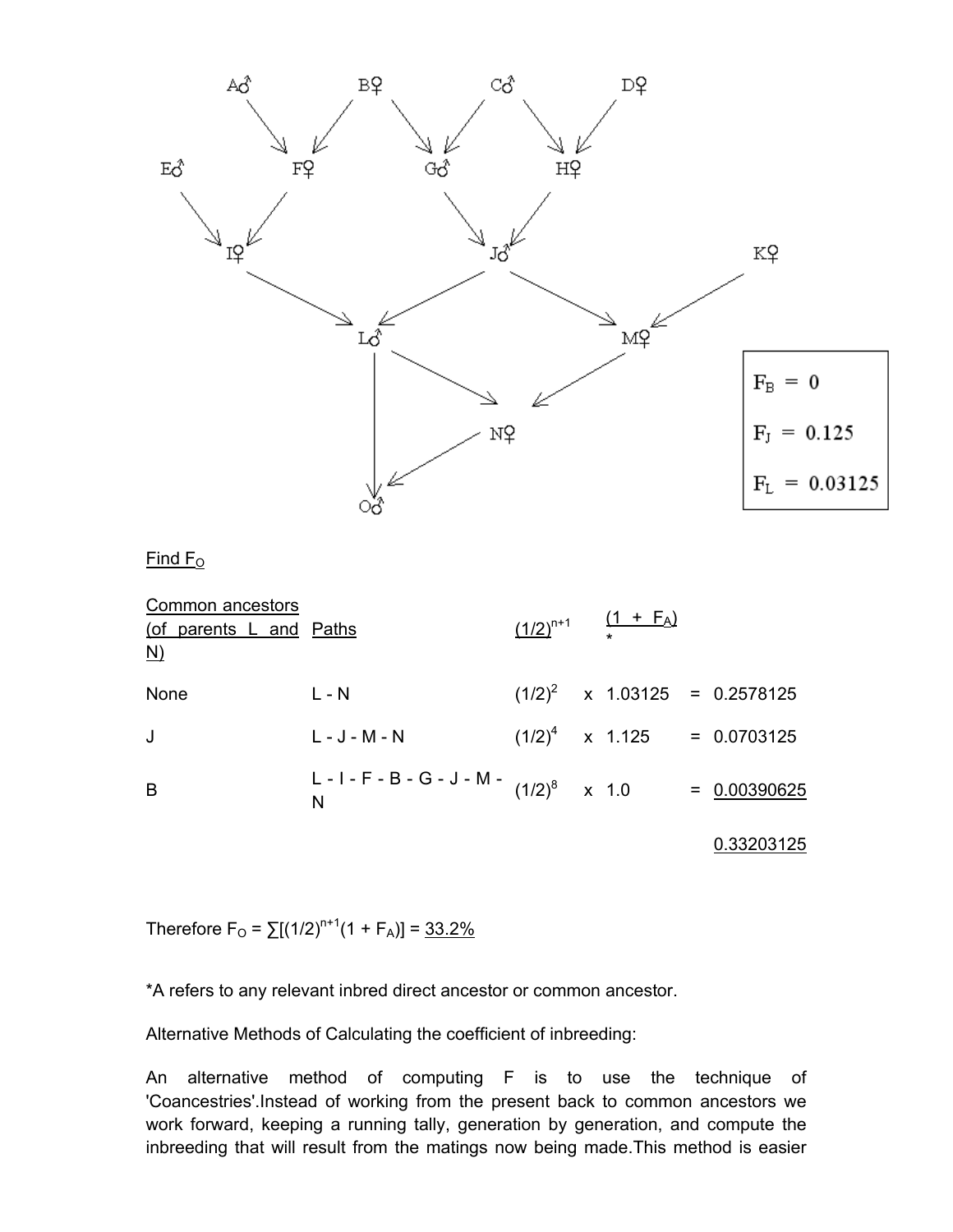than path coefficients for animal breeding programmes where the paths are often numerous and complex but unnecessary for normal human pedigrees.

For regular systems of inbreeding, as used in the 'inbred-hybrid' system for breeding chickens and maize, 'recurrence equations' are the only easy method for calculating F. A regular system of inbreeding is where a certain type of mating such as brothersister, is repeated indefinitely. A recurrence equation calculates the F value of the present generation from those of recent previous ones. e.g. the recurrence equation for repeated full sib mating is:

$$
F_t = 0.25 (1 + 2F_{t-1} + F_{t-2})
$$

Where  $F_t$  is the coefficient of the present generation,  $F_{t-1}$  is the coefficient of the previous generation and  $F_{t-2}$  is the coefficient of the generation before that. It is important to note that recurrence equations can only be used for regular systems of inbreeding. e.g. Three generations of full sib mating:-

| First generation                                        |  | $-F_1 = 0.25(1+0+0)$                              | $= 0.25$  |
|---------------------------------------------------------|--|---------------------------------------------------|-----------|
| Second generation $\overline{F}_2 = 0.25 (1 + 0.5 + 0)$ |  |                                                   | $= 0.375$ |
| Third generation                                        |  | $-$ F <sub>3</sub> = 0.25 (1 + 0.75 + 0.25) = 0.5 |           |

Values of F for ConsanguinousMatings (One generation, no previous inbreeding).

| Self fertilisation                                                   | 1/2   |  |  |  |
|----------------------------------------------------------------------|-------|--|--|--|
| Full sibs, Parent-child, Double first cousins (first degree)         |       |  |  |  |
| Half sibs, Grandparent-grandchild, Uncle-niece, Double first cousins | 1/8   |  |  |  |
| <b>First cousins</b>                                                 | 1/16  |  |  |  |
| First cousins (once removed)                                         | 1/32  |  |  |  |
| Second cousins                                                       | 1/64  |  |  |  |
| Second cousins (once removed)                                        | 1/128 |  |  |  |
| Third cousins                                                        | 1/256 |  |  |  |

## **4.4. Practical Uses of F**

F is a very valuable parameter in both population and quantitative genetics.From the genealogists point of view the following are perhaps the two most interesting applications:

a) Predicting the Effects of Inbreeding Depression

A decline in performance in certain economic characters in domestic animals is well known following inbreeding. A similar depression has also been observed in humans.e.g.

Inbreeding Depression for Every 10% Increase in F: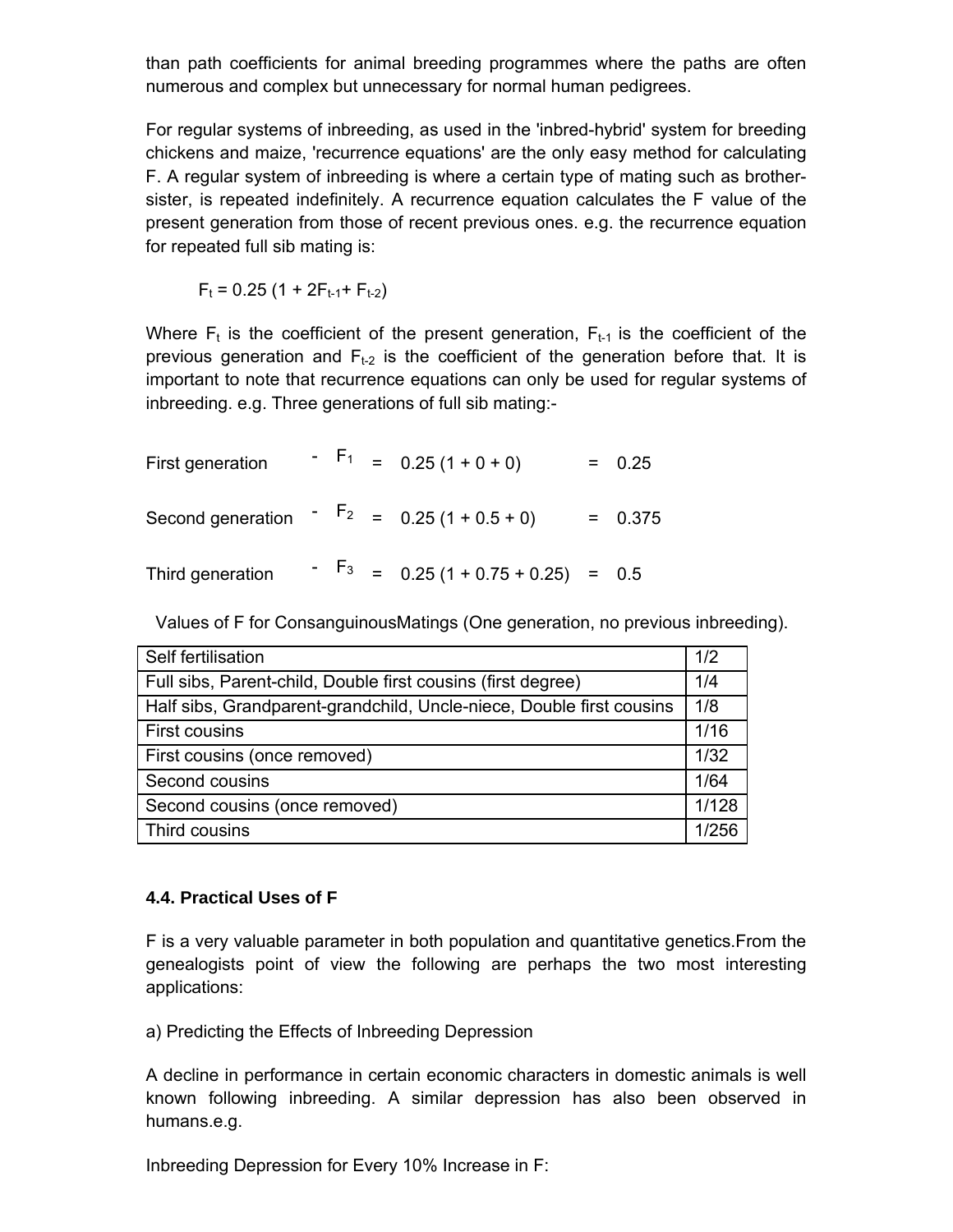| <b>Animal</b> | <b>Characteristic</b>            | Inbreeding<br><b>Depression</b> | <b>Reference</b>   |
|---------------|----------------------------------|---------------------------------|--------------------|
| Chickens      | Hatchability                     | 4.36%                           | Shoffner<br>(1948) |
|               | Annual egg production            | $9.26$ eggs                     | Shoffner<br>(1948) |
| Man           | Height at age 10                 | $2.0 \text{ cm}$                | Falconer<br>(1989) |
|               | I.Q. score                       | 4.4%                            | Falconer<br>(1989) |
| Pigs          | weight<br>(154)<br>Body<br>days) | $2.6$ kg                        | Falconer<br>(1989) |
|               | Litter size                      | 0.24 piglets                    | Falconer<br>(1989) |
| Cattle        | Annual milk yield                | 135 kg                          | Falconer<br>(1989) |
| Sheep         | Fleece weight (1 year)           | $0.29$ kg                       | Falconer<br>(1989) |

Thus, 3 generations of full sib matings, as shown above, would lead to an expected decrease in egg production in chickens of  $9.26 \times 5 = 46.3$  i.e 46 eggs, compared with other hens from the same population who were not inbred.

b) Assessing the Risk of Inheriting Genetic Defects

In a large random-mating population, where the frequency of a harmful recessive gene (a) is q, the proportions of affected individuals and 'carriers' can be estimated from the Hardy-Weinberg Lawas follows:

| Aa (carriers) | aa (affected) |  |  |
|---------------|---------------|--|--|
| $2q(1 - q)$   | $a^2$         |  |  |

However, if any inbreeding has occurred,Wright's Equilibrium Lawenables a further prediction to be made about the increased risk of inheriting any harmful conditions caused by homozygous recessive genes.The expected frequency following inbreeding rises to:

aa (affected)

$$
q^2 + Fq(1 - q)
$$

The following table shows how inbreeding increases the likelihood of inheriting three harmful recessive conditions in humans: phenylketonuria, albinism and alkaptonuria.The first and last of these three are serious metabolic disorders.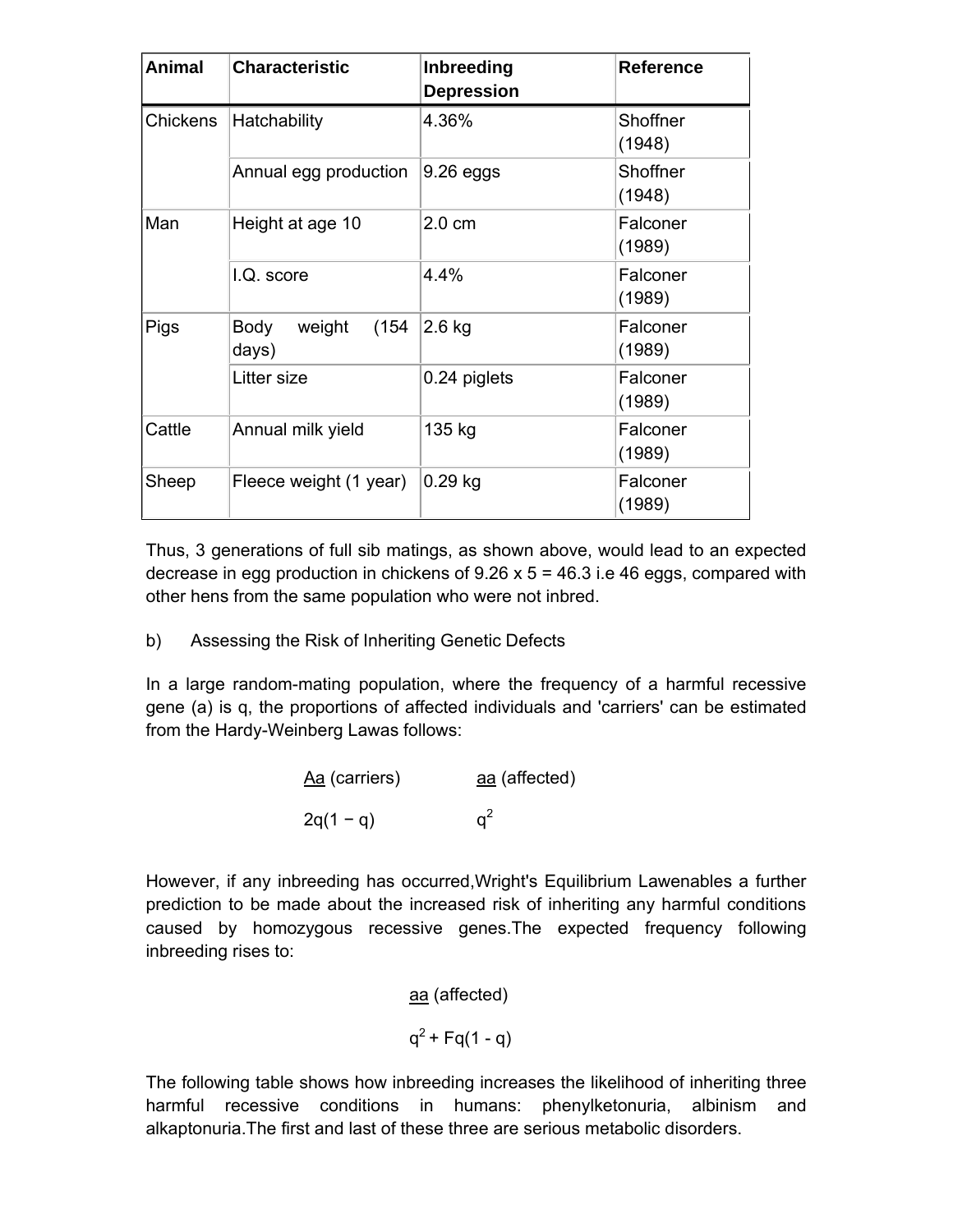| Conditions<br>Caused by<br>Homozygous<br>Recessive<br>Genes | Frequency<br>οf<br>Recessive<br>(a)<br>Gene<br>q | <b>Random Mating</b>                                  |                                            | Proportion of<br>Affected(aa)<br>Following<br>Inbreeding<br>$q^2$ + Fq(1 - q) <sup>2 [16]</sup> |                                      |
|-------------------------------------------------------------|--------------------------------------------------|-------------------------------------------------------|--------------------------------------------|-------------------------------------------------------------------------------------------------|--------------------------------------|
|                                                             |                                                  | Proportion<br>οf<br>Carriers<br>(Aa)<br>$2q(1 - q)^3$ | Proportion<br>of Affected<br>(aa)<br>$q^2$ | First<br>Cousin<br>Marriage<br>(F<br>1/16                                                       | Full<br>Sib<br>Mating<br>$(F = 1/4)$ |
| Phenylketonuria                                             | 1/100                                            | $[16]$<br>1/50                                        | 1/10,000                                   | 1/1,380                                                                                         | 1/385                                |
| Albinism                                                    | 1/141                                            | 1/70                                                  | 1/20,000                                   | 1/2,000                                                                                         | 1/550                                |
| Alkaptonuria                                                | 1/1,000                                          | 1/500                                                 | 1/1,000,000                                | 1/16,000                                                                                        | 1/4,000                              |

## **Effects of Inbreeding on the Frequency of Inherited Defects:**

Therefore, with albinism for example, a first cousin marriage increases the risk of inheriting the condition ten-fold, and with alkaptonuria the increase following a full sib mating is 250 fold. It also comes as quite a shock to most people that, even without inbreeding, the proportion of normal people carrying phenylketonuria is as high as 1 in 50.

Inbreeding is a result of the mating of individuals which are related to one another by having one or more common ancestors. If the mated individuals are related, their offspring will to some extent be inbred.

## **4.5. The coefficient of inbreeding**

The *coefficient of inbreeding*, is the *probability that the two genes at any locus are identical by descent*.i.e. that the two genes are copies of one of the genes carried by the common ancestor a few generations back. The coefficient of inbreeding, symbolised by *F*, is a property of an individual, but inbreeding profoundly effects the genetic composition of a population and in appropriate circumstances can lead to the formation of inbred strains in which all individuals are virtually genetically identical.

## **4.5.1. The rate of inbreeding depends on the degree of relationship**

The closest relationship is that of an individual with itself, or self- fertilisation. However, the closest relationship that is usually possible with mammals is full brother x sister (known as *full-sib)* mating. Continuous mating of offspring to the younger parent (which prevents repeated backcrossing to the same individual,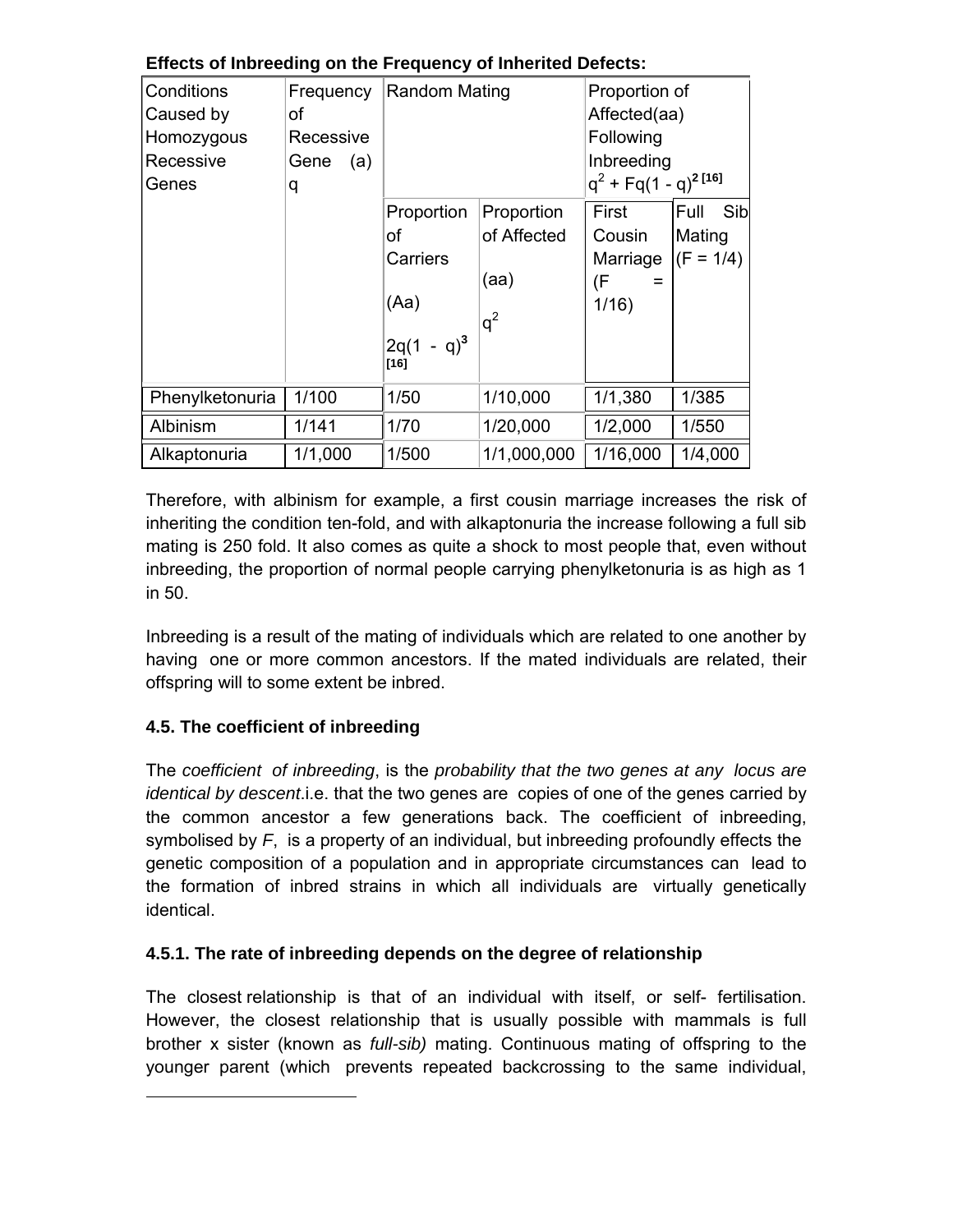which would have different genetic consequences), or a single generation of parent x offspring mating is genetically equivalent to full-sib mating.

Other regular mating systems which lead to a high level of inbreeding include halfsib and cousin matings. Repeated backcrossing, say of a transgene or a new mutation, to an inbred strain increases homozygosity as rapidly as self-fertilisation.

#### **4.5.2. Inbreeding also arises as a result of restricted population size**

In a closed colony it eventually becomes impossible to avoid the mating of related individuals. Hence even "outbred" stocks maintained as a closed colony gradually become inbred at a rate which depends on the size of the colony. Mathematical explanations of the consequences of brother x sister mating and other regular systems of inbreeding have been shown. Contrary to popular belief, avoiding brother x sister mating in a small closed, random-mated population may reduce the inbreeding of an individual but it does *not* reduce the over-all rate of inbreeding. This is because the inbreeding will be undone in a subsequent generation.

Inbreeding is always expressed relative to an arbitrary starting point at which the coefficient of inbreeding is assumed to be zero. Therefore, the magnitude of the effects of inbreeding any specific population will depend on the previous history of the stock, and the extent to which it has already been inbred.



Figure showing inbreeding as a result of restricted population size. A strain is regarded as an "inbred strain" when the coefficient of inbreeding, F, is greater than 0.986, i.e. after 20 generations of sib-mating.

## **4.5.3. Full sib mating**

Full sib inbreeding of a genetically heterogeneous stock doubles the total genetic variation if all the sublines are kept. However, all the genetic variation will then be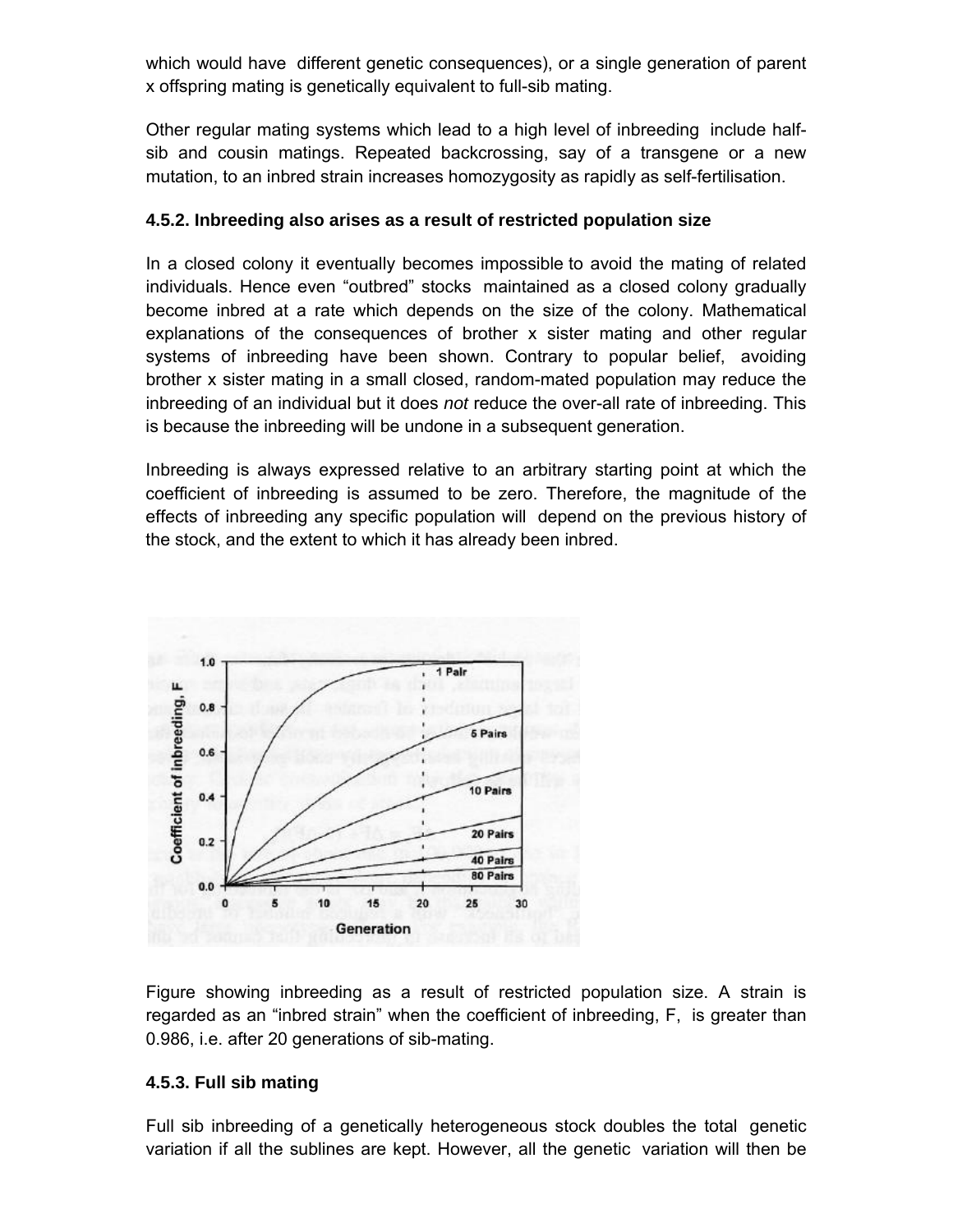due to differences *between*sublines, with no genetic variation within sublines. The phenotypic variation among sublines also increases. This is largely due to the "uncovering" of recessive genes and *genetic drift* in which alleles at a particular polymorphic locus become fixed in a homozygous state with plus or minus (with respect to the character) alleles being fixed largely by chance. The phenotypic variation among a set of inbred strains derived from an outbred stock is therefore substantially greater than the phenotypic variation within the starting population.

The converse of this is also true. If several inbred strains are mixed together, then the phenotypic variation in the combined population will be less than that of the individual inbred strains taken together.

The coefficient of inbreeding never quite reaches 100 per cent. Therefore, no strain is ever fully inbred. Moreover, the coefficient of inbreeding is calculated on the assumption that the reproductive performance of heterozygotes is equal to that of homozygotes, and that no mutation occurs. Both of these assumptions are incorrect, and lead to a slight overestimate of the actual level of inbreeding. On the other hand, it is assumed that the base population has a coefficient of inbreeding of zero. In practice, many inbred strains are derived from outbred stocks which may have been maintained as closed colonies with a restricted population size for many generations, as a result of which they may already be highly inbred.

## **4.5.4. Inbreeding depression**

Inbreeding depression is a decline in reproductive performance, ability to survive and other characteristics associated with fitness as a result of inbreeding. It occurs as a result of "uncovering" deleterious recessive genes by making them homozygous and is a consequence of the evolution of dominance of loci concerned with fitness characters. The direction of the change is towards the value of the more recessive alleles. Inbreeding depression does not occur for those characters where the heterozygote is intermediate between the two homozygotes.

The degree of inbreeding depression depends on the previous history of the stock. A stock which has been kept as a closed population for many generations will already be partly inbred; hence, full-sib mating may not result in much inbreeding depression.

Inbreeding depression varies substantially among different lines. Anyone starting a new inbreeding project should do so on a sufficiently large scale to allow for extinction of a proportion of the lines during the first few generations. Once an inbred strain has been established, no further inbreeding depression should occur. Any decline in breeding performance will be due either to environmental influences (particularly disease) or in some cases to new deleterious mutations becoming fixed in the strain.

## **4.5.5. Inbred strains**

The decision as to whether a strain is sufficiently inbred for any particular research project is largely arbitrary. The Committee on Standardized Genetic Nomenclature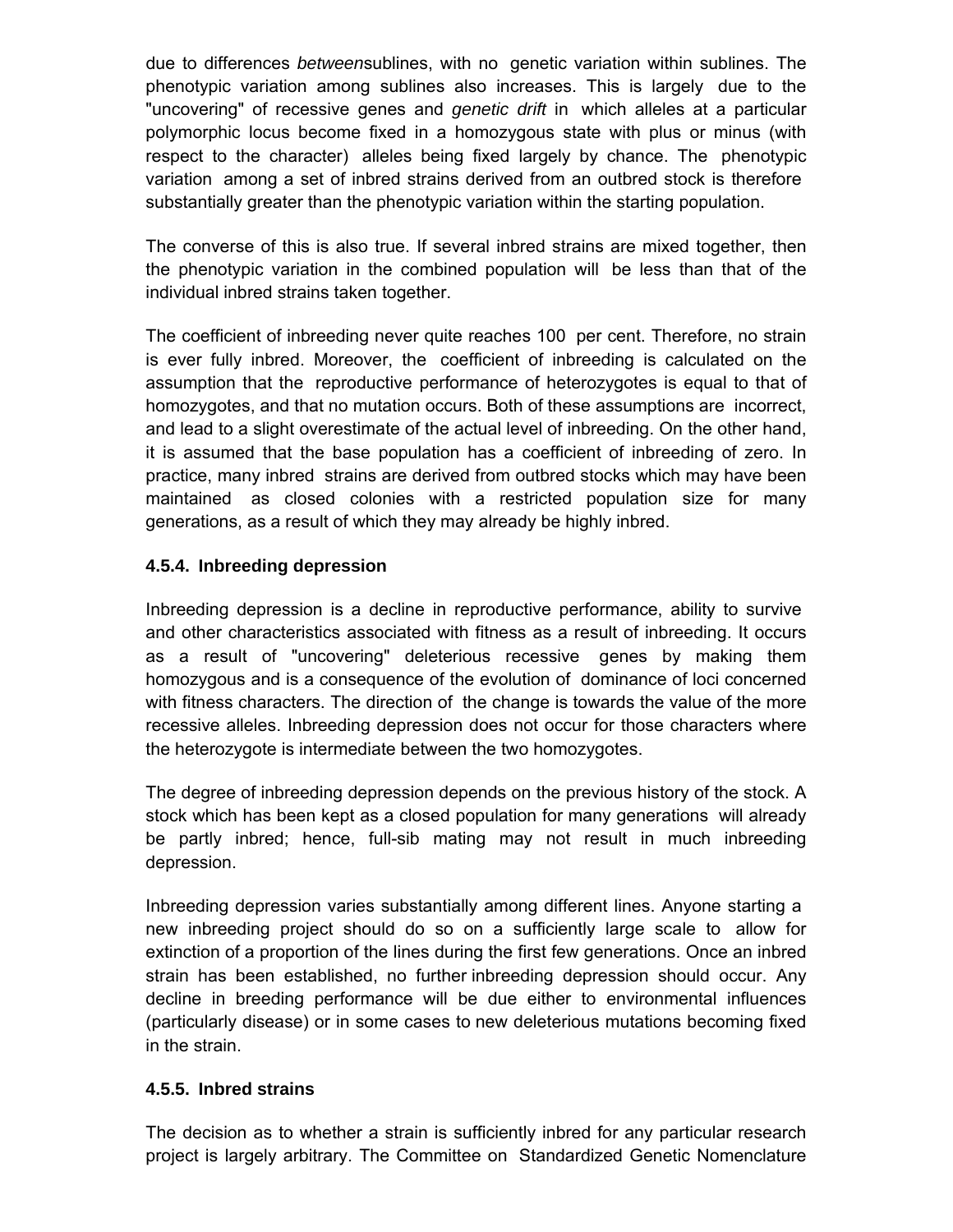for Mice decided in 1952 that 20 generations of full-sib mating (or its genetic equivalent), at which time  $F= 98.6$  per cent, is the minimum level of inbreeding required before a strain of mice can be designated as an inbred strain.

However, the coefficient of inbreeding never quite reaches 100 per cent so no strain is ever fully inbred. Moreover, the coefficient of inbreeding is calculated on the assumption that the reproductive performance of heterozygotes is equal to that of homozygotes, and that no mutation occurs. Both of these assumptions are incorrect, and lead to a slight overestimate of the actual level of inbreeding. But it is also assumed that the base population has a coefficient of inbreeding of zero. Many inbred strains are derived from outbred stocks which have been maintained as closed colonies with a restricted population size for many generations, as a result of which they may already be highly inbred.

Inbreeding is defined in terms of the probability of heterozygosity at a locus. However, all inbred strains used in biomedical research should also be isogenic, i.e. all individuals within an inbred strain should be genetically identical (apart from residual segregation due to the impossibility of achieving fully inbred strains). In fact it is isogenicity rather than homozygosity that is the most useful property of inbred strains, and the two are distinct properties which should not be confused. Isogenicity is achieved by ensuring that all individuals trace back to a common ancestral full-sib breeding pair in the twentieth or a subsequent generation. All parallel substrains should be eliminated. F1 hybrids, i.e. the first-generation cross between two inbred strains, are isogenic but not homozygous. It is unfortunate that the terms inbred and `outbred' which describe breeding methods rather than a genetic property of a group of animals, have become so widely accepted.

## Summary

Inbreeding is the mating of individuals more closely related to each other than the average relationship within the population concerned. The incidence of metabolic disorders, structural abnormalities and inherited disease conditions caused by harmful recessive genes increases are results of inbreeding. Inbreeding can occur through self-fertilization and observed in monoecious plants and hermaphrodite animals and also when parthenogenesis takes place. Sibling marriages in humans, where marriage between brother and sister; or in cases where there is direct relationship with parent (mating between father and daughter) and direct and collaterally related parents. Inbreeding study is an important tool in predicting the effects of inbreeding and assessing the risk of inheritable genetic defects. The rate of inbreeding depends on the degree of relationship between the mating partners.

## **Conclusion**

Inbreeding occur in both plants and animals. When they occur the results is devastating. It has predictable effects and assessable risks in the populations. The rate of which depend on how closely related the reproducing individuals are.

#### Selfassessment Assignments

1. Write short notes on the following: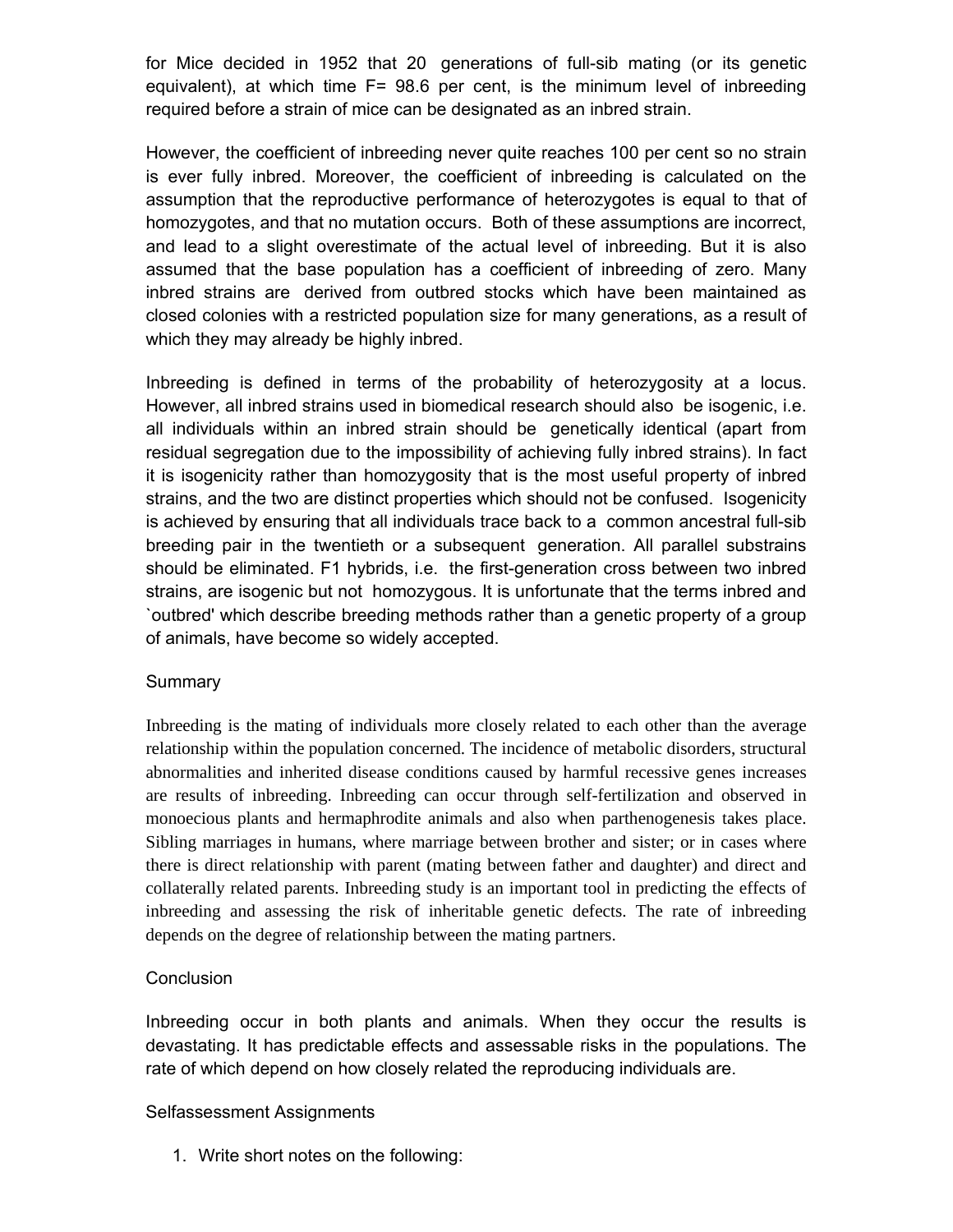- i. Inbreeding depression
- ii. Overdominance
- iii. Epistasis
- iv. Coefficient of inbreeding (F)
- 2. Comment on consangeinous marriages using the sibs and half sibs marriage in the  $18<sup>th</sup>$  dynasty of Egypt(1580-1350 BC)
- 3. Using 2 above, calculate the inbreeding coefficients for

i) Amenhotep I and Aahotep II

- ii) Aames
- iii) Hatsheput

Tutor Marked Assessment

1. How can you calculate the F coefficient for an individual?

References

- 2. Chahal, G.S and Gosal, S.S., 2002. Principles and procedures of Plant Breeding, Alpha Science International, United Kingdom.
- 3. Falconer, D.S., 1989. Introduction to Quantitative Genetics. 3rd Ed. Longman. Burnt Mill.
- 4. Kwon-Ndung, E.H. 2008. Genetics for degree students. Afaku Publishers, Abuja.
- 5. FrishM., and Elchinger, A.E., 2005. Selection Theory for Marker-assisted Backcrossing. Genetics: Published Articles Ahead of Print, published on March 31, 2005 as 10.1534/genetics.104.035451
- 6. Goussard, P.G. 2004. Improving grape vine material through selection. Department of Viticulture. Stellenbosch University. Lecture notes.
- 7. Holsinger, K.E., 2000. Reproductive systems and evolution in vascular plants. PNAS. June 20, vol. 97, no. 13: 7037-7042.
- 8. Kohli, M.M. and Francis, M., 2000. Application of biotechnologies to wheat breeding. Proceedings of a conference at La Estanzuela, Uruguay, November 19–20, 1998. Montevideo, Uruguay: CIMMYT.
- 9. KWV, South Africa. (2005). Setting new global standards for vine plant improvement. Vititec.
- 10. Takebayashi, N and Morell, P.L., 2001. Is self-fertilization an evolutionary dead end? Revisiting an old hypothesis with genetic theories and a macroevolutionary approach. American Journal of Botany. 88:1143-115
- 11. Charlesworth, D., X. Vekemans, V. Castric and S. Glemin (2005). "Plant selfincompatibility systems: a molecular evolutionary perspective". *New Phytologist***168** (1): 61–69.
- 12. Franklin, F. C. H., M. J. Lawrence, and V. E. Franklin-Tong (1995). "Cell and molecular biology of self-incompatibility in flowering plants". *Int. Rev. Cytol.*
- 13. Qiao, H., H. Wang, L. Zhao, J. Zhou, J. Huang, Y. Zhang, and Y. Xue (2004). "The F-box protein AhSLF-S2 physically interacts with S-RNases that may be inhibited by the ubiquitin/26S proteasome pathway of protein degradation during compatible pollination in *Antirrhinum*". *Plant Cell* **16** (3): 582–95.
- 14. Green EL. Genetics and probability in animal breeding experiments. 271pp. London and Basingstoke: The Macmillan Press Ltd., 1981.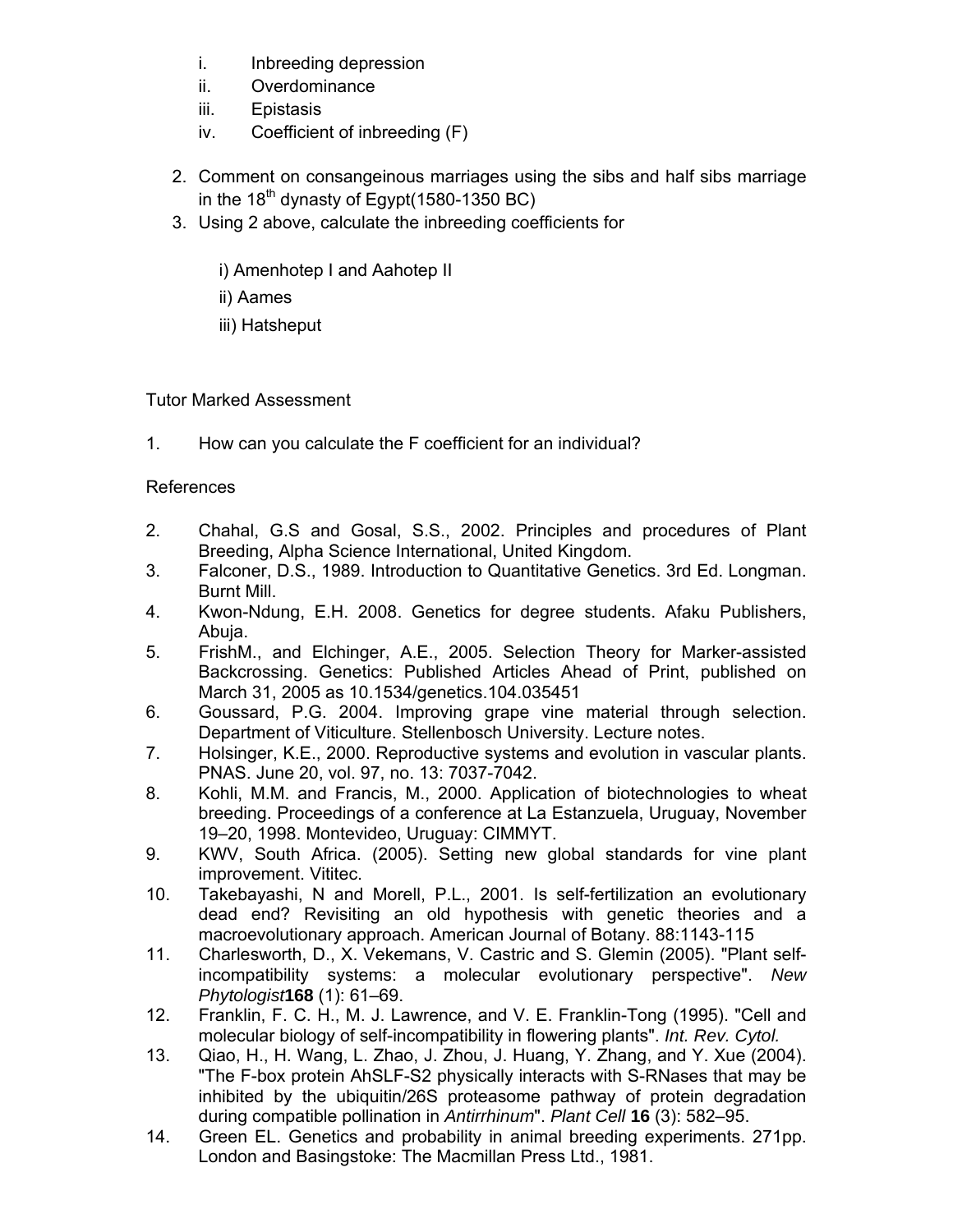15. McGregor, M.C. 1999. Hybrid vigor in plants and its relationship to insect pollination — a section from Insect Pollination Of Cultivated Crop Plants by, USDA

UNIT 5

## 5.0. **Self-incompatibility in plants**

Self-incompatibility (SI) is a general name for several genetic mechanisms in angiosperms, which prevent self-fertilization and thus encourage outcrossing. In plants with SI, when a pollen grain produced in a plant reaches a stigma of the same plant or another plant with a similar genotype, the process of pollen germination, pollen tube growth, ovulefertilization, and embryo development is halted at one of its stages, and consequently no seeds are produced. SI is one of the most important means to prevent selfing and promote the generation of new genotypes in plants, and it is considered as one of the causes for the spread and success of the angiosperms on the earth.

## **5.1. Mechanisms of self-incompatibility**

The best studied mechanisms of SI act by. These mechanisms are based on proteinprotein interactions, each mechanism being controlled by a single locus termed S, which has many different alleles in the species population. Despite their similar morphological and genetic manifestations, these mechanisms have evolved independently, and are based on different cellular components; therefore, each mechanism has its own, unique S-genes.

The S-locus contains two basic protein coding regions - one expressed in the pistil, and the other in the anther and/or pollen (referred to as the female and male determinants, respectively). Because of their physical proximity, these are genetically linked, and are inherited as a unit. The units are called S-haplotypes. The translation products of the two regions of the S-locus are two proteins which, by interacting with one another, lead to the arrest of pollen germination and/or pollen tube elongation, and thereby generate an SI response, preventing fertilization. However, when a female determinant interacts with a male determinant of a different haplotype, no SI is created, and fertilization ensues. This is a simplistic description of the general mechanism of SI, which is more complicated, and in some species the S-haplotype contains more than two protein coding regions.

Following is a detailed description of the different known mechanisms of SI in plants.

## **5.2. Gametophytic self-incompatibility (GSI)**

In **gametophytic self-incompatibility (GSI)**, the SI phenotype of the pollen is determined by its own gametophytichaploid genotype. This is the more common type of SI, existing in the families: Solanaceae, Rosaceae, Plantaginaceae, Fabaceae, Onagraeae, Campanulaceae, Papaveraceae and Poaceae. Two different mechanisms of GSI have been described in detail at the molecular level, and their description follows.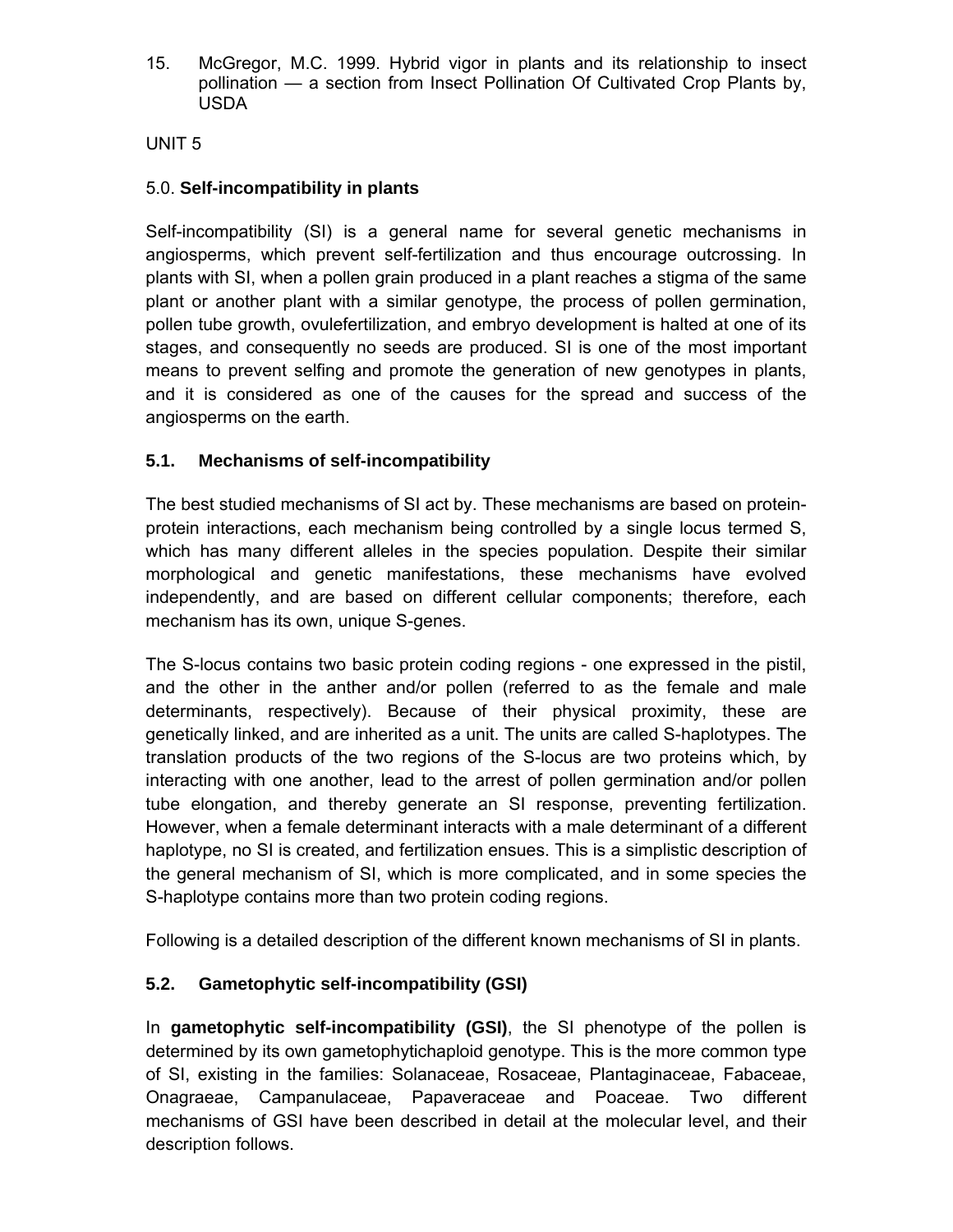## **5.2.1. The RNase mechanism**

The female component of GSI in the Solanaceae was found in 1989. Proteins in the same family were subsequently discovered in the Rosaceae and Plantaginaceae. Despite some early doubts about the common ancestry of GSI in these distantly related families, phylogenetic studies and the finding of shared male determinants (F-box proteins)clearly established homology. Consequently, this mechanism arose approximately 90 million years ago, and is the inferred ancestral state for approximately 50% of all plants.

In this mechanism, pollen tube elongation is halted when it has proceeded approximately one third of the way through the style. The female component ribonuclease, termed S-RNase probably causes degradation of the ribosomal RNA (rRNA) inside the pollen tube, in the case of identical male and female S alleles, and consequently pollen tube elongation is arrested, and the pollen grain dies.

The male component was only recently putatively identified as a member of the "Fbox" protein family. Despite some fairly convincing evidence that it may be the male component, several features also make it an unlikely candidate.

## **5.2.2. The S-glycoprotein mechanism**

The following mechanism was described in detail in *Papaverrhoeas*. In this mechanism, pollen growth is inhibited within minutes of its placement on the stigma.

The female determinant is a small, extracellular molecule, expressed in the stigma; mthe identity of the male determinant remains elusive, but it is probably some cell membranereceptor. The interaction between male and female determinants transmits a cellular signal into the pollen tube, resulting in strong influx of calciumcations; this interferes with the intracellular concentration gradient of calcium ions which exists inside the pollen tube, essential for its elongation.The influx of calcium ions arrests tube elongation within 1-2 minutes. At this stage, pollen inhibition is still reversible, and elongation can be resumed by applying certain manipulations, resulting in ovule fertilization.

Subsequently, the cytosolic protein **p26**, a pyrophosphatase, is inhibited by phosphorylation, possibly resulting in arrest of synthesis of molecular building blocks, required for tube elongation. There is depolymerization and reorganization of actin filaments, within the pollen cytoskeleton. Within 10 minutes from the placement on the stigma, the pollen is committed to a process which ends in its death. At 3-4 hours past pollination, fragmentation of pollen DNAbegins,and finally (at 10-14 hours), the cell dies apoptotically.

## **5.2.3. Sporophytic self-incompatibility (SSI)**

In **sporophytic self-incompatibility (SSI)**, the SI phenotype of the pollen is determined by the diploid genotype of the anther (the sporophyte) in which it was created. This form of SI was identified in the families: Brassicaceae, Asteraceae, Convolvulaceae, Betulaceae, Caryophyllaceae, Sterculiaceae and Polemoniaceae.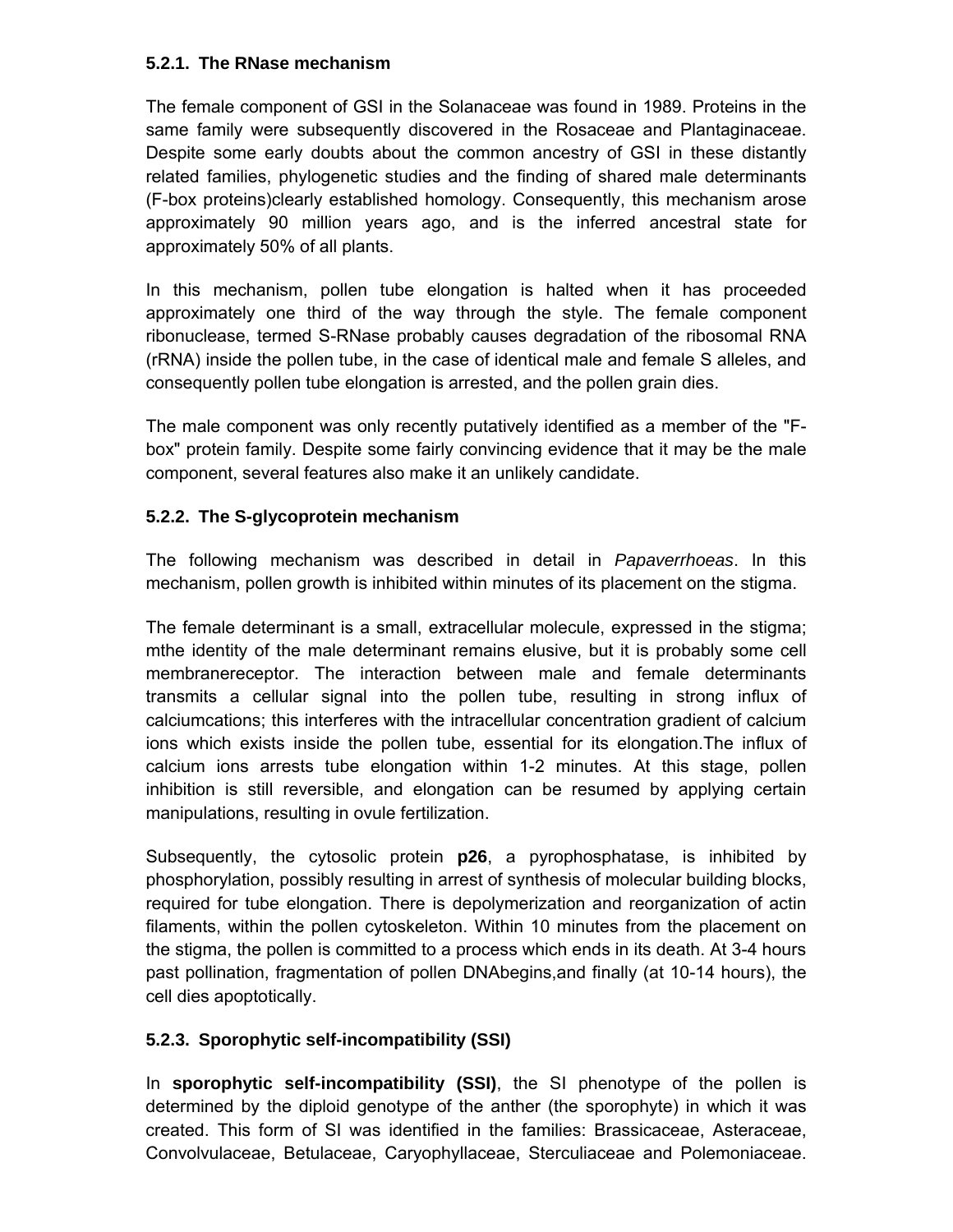Up to this day, only one mechanism of SSI has been described in detail at the molecular level, in *Brassica* (Brassicaceae).

Since SSI is determined by a diploid genotype, the pollen and pistil each express the translation products of two different alleles, i.e. two male and two female determinants. Dominance relationships often exist between pairs of alleles, resulting in complicated patterns of compatibility/self-incompatibility. These dominance relationships also allow the generation of individuals homozygous for a recessive S allele.

Compared to a population in which all S alleles are co-dominant, the presence of dominance relationships in the population, raises the chances of compatible mating between individuals. The frequency ratio between recessive and dominant S alleles, reflects a dynamic balance between reproduction assurance (favoured by recessive alleles) and avoidance of selfing (favoured by dominant alleles).

## **5.2.4. The SI mechanism in** *Brassica*

As previously mentioned, the SI phenotype of the pollen is determined by the diploid genotype of the anther. In *Brassica*, the pollen coat, derived from the anther's tapetumtissue, carries the translation products of the two S alleles. These are small, cysteine-rich proteins. The male determinant is termed **SCR** or **SP11**, and is expressed in the anther tapetum (i.e. sporophytically), as well as in the microspore and pollen (i.e. gametophytically).There are possibly up to 100 polymorphs of the Shaplotype in Brassica, and within these there is a dominance hierarchy.

The female determinant of the SI response in *Brassica*, is a transmembrane protein termed **SRK**, which has an intracellular kinase domain, and a variable extracellular domain. SRK is expressed in the stigma, and probably functions as a receptor for the SCR/SP11 protein in the pollen coat. Another stigmatic protein, termed **SLG**, is highly similar in sequence to the SRK protein, and seems to function as a coreceptor for the male determinant, amplifying the SI response.

The interaction between the SRK and SCR/SP11 proteins results in autophosphorylation of the intracellular kinase domain of SRK, and a signal is transmitted into the papilla cell of the stigma. Another protein essential for the SI response is **MLPK**, a serine-threonine kinase, which is anchored to the plasma membrane from its intracellular side. The downstream cellular and molecular events, leading eventually to pollen inhibition, are poorly described.

## **5.2.5. Other mechanisms of self-incompatibility**

These mechanisms are less abundant and have received only limited attention in scientific research. Therefore, they are still poorly understood.

## **5.3. Heteromorphic self-incompatibility**

A distinct SI mechanism exists in heterostylous flowers, termedheteromorphic selfincompatibility. This mechanism is probably not evolutionarily related to the more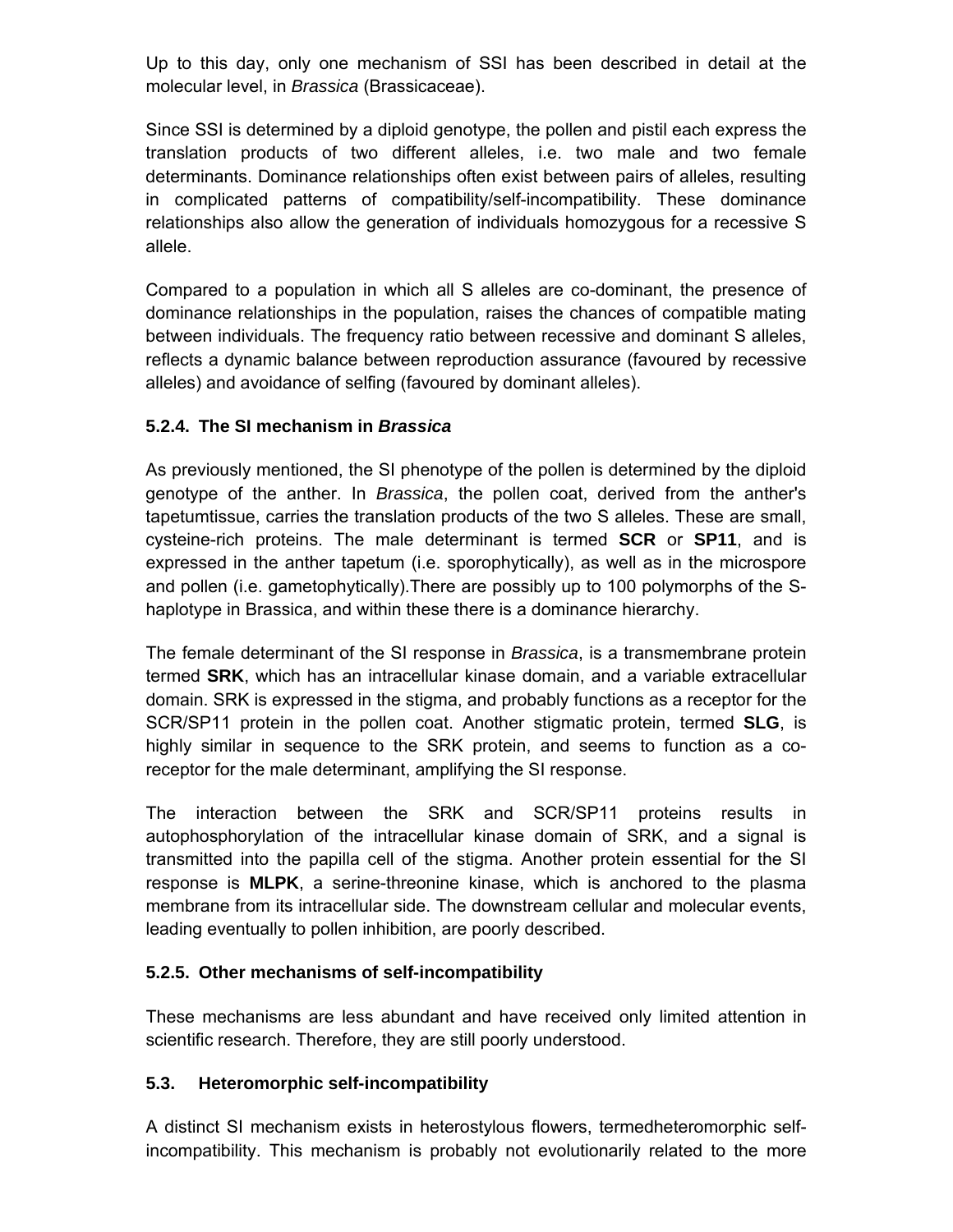familiar mechanisms, which are differentially defined as homomorphic selfincompatibility.Almost all heterostylous taxa feature SI to some extent. The loci responsible for SI in heterostylousflowers, are strongly linked to the loci responsible for flower polymorphism, and these traits are inherited together. Distyly is determined by a single locus, which has two alleles; tristyly is determined by two loci, each with two alleles. Heteromorphic SI is sporophytic, i.e. both alleles in the male plant, determine the SI response in the pollen. SI loci always contain only two alleles in the population, one of which is dominant over the other, in both pollen and pistil. Variance in SI alleles parallels the variance in flower morphs, thus pollen from one morph can fertilize only pistils from the other morph. In tristylous flowers, each flower contains two types of stamens; each stamen produces pollen capable of fertilizing only one flower morph, out of the three existing morphs.

A population of a distylous plant contains only two SI genotypes: ss and Ss. Fertilization is possible only between genotypes; each genotype cannot fertilize itself. This restriction maintains a 1:1 ratio between the two genotypes in the population; genotypes are usually randomly scattered in space. Tristylous plants contain, in addition to the S locus, the M locus, also with two alleles.The number of possible genotypes is greater here, but a 1:1 ratio exists between individuals of each SI type.

## **5.4. Cryptic self-incompatibility (CSI)**

Cryptic self-incompatibility (CSI) exists in a limited number of taxa (for example, there is evidence for CSI in *Silene vulgaris*, Caryophyllaceae. In this mechanism, the simultaneous presence of cross and self pollen on the same stigma, results in higher seed set from cross pollen, relative to self pollen. However, as opposed to 'complete' or 'absolute' SI, in CSI, self-pollination without the presence of competing cross pollen, results in successive fertilization and seed set; in this way, reproduction is assured, even in the absence of cross-pollination. CSI acts, at least in some species, at the stage of pollen tube elongation, and leads to faster elongation of cross pollen tubes, relative to self pollen tubes. The cellular and molecular mechanisms of CSI have not been described.

The strength of a CSI response can be defined, as the ratio of crossed to selfed ovules, formed when equal amounts of cross and self pollen, are placed upon the stigma.

## **5.5. Late-acting self-incompatibility (LSI)**

Late-acting self-incompatibility (LSI) is also termed ovarian self-incompatibility (OSI). In this mechanism, self pollen germinates and reaches the ovules, but no fruit is set. LSI can be pre-zygotic (e.g. deterioration of the embryo sac prior to pollen tube entry, as in *Narcissus triandrus*) or post-zygotic (malformation of the zygote or embryo, as in certain species of *Asclepias* and in *Spathodeacampanulata*.

The existence of the LSI mechanism among different taxa and in general, is subject for scientific debate. Criticizers claim, that absence of fruit set is due to genetic defects (homozygosity for lethal recessive alleles), which are the direct result of selffertilization (inbreeding depression).Supporters, on the other hand, argue for the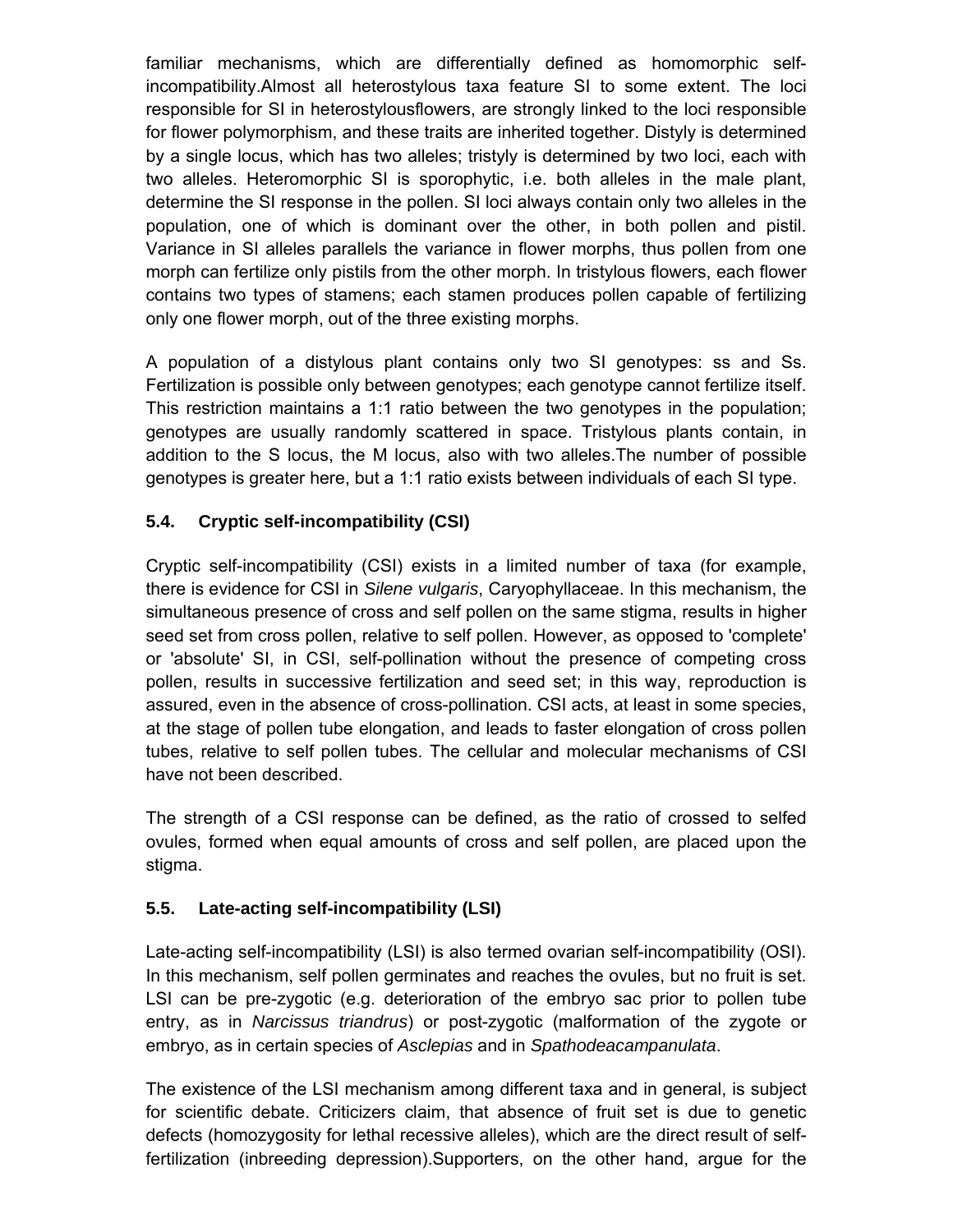existence of several basic criteria, which differentiate certain cases of LSI from the inbreeding depression phenomenon.

## **5.6. Self-compatibility (SC)**

SI is not universal in flowering plants. Indeed, a great many species are **self**compatible (SC). The best estimates indicate that approximately one half of angiosperm species are SI. Pollinator decline, variability in pollinator service, and life history traits that are associated with weediness, and the so-called "automatic advantage" of self-fertilisation, among other factors, may favor the loss of SI. As a result, mutations that break down SI (result in SC) may become common or entirely dominate in natural populations. Similarly, human-mediated artificial selection through selective breeding may be responsible for the commonly observed SC in cultivated plants. SC enables more efficient breeding techniques to be employed for crop improvement.

## **Summary**

Self-incompatibility (SI) is a genetic mechanisms in angiosperms, which prevent selffertilization and thus encourage outcrossing. In plants with SI, the process of pollen germination, pollen tube growth, ovulefertilization, and embryo development is halted at one of its stages, and consequently no seeds are produced.SI is one of the most important means to prevent selfing and promote the generation of new genotypes in plants.This is achieved by inhibiting the germination of pollen on stigmas, or the elongation of the pollen tube in the styles. These mechanisms are based on proteinprotein interactions, each being controlled by a single locus termed S, with many different alleles in the species population.These mechanisms have evolved independently, and are based on different cellular components thus, each mechanism has its own, unique S-genes.

#### **Conclusion**

Self Incompatibility (SI) is one of the most important means to prevent selfing and promote the generation of new genotypes in plants, and it is considered as one of the causes for the spread and success of the angiosperms on the earth.

#### Self-assessment Assignments

1. Enumerate the role of self-incompatibility in the evolution of plants

Tutor marked assessment

1. Differentiate between gametophytic and sporophyticself-incompatibility

## References

- 1 Chahal, G.S and Gosal, S.S., 2002. Principles and procedures of Plant Breeding, Alpha Science International, United Kingdom.
- 2 Falconer, D.S., 1989. Introduction to Quantitative Genetics. 3rd Ed. Longman. Burnt Mill.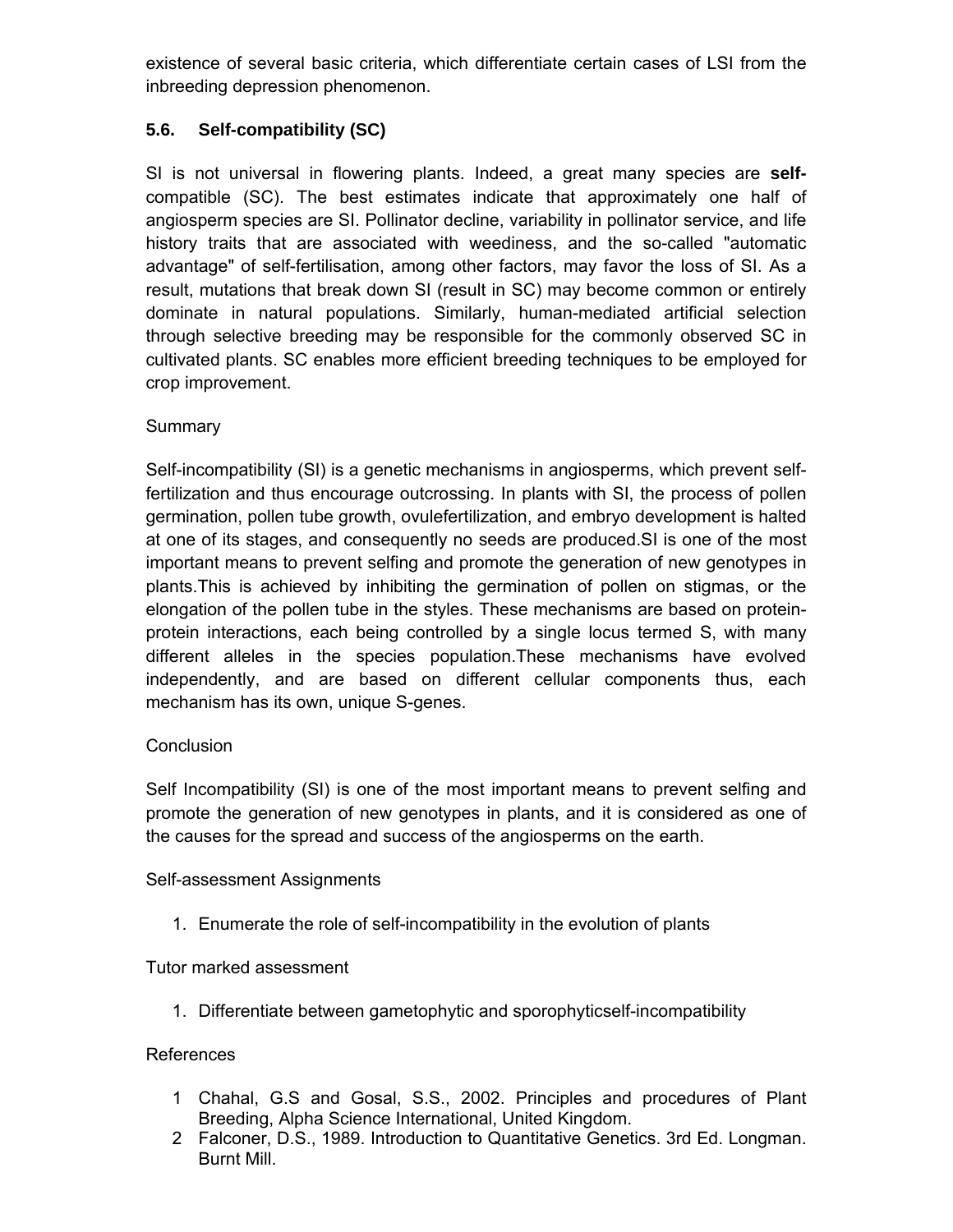- 3 Kwon-Ndung, E.H. 2008. Genetics for degree students. Afaku Publishers, Abuja.
- 4 FrishM., and Elchinger, A.E., 2005. Selection Theory for Marker-assisted Backcrossing. Genetics: Published Articles Ahead of Print, published on March 31, 2005 as 10.1534/genetics.104.035451
- 5 Goussard, P.G. 2004. Improving grape vine material through selection. Department of Viticulture. Stellenbosch University. Lecture notes.
- 6 Holsinger, K.E., 2000. Reproductive systems and evolution in vascular plants. PNAS. June 20, vol. 97, no. 13: 7037-7042.
- 7 Kohli, M.M. and Francis, M., 2000. Application of biotechnologies to wheat breeding. Proceedings of a conference at La Estanzuela, Uruguay, November 19–20, 1998. Montevideo, Uruguay: CIMMYT.
- 8 KWV, South Africa. (2005). Setting new global standards for vine plant improvement. Vititec.
- 9 Takebayashi, N and Morell, P.L., 2001. Is self-fertilization an evolutionary dead end? Revisiting an old hypothesis with genetic theories and a macroevolutionary approach. American Journal of Botany. 88:1143-115
- 10 Charlesworth, D., X. Vekemans, V. Castric and S. Glemin (2005). "Plant selfincompatibility systems: a molecular evolutionary perspective". *New Phytologist***168** (1): 61–69.
- 11 Franklin, F. C. H., M. J. Lawrence, and V. E. Franklin-Tong (1995). "Cell and molecular biology of self-incompatibility in flowering plants". *Int. Rev. Cytol.*
- 12 Qiao, H., H. Wang, L. Zhao, J. Zhou, J. Huang, Y. Zhang, and Y. Xue (2004). "The F-box protein AhSLF-S2 physically interacts with S-RNases that may be inhibited by the ubiquitin/26S proteasome pathway of protein degradation during compatible pollination in *Antirrhinum*". *Plant Cell* **16** (3): 582–95.
- 13 Green EL. Genetics and probability in animal breeding experiments. 271pp. London and Basingstoke: The Macmillan Press Ltd., 1981.
- 14 McGregor, M.C. 1999. Hybrid vigor in plants and its relationship to insect pollination — a section from Insect Pollination Of Cultivated Crop Plants by, USDA

#### Unit 6

## **6.0. Cytoplasmic male sterility**

Cytoplasmic male sterility is the total or partial male sterility associated with plant biology as the result of specific nuclear and mitochondrial interactions. Male sterility is the failure of plants to produce functional anthers, pollen, or male gametes.

The first documentation of male sterility came in Joseph Gottlieb Kölreuter observed anther abortion within species and specific hybrids. Cytoplasmic male sterility has now been identified in over 150 plant species. It is more prevalent than female sterility, either because the male sporophyte and gametophyte are less protected from the environment than the ovule and embryo sac, or because it results from natural selection on mitochondrial genes which are maternally inherited and are thus not concerned with pollen production. Male sterility is easy to detect because a large number of pollen grains are produced and are easily studied. Male sterility is assayed through staining techniques (carmine, lactophenol or iodine); while detection of female sterility is detectable by the absence of seeds. Male sterility has propagation potential in nature since it can still set seed and is important for crop breeding, while female sterility does not. Male sterility can be aroused spontaneously via mutations in nuclear and/or cytoplasmic genes.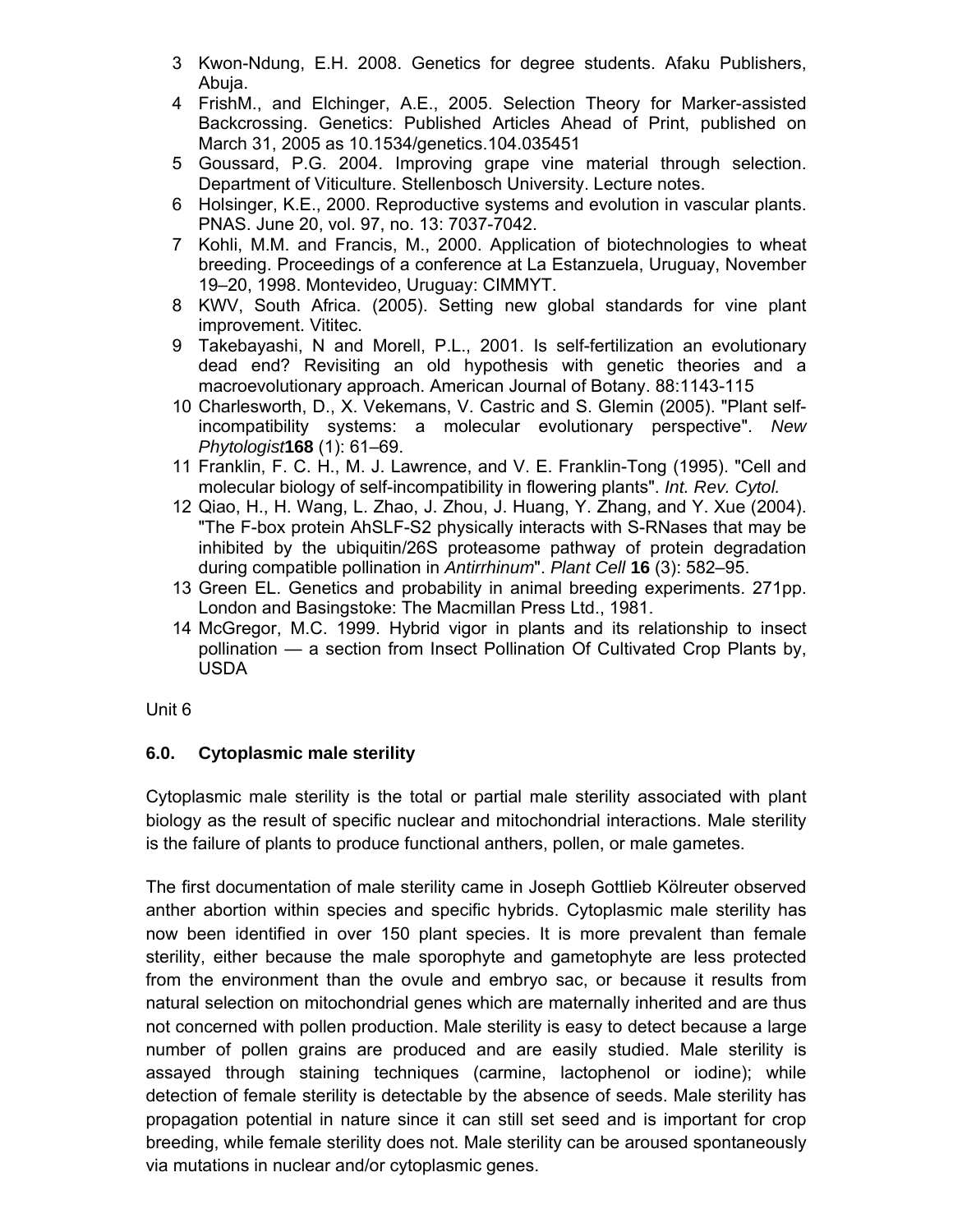Male sterility can be either cytoplasmic or cytoplasmic-genetic. Cytoplasmic male sterility (CMS) is caused by the extranuclear genome (mitochondria or chloroplast) and shows maternal inheritance. Manifestation of male sterility in CMS may be either entirely controlled by cytoplasmic factors or by the interaction between cytoplasmic and nuclear factors.

Cytoplasmic male sterility, as the name indicates, is under extra-nuclear genetic control (under the control of the mitochondrial or plastid genomes). They show non-Mendelian inheritance and are under the regulation of cytoplasmic factors. In this type, male sterility is inherited maternally. In general there are two types of cytoplasm: N (normal) and the aberrant S (sterile) cytoplasms. These types exhibit reciprocal differences.

## **6.1. Cytoplasmic-genetic male sterility**

While CMS is controlled by an extranuclear genome often times nuclear genes can have the capability to restore fertility. When nuclear restorations of fertility genes ("Rf") are available for CMS system in any crop, it is cytoplasmic-genetic male sterility; the sterility is manifested by the influence of both nuclear (Mendelian inheritance) and cytoplasmic (maternally inherited) genes. There are also restorers of fertility (*Rf*) genes, which are distinct from genetic male sterility genes. The *Rf* genes do not have any expression of their own unless the sterile cytoplasm is present. *Rf* genes are required to restore fertility in S cytoplasm which causes sterility. Thus N cytoplasm is always fertile and S cytoplasm with genotype *Rf*produces fertiles; while S cytoplasm with *rfrf* produces only male steriles. Another feature of these systems is that *Rf* mutations (*i.e.*, mutations to *rf* or no fertility restoration) are frequent, so N cytoplasm with *Rfrf* is best for stable fertility.

Cytoplasmic-genetic male sterility systems are widely exploited in crop plants for hybrid breeding due to the convenience to control the sterility expression by manipulating the gene–cytoplasm combinations in any selected genotype. Incorporation of these systems for male sterility evades the need for emasculation in cross-pollinated species, thus encouraging cross breeding producing only hybrid seeds under natural conditions.

## **6.2. Cytoplasmic male sterility in hybrid breeding**

Hybrid production requires a female plant in which no viable male gametes are borne. Emasculation is done to make a plant devoid of pollen so that it is made female. Another simple way to establish a female line for hybrid seed production is to identify or create a line that is unable to produce viable pollen. This male sterile line is therefore unable to self-pollinate, and seed formation is dependent upon pollen from the male line.

Cytoplasmic male sterility is used in hybrid seed production. In this case, the sterility is transmitted only through the female and all progeny will be sterile. This is not a problem for crops such as onions or carrots where the commodity harvested from the F1 generation is produced during vegetative growth. These CMS lines must be maintained by repeated crossing to a sister line (known as the maintainer line) that is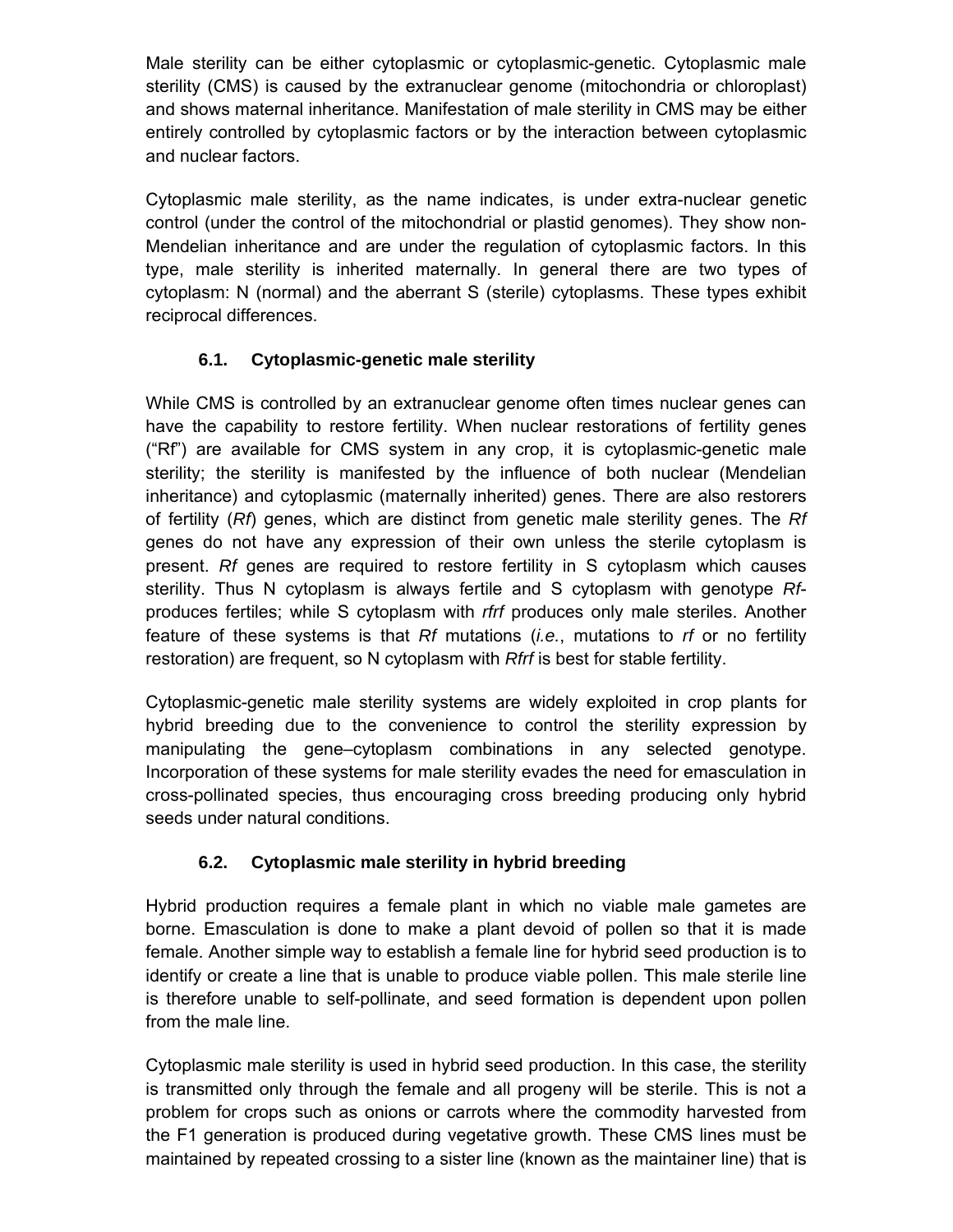genetically identical except that it possesses normal cytoplasm and is therefore male fertile. In cytoplasmic-genetic male sterility restoration of fertility is done using restorer lines carrying nuclear restorer genes in crops. The male sterile line is maintained by crossing with a maintainer line which has the same genome as that of the MS line but carrying normal fertile cytoplasm.

## **6.3. Cytoplasmic male sterility in hybrid maize breeding**

Cytoplasmic male sterility is an important part of hybrid maize production. The first commercial cytoplasmic male sterile, discovered in Texas, is known as CMS-T. The use of CMS-T, starting in the 1950s, eliminated the need for detasseling. In the early 1970's plants containing CMS-T genetics were susceptible to southern corn leaf blight and suffered from widespread loss of yield. Since then CMS types C and S are used instead.Unfortunately these types are prone to environmentally induced fertility restoration and must be carefully monitored in the field. Environmentally induced restoration is when certain environmental stimuli signal the plant to bypass sterility restrictions and produce pollen anyway. Environmentally induced restoration differs from genetic restoration in that it is rooted in external signals rather than genetic DNA.The systematic sequencing of new plant species in recent years has uncovered the existence of several novel RF genes and their encoded proteins. A unified nomenclature for the RF extended protein families across all plant species, fundamental in the context of comparative functional genomics. This unified nomenclature accommodates functional RF genes and pseudogenes, and offers the flexibility needed to incorporate additional RFs as they become available in future.

## **Summary**

Male sterility is the failure of plants to produce functional anthers, pollen, or male gametes.Cytoplasmic male sterility is the total or partial male sterility as the result of specific nuclear and mitochondrial interactions. It is prevalent in males because the male sporophyte and gametophyte are less protected from the environment than the ovule and embryo sac, and the natural selection on mitochondrial genes which are maternally inherited and are thus not concerned with pollen production. Cytoplasmic male sterility is used in hybrid seed production

#### **Conclusion**

Cytoplasmic male sterility is used in hybrid seed production.

## Self-assessment Assignments

1. Differentiate between cytoplasmic male sterility and cytoplasmic-genetic male sterility

## Tutor marked assessment

1. Discuss the role of cytoplasmic male sterility in hybrid maize breeding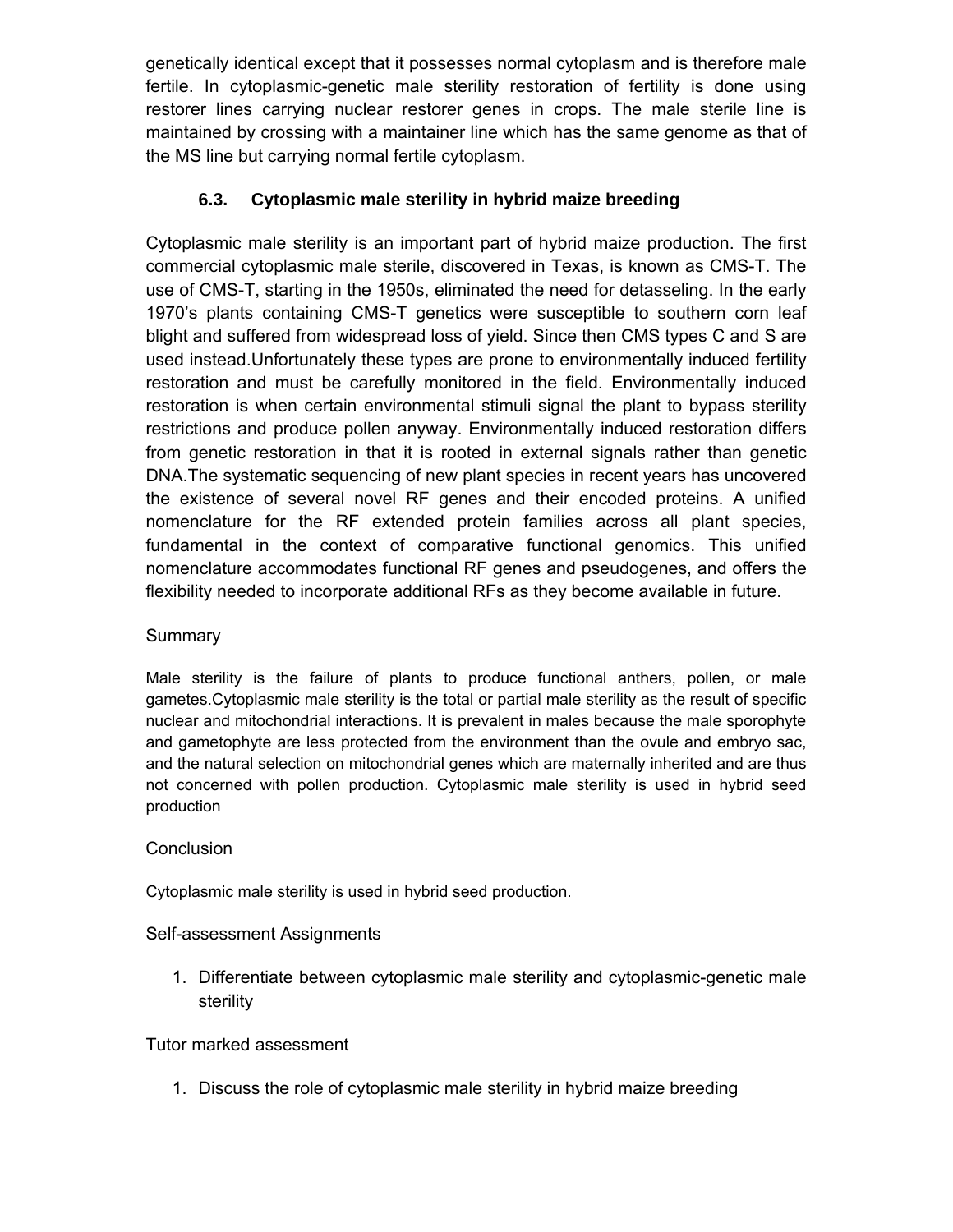- 1 Chahal, G.S and Gosal, S.S., 2002. Principles and procedures of Plant Breeding, Alpha Science International, United Kingdom.
- 2 Falconer, D.S., 1989. Introduction to Quantitative Genetics. 3rd Ed. Longman. Burnt Mill.
- 3 Kwon-Ndung, E.H. 2008. Genetics for degree students. Afaku Publishers, Abuja.
- 4 FrishM., and Elchinger, A.E., 2005. Selection Theory for Marker-assisted Backcrossing. Genetics: Published Articles Ahead of Print, published on March 31, 2005 as 10.1534/genetics.104.035451
- 5 Goussard, P.G. 2004. Improving grape vine material through selection. Department of Viticulture. Stellenbosch University. Lecture notes.
- 6 Holsinger, K.E., 2000. Reproductive systems and evolution in vascular plants. PNAS. June 20, vol. 97, no. 13: 7037-7042.
- 7 Kohli, M.M. and Francis, M., 2000. Application of biotechnologies to wheat breeding. Proceedings of a conference at La Estanzuela, Uruguay, November 19–20, 1998. Montevideo, Uruguay: CIMMYT.
- 8 KWV, South Africa. (2005). Setting new global standards for vine plant improvement. Vititec.
- 9 Takebayashi, N and Morell, P.L., 2001. Is self-fertilization an evolutionary dead end? Revisiting an old hypothesis with genetic theories and a macroevolutionary approach. American Journal of Botany. 88:1143-115
- 10 Charlesworth, D., X. Vekemans, V. Castric and S. Glemin (2005). "Plant selfincompatibility systems: a molecular evolutionary perspective". *New Phytologist***168** (1): 61–69.
- 11 Franklin, F. C. H., M. J. Lawrence, and V. E. Franklin-Tong (1995). "Cell and molecular biology of self-incompatibility in flowering plants". *Int. Rev. Cytol.*
- 12 Qiao, H., H. Wang, L. Zhao, J. Zhou, J. Huang, Y. Zhang, and Y. Xue (2004). "The F-box protein AhSLF-S2 physically interacts with S-RNases that may be inhibited by the ubiquitin/26S proteasome pathway of protein degradation during compatible pollination in *Antirrhinum*". *Plant Cell* **16** (3): 582–95.
- 13 Green EL. Genetics and probability in animal breeding experiments. 271pp. London and Basingstoke: The Macmillan Press Ltd., 1981.
- 14 McGregor, M.C. 1999. Hybrid vigor in plants and its relationship to insect pollination — a section from Insect Pollination Of Cultivated Crop Plants by, USDA

Unit 7

## **7.0. Breeding methods**

## **7.1. Mode of reproduction**

The mode of reproduction of a crop determines its genetic composition, which, in turn, is the deciding factor to develop suitable breeding and selection methods. Knowledge of mode of reproduction is also essential for its artificial manipulation to breed improved types. Only those breeding and selection methods are suitable for a crop which does not interfere with its natural state or ensure the maintenance of such a state. It is due to such reasons that imposition of self-fertilization on crosspollinating crops leads to drastic reduction in their performance.

For this teaching purpose, plant breeding methods are presented as four categories: Line breeding (autogamous crops), population breeding (allogamous crops), hybrid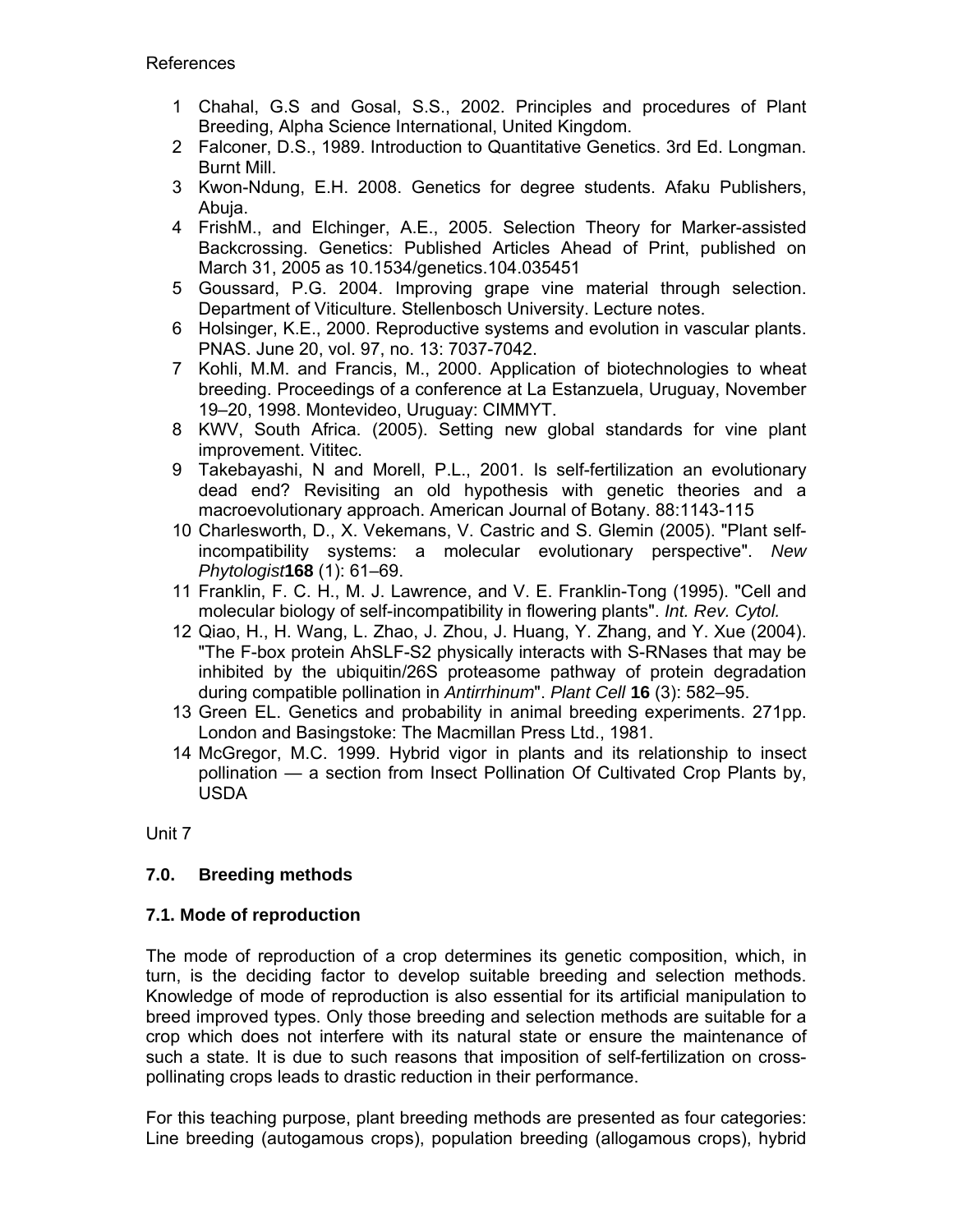breeding (mostly allogamous crops, some autogamous crops), clone breeding (vegetatively propagated crops).

#### **7.1. Self fertilizing crops or autogamous crops.**

Certain restrictions caused the mechanisms for self fertilization (partial and full self fertilization) to develop in a number of plant species. Some of the reasons why a self fertilizing method of reproduction is so effective are the efficacy of reproduction, as well as decreasing genetic variation and thus the fixation of highly adapted genotypes. Almost no inbreeding depression occurs in self fertilizing plants because the mode of reproduction allows natural selection to take place in wild populations of such plants.

Critical steps in the improvement of self fertilizing crops are the choice of parents and the identification of the best plants in segregating generations. The breeder should also have definite goals with the choice of parents. Self fertilizing are easier to maintain, but this could lead to misuse of seed.

Some farm and domestic important, self fertilizing crops include rice, maize, Sorghum, Millets, cowpea beans, soy beans, groundnuts, potatoes and tomatoes, etc.

#### **7.2. Mass selection**

This method of selection depends mainly on selection of plants according to their phenotype and performance. The seed from selected plants are bulked for the next generation. This method is used to improve the overall population by positive or negative mass selection. Mass selection is only applied to a limited degree in self fertilizing plants and is an effective method for the improvement of land races. This method of selection will only be effective for highly heritable traits. One shortage of mass selection are the large influence that the environment has on the development, phenotype and performance of single plants.

A plant developed by this method will be more uniform than those developed by mass selection because all of the plants in such a variety will have the same genotype. The seed from selected plants are not added together but are kept apart and used to perform offspring tests. This is done to study the breeding behaviour of the selected plant.

Stratified mass selection for ear size over 22 cycleshas drastically altered plant phenotype in the maize population Zacatecas 58. Plants in the C22 cycle were 50 cm taller, had twice the leaf area index, reached anthesis 7 days later and had a 30% higher harvest index than C0. Differences in growth were detected early in ontogeny. The root growth of C22 exceeded that of C0 and the ratio of shoot dry mass to root dry mass was reduced by nearly 12%, from 8.0±0.2 to 7.1±0.1. Analysis of yield components revealed that C22 was superior to C0 in grain weight, number of rows per ear, number of grains per row, and total yield per unit area. Because the two genotypes were phenologically different, planting density optima are probably different for each population.

## **7.3. Selection of cross-pollinated crops**

Plant species where normal mode of seed set is through a high degree of crosspollination have characteristic reproductive features and population structure. Existence of self-sterility, self-incompatibility, imperfect flowers, and mechanical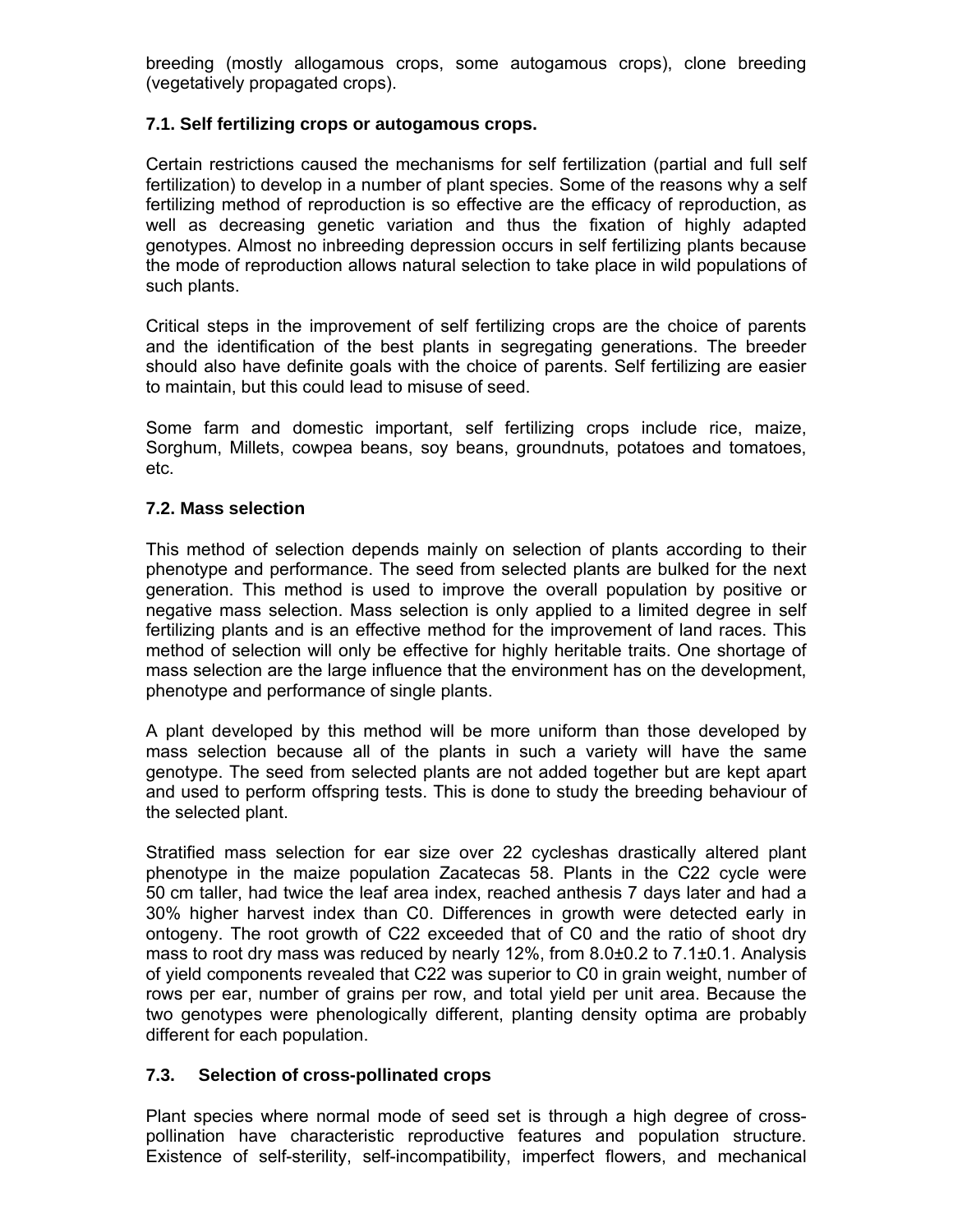obstructions make the plant dependent upon foreign pollen for normal seed set. Each plant receives a blend of pollen from a large number of individuals each having different genotypes. Such populations are characterized by a high degree of heterozygosity with tremendous free and potential genetic variation, which is maintained in a steady state by free gene flow among individuals within the populations.

In the development of hybrid varieties, the aim is to identify the most productive heterozygote from the population, which then is produced with the exclusion of other members of the population.

## **7.4. Mass selection**

It is the simplest, easiest and oldest method of selection where individual plants are selected based on their phenotypic performance, and bulk seed is used to produce the next generation by mixing it. Mass selection proved to be quite effective in maize improvement at the initial stages but its efficacy especially for improvement of yield, soon came under severe criticism that culminated in the refinement of the method of mass selection. The selection after pollination does not provide any control over the pollen parent as result of which effective selection is limited only to female parents. The heritability estimates are reduced by half, since only parents are used to harvest seed whereas the pollen source is not known after the cross pollination has taken place.

## 7.5. **Recurrent selection**

This type of selection is a refined version of the mass selection procedure and differs as follows:

- Visually selected individuals out of the base population undergo progeny testing
- Individuals selected on basis of the progeny test data are crossed with each other in every possible way to produce seed to form the new base population.

## **7.5.1. Half-sib selection with progeny testing**

Selections are made based on progeny test performance instead of phenotypic appearance of the parental plants. Seed from selected half-sibswhich have been pollinated by random pollen from the population, is grown in unreplicated progeny rows for the purpose of selection. A part of the seed is planted to determine the yielding ability, or breeding value, for any character of each plant. The seed from the most productive rows or remnant seed from the outstanding half-sibs is bulked to complete one cycle of selection.

## **7.5.2. Full-sib selection with progeny testing**

A number of full-sib families, each produced by making crosses between the two plants from the base population are evaluated in replicated trials. A part of each fullsib family is saved for recombination. Based on evaluation the remnant seed of selected full-sib families is used to recombine the best families.

## **7.6. Breeding of Asexually Propagated Crops**

Asexual reproduction covers all those modes of multiplication of plants where normal gamete formation and fertilization does not take place making these distinctly different from normal seed production crops. In the absence of sexual reproduction,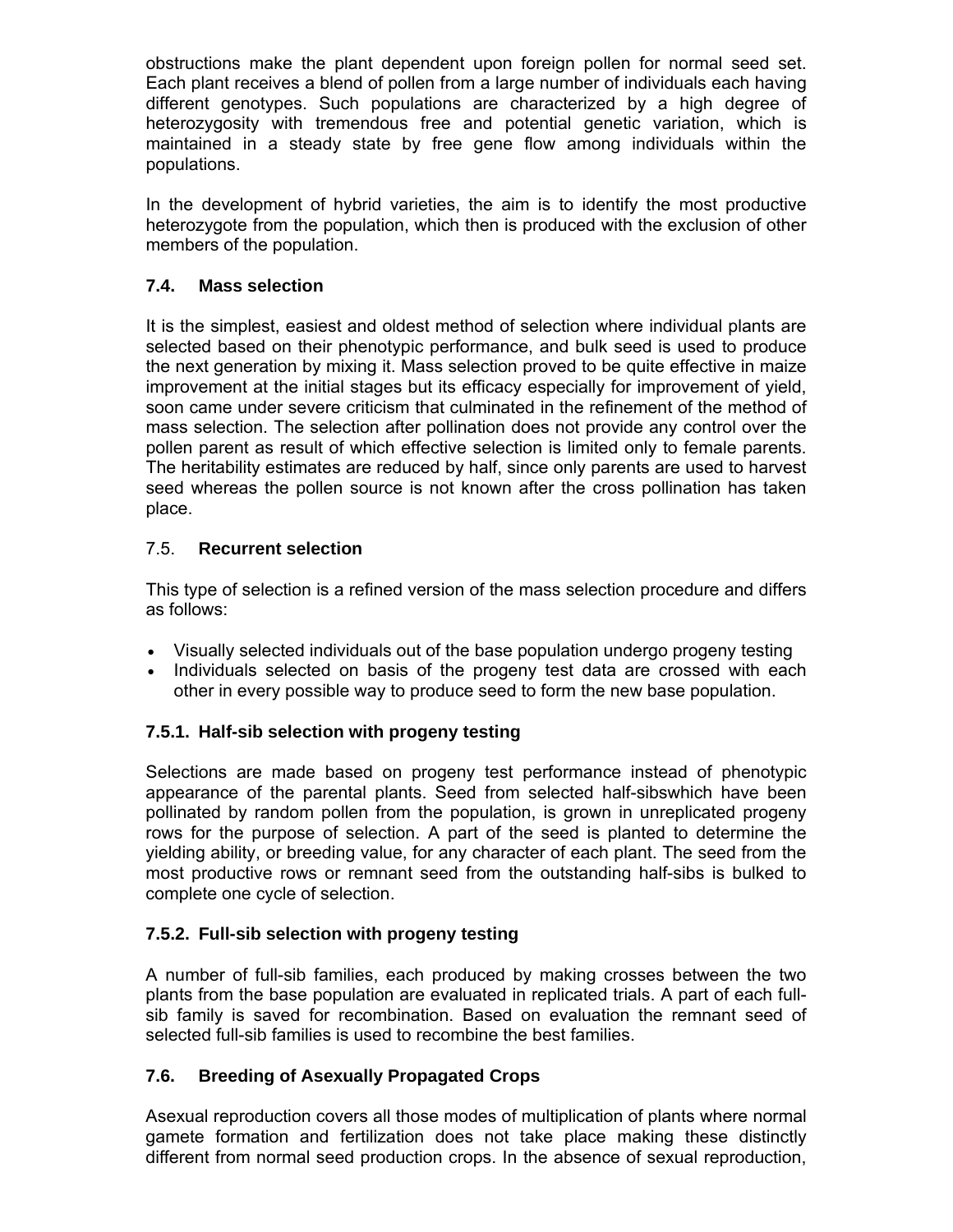the genetic composition of plant material being multiplied remains essentially the same as its source plant.

Clones of mother plants can be made with the exact genetic composition of the mother plant. Superior plants are selected and propagated vegetatively; the vegetative propagated offspring are used to develop stable varieties without any deterioration due to segregation of gene combinations. This unique characteristic of asexual reproduction helped to develop a number of cultivars of fruits and vegetables including grapes, apples, pears and peaches.

#### **7.6.1. Improving asexual plant material through selection**

The selection in these crops is restricted to the material introduced from other sources, such as field plantations. The improvement of asexually propagated plants through induced mutations has distinct advantages and limitations. Any vegetative propagule can be treated with mutagens and even a single desirable mutant or a part of a mutated propagule (chimera) can be multiplied as an improved type of the original variety.

#### **7.6.2. Selection of asexual plants**

Selection, in the case of asexual plants, can be defined as the selection of the best performing plant and the vegetative propagation thereof. Because plants are not totally genetically stable, it can be expected that deviations would occur through the years. Selection is thus an ongoing process where deviants are selected or removed from the selection program. The main purpose of selection is to better the quality and yield of forthcoming plantations. Different approaches can be followed in the selection process of asexual plants, such as mass selection and clone selection from clone blocks.

In mass selection there are some factors that must be considered when selecting plants in a mother block, e.g. vineyard. Time of selection is a big factor, because you have to select when most of the characteristics of the plant are clearly showing. With asexual perennials the best time is just before harvest. For the best results the selected plant must be evaluated during the next season, when growthabnormalities, leave disfigurations and virus symptoms are best visualized. Mass selection is done annually on the same plant for a minimum of three years. A plant that does not conform to the requirements in any given year of the selection cycle is discarded from the program.

#### **7.6.3. New clone development**

The development and registration of new clones take place by means of local clone selection in old plantations, as well as the importation of high quality clones from abroad, for local evaluation.

A clone is the vegetative offspring of one specific mother plant; it does not show any genetic, morphologic or physiologic deviations from the mother plant. Evaluation takes place with the different selected clones after selection.Some plants reproduce by (more or less strict) self-fertilization where pollen from a plant will fertilise reproductive cells or ovules of the same plant. Other plants only (mainly) allow crosspollination where pollen from one plant can only fertilize a different plant.

Asexual propagation (vegetative propagation) can also occur in plants (e.g. runners from sweet potato *Ipomeabatatas*plant or suckers from Plantains or bananas *Musa*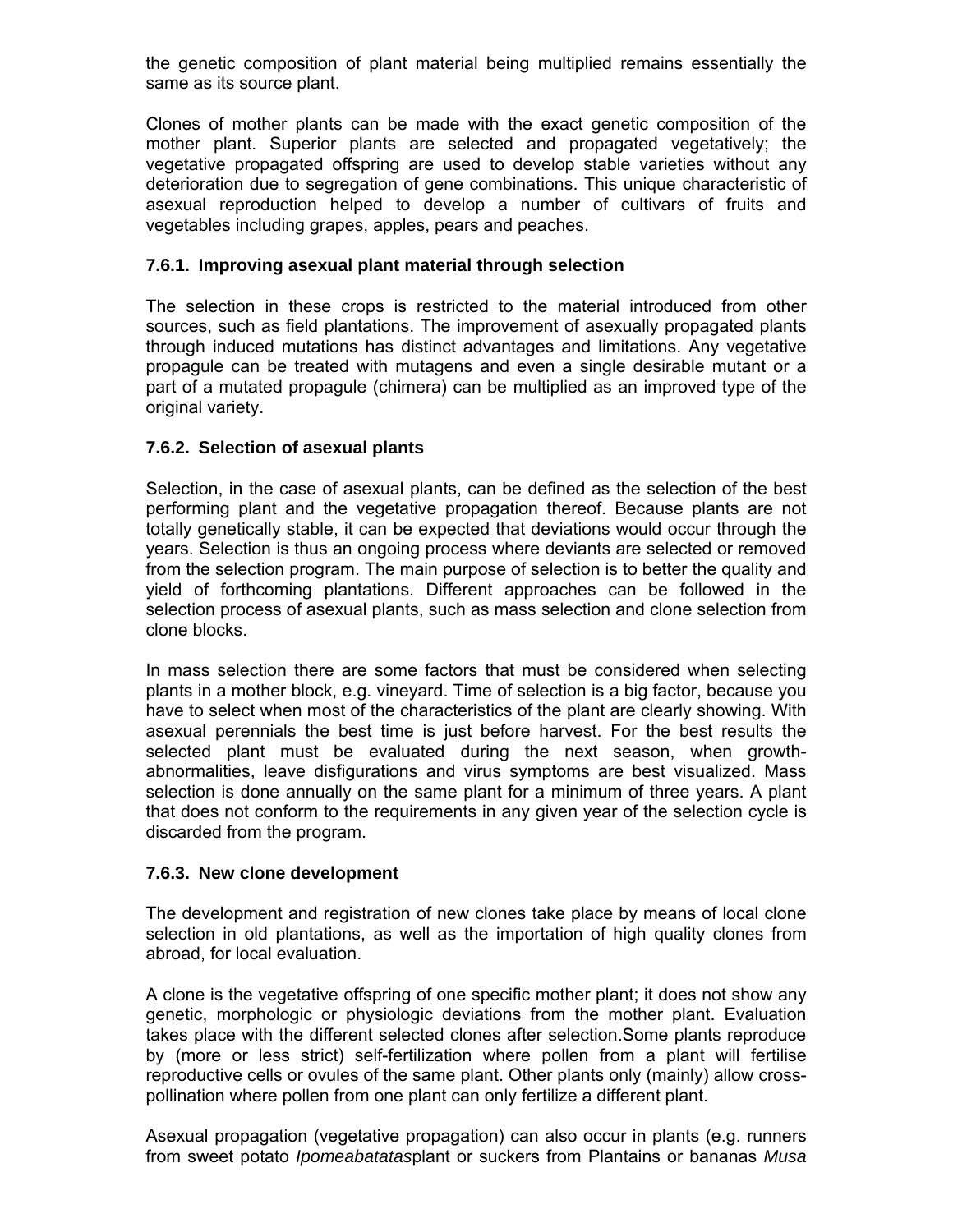*spp.*) which gives a new plant which is genetically identical to its parent plant. All these differences change the way plant breeders work. Apomixis is the phenomenon that seeds are produced, but in an essentially asexual way, so that parent and offspring belong to one clonejust as in case of 'normal' asexual propagation.

#### Summary

Plant breeding methods are in four categories: Line breeding (autogamous crops), population breeding (allogamous crops), hybrid breeding (mostly allogamous crops, some autogamous crops) and clone breeding (vegetatively propagated crops). To develop suitable breeding and selection methods the knowledge of the mode of reproduction is essential for its artificial manipulation to breed improved types.

#### **Conclusion**

Breeding and selection methods are suitable for a crop production to ensure food security.

Self-assessment Assignments

- 1. Differentiate between autogamous, allogamous and clonal crops. Give specific examples
- 2. Explain the breeding procedures for self pollinating and cross pollinating crops

Tutor marked assessment

- 1. Write concise notes on:
	- i. Recurrent selection
	- ii. Mass selection
	- iii. Progeny testing

#### References

1 Chahal, G.S and Gosal, S.S., 2002. Principles and procedures of Plant Breeding, Alpha Science International, United Kingdom.

- 2 Falconer, D.S., 1989. Introduction to Quantitative Genetics. 3rd Ed. Longman. Burnt Mill.
- 3 Kwon-Ndung, E.H. 2008. Genetics for degree students. Afaku Publishers, Abuja.
- 4 FrishM., and Elchinger, A.E., 2005. Selection Theory for Marker-assisted Backcrossing. Genetics: Published Articles Ahead of Print, published on March 31, 2005 as 10.1534/genetics.104.035451
- 5 Goussard, P.G. 2004. Improving grape vine material through selection. Department of Viticulture. Stellenbosch University. Lecture notes.
- 6 Holsinger, K.E., 2000. Reproductive systems and evolution in vascular plants. PNAS. June 20, vol. 97, no. 13: 7037-7042.
- 7 Kohli, M.M. and Francis, M., 2000. Application of biotechnologies to wheat breeding. Proceedings of a conference at La Estanzuela, Uruguay, November 19–20, 1998. Montevideo, Uruguay: CIMMYT.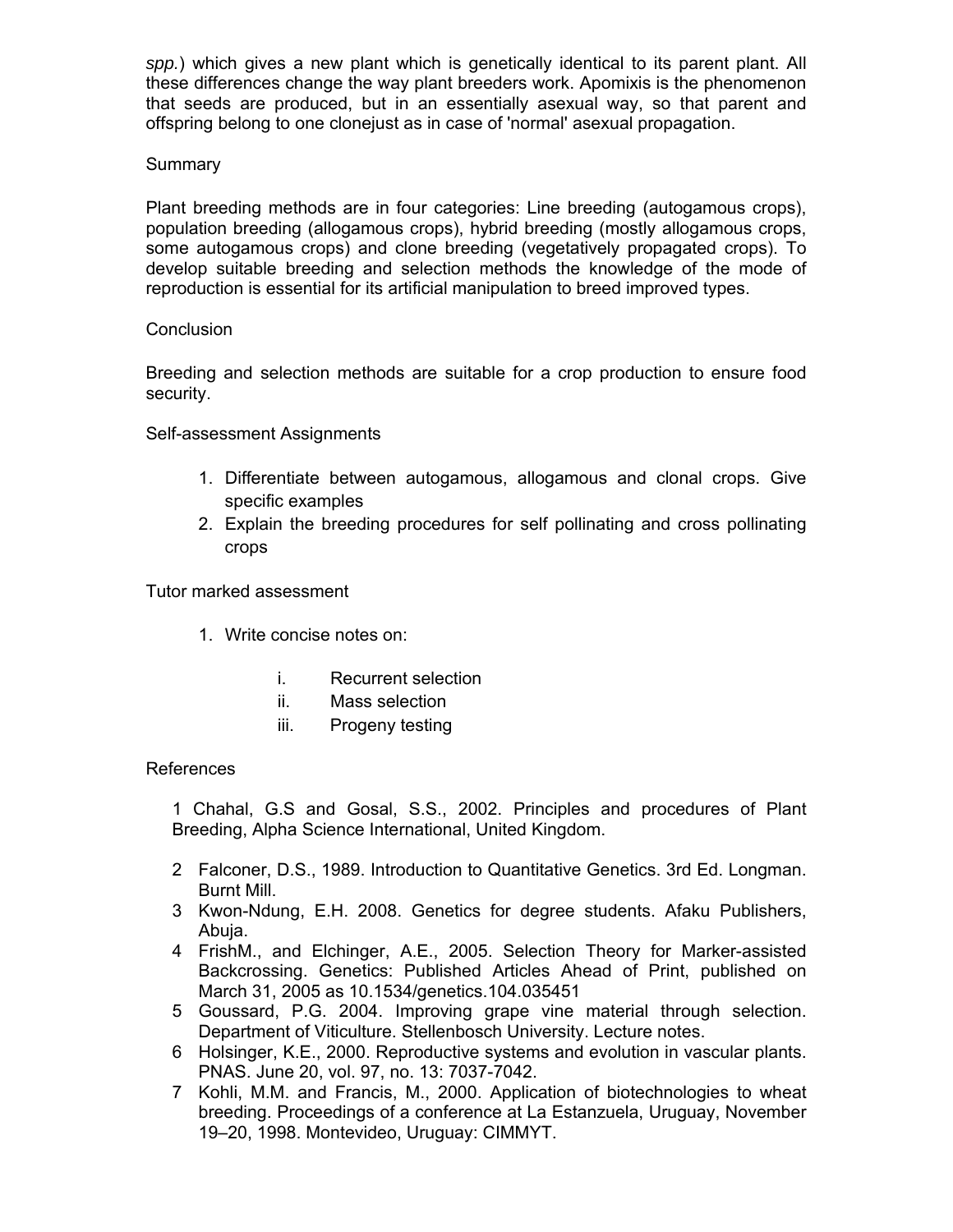- 8 KWV, South Africa. (2005). Setting new global standards for vine plant improvement. Vititec.
- 9 Takebayashi, N and Morell, P.L., 2001. Is self-fertilization an evolutionary dead end? Revisiting an old hypothesis with genetic theories and a macroevolutionary approach. American Journal of Botany. 88:1143-115
- 10 Charlesworth, D., X. Vekemans, V. Castric and S. Glemin (2005). "Plant selfincompatibility systems: a molecular evolutionary perspective". *New Phytologist***168** (1): 61–69.
- 11 Franklin, F. C. H., M. J. Lawrence, and V. E. Franklin-Tong (1995). "Cell and molecular biology of self-incompatibility in flowering plants". *Int. Rev. Cytol.*
- 12 Qiao, H., H. Wang, L. Zhao, J. Zhou, J. Huang, Y. Zhang, and Y. Xue (2004). "The F-box protein AhSLF-S2 physically interacts with S-RNases that may be inhibited by the ubiquitin/26S proteasome pathway of protein degradation during compatible pollination in *Antirrhinum*". *Plant Cell* **16** (3): 582–95.
- 13 Green EL. Genetics and probability in animal breeding experiments. 271pp. London and Basingstoke: The Macmillan Press Ltd., 1981.
- 14 McGregor, M.C. 1999. Hybrid vigor in plants and its relationship to insect pollination — a section from Insect Pollination Of Cultivated Crop Plants by, USDA

UNIT 8

## **8.0. Disease and pest resistance and their inheritance**

#### **8.1. Plant Breeding for Disease Resistance**

Plant breeders focus a significant part of their effort on selection and development of disease-resistant plant lines. Plant diseases can also be partially controlled by use of pesticides, and by cultivation practices such as crop rotation, tillage, planting density, purchase of disease-free seeds and cleaning of equipment, but plant varieties with inherent (genetically determined) disease resistance are generally the first choice for disease control. Breeding for disease resistance has been underway since plants were first domesticated, but it requires continual effort. This is because pathogen populations are often under natural selection for increased virulence, new pathogens can be introduced to an area, cultivation methods can favor increased disease incidence over time, changes in cultivation practice can favor new diseases, and plant breeding for other traits can disrupt the disease resistance that was present in older plant varieties. A plant line with acceptable disease resistance against one pathogen may still lack resistance against other pathogens.

## 8.1.1. **Plant breeding for disease resistance typically includes:**

- Identification of resistant breeding sources (plants that may be less desirable in other ways, but which carry a useful disease resistance trait). Ancient plant varieties and wild relatives are very important to preserve because they are the most common sources of enhanced plant disease resistance.
- Crossing of a desirable but disease-susceptible plant variety to another variety that is a source of resistance, to generate plant populations that mix and segregate for the traits of the parents.
- Growth of the breeding populations in a disease-conducive setting. This may require artificial inoculation of pathogen onto the plant population. Careful attention must be paid to the types of pathogen isolates that are present, as there can be significant variation the effectiveness of resistance against different isolates of the same pathogen species.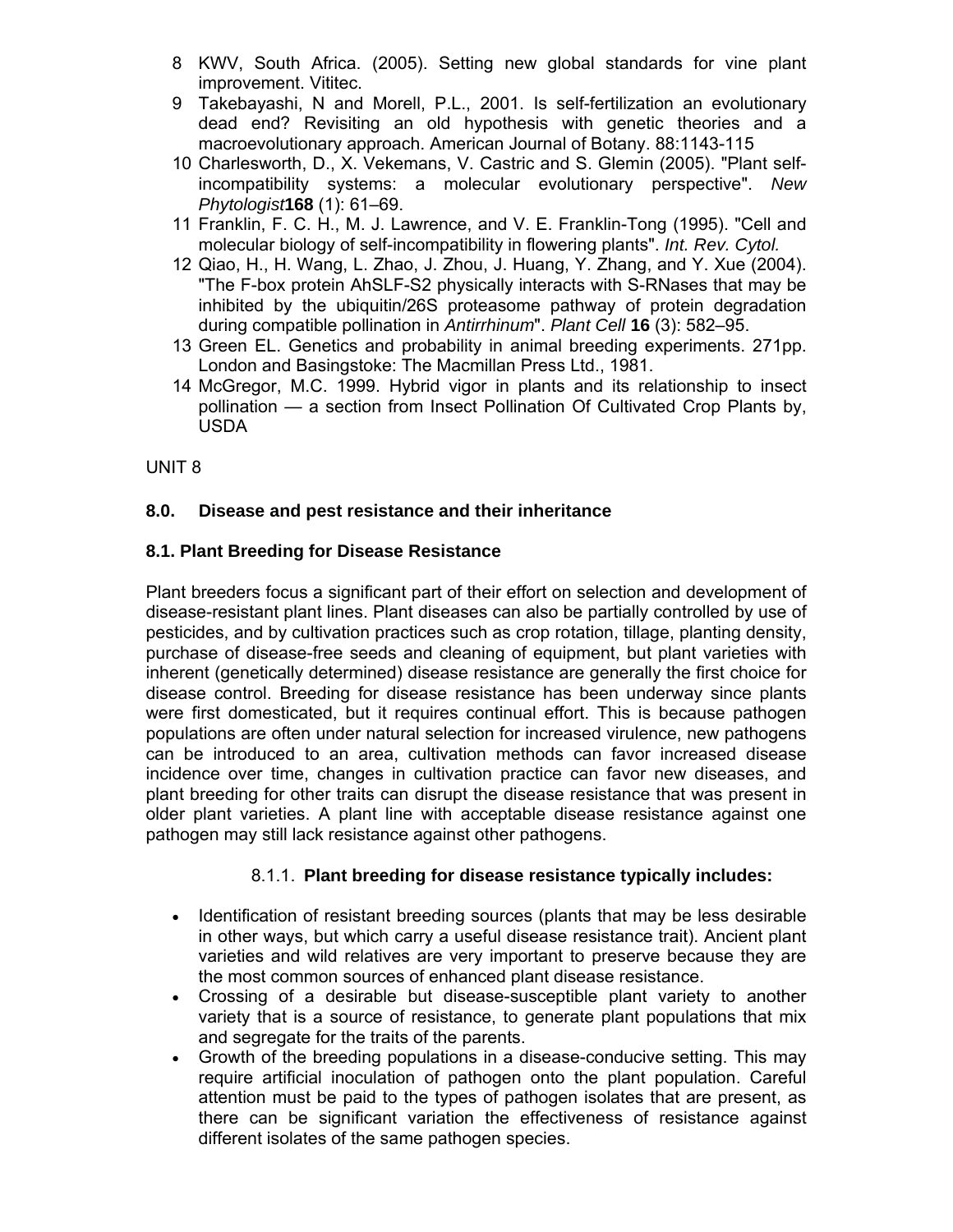Selection of disease-resistant individuals. It is essential to note that breeders are trying to sustain or improve numerous other plant traits related to plant yield and quality, including other disease resistance traits, while they are breeding for improved resistance to any particular pathogen.

Each of the above steps can be difficult to successfully accomplish, and many highly refined methods in plant breeding and plant pathology are used to increase the effectiveness and reduce the cost of resistance breeding.

Resistance is termed durable if it continues to be effective over multiple years of widespread use, but some resistance "breaks down" as pathogen populations evolve to overcome or escape the resistance. Resistance that is specific to certain races or strains of a pathogen species is often controlled by single R genes and can be less durable; broad-spectrum resistance against an entire pathogen species is often quantitative and only incompletely effective, but more durable, and is often controlled by many genes that segregate in breeding populations. However, there are numerous exceptions to the above generalized trends, which were given the names vertical resistance and horizontal resistance, respectively, by J.E. Vanderplank.

Crops such as potato, apple, banana and sugarcane are often propagated by vegetative reproduction to preserve highly desirable plant varieties, because for these species, outcrossing seriously disrupts the preferred plant varieties. See also asexual propagation. Vegetatively propagated crops may be among the best targets for resistance improvement by the biotechnology method of plant transformation to add individual genes that improve disease resistance without causing large genetic disruption of the preferred plant varieties.

## **8.1.2. Host Range**

There are thousands of species of plant pathogenic microorganisms. Only a small minority of these pathogens have the capacity to infect a broad range of plant species. Most pathogens instead exhibit a high degree of host-specificity. Non-host plant species are often said to express non-host resistance. The term host resistance is used when a pathogen species can be pathogenic on the host species but certain strains of that plant species resist certain strains of the pathogen species. There can be overlap in the causes of host resistance and non-host resistance. Pathogen host range can change quite suddenly if, for example, the capacity to synthesize a host-specific toxin or effector is gained by gene shuffling/mutation, or by horizontal gene transfer from a related or relatively unrelated organism.

## **8.1.3. Epidemics and Population Biology**

Plants in native populations are often characterized by substantial genotype diversity and dispersed populations (growth in a mixture with many other plant species). They also have undergone millions of years of plant-pathogen coevolution. Hence as long as novel pathogens are not introduced from other parts of the globe, natural plant populations generally exhibit only a low incidence of severe disease epidemics. In agricultural systems, humans often cultivate single plant species at high density, with numerous fields of that species in a region, and with significantly reduced genetic diversity both within fields and between fields. In addition, rapid travel of people and cargo across large distances increases the risk of introducing pathogens against which the plant has not been selected for resistance. These factors make modern agriculture particularly prone to disease epidemics. Common solutions to this problem include constant breeding for disease resistance, use of pesticides to suppress recurrent potential epidemics, use of border inspections and plant import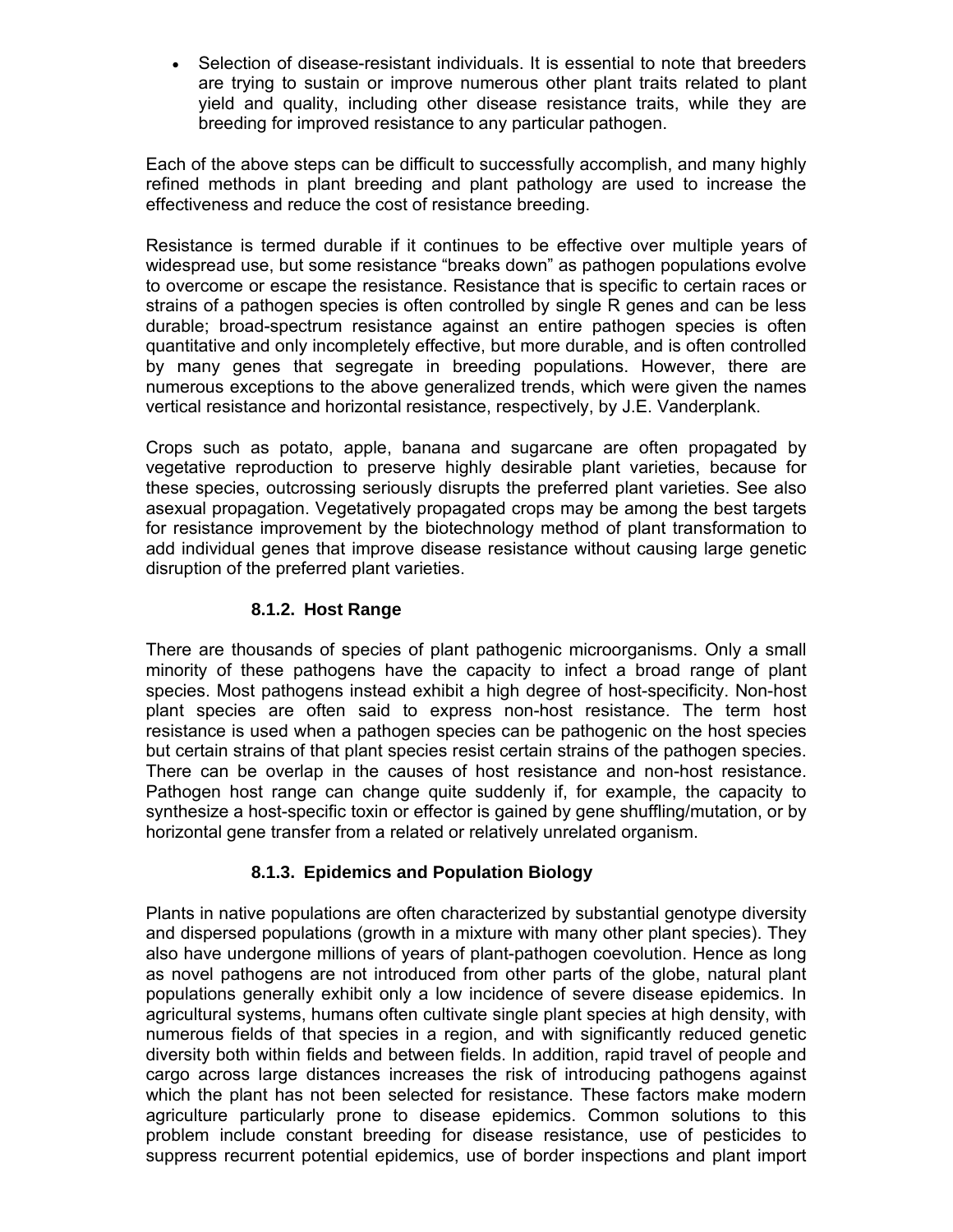restrictions, maintenance of significant genetic diversity within the crop gene pool. Crop diversity, and constant surveillance for disease problems to facilitate early initiation of appropriate responses. Some pathogen species are known to have a much greater capacity to overcome plant disease resistance than others, often because of their ability to evolve rapidly and to disperse broadly.

#### **8.1.4. Epidemic**

In epidemiology, an **epidemic** (epi- meaning "upon or above" and demic- meaning "people"), occurs when new cases of a certain disease, in a given human population, and during a given period, substantially exceed what is "expected," based on recent experience (the number of new cases in the population during a specified period of time is called the "incidence rate"). (An epizootic is the analogous circumstance within an animal population.) In recent usages, the disease is not required to be communicable; examples include cancer or heart disease. Another example includes the infamous Black Plague of the Middle Ages.

#### **8.1.5. Classification**

Defining an epidemic can be subjective, depending in part on what is "expected". An epidemic may be restricted to one locale (an outbreak), more general (an "epidemic") or even global (pandemic). Because it is based on what is "expected" or thought normal, a few cases of a very rare disease may be classified as an "epidemic," while many cases of a common disease (such as the common cold) would not.

#### 8.1.6. **Syndemics**

The term syndemic refers to interacting epidemics that increase the health burden of affected populations. Social conditions that heighten the health risk of populations (e.g. poverty, discrimination and stigmatization, and marginalization) by increasing stress, malnutrition, interpersonal violence, and the experience of deprivation, increase the clustering of epidemic diseases and the likelihood of their interacting.

#### **8.1.7. Non-infectious disease usage**

The term "epidemic" is often used in a sense to refer to widespread and growing societal problems, for example, in discussions of obesity or drug addiction. It can also be used metaphorically to relate a type of problem like those mentioned above.

#### **8.1.8. Factors stimulating new epidemics**

Factors that have been described to stimulate the rise of new epidemics include:

- 1. Alterations in agricultural practices and land usage
- 2. Changes in society and human demographics
- 3. Poor population health (e.g., malnutrition, high prevalence of HIV)
- 4. Hospitals and medical procedures
- 5. Evolution of the pathogen (e.g., increased virulence, drug resistance)
- 6. Contamination of water supplies and food sources
- 7. International travel
- 8. Failure of public health programs
- 9. International trade
- 10. Climate change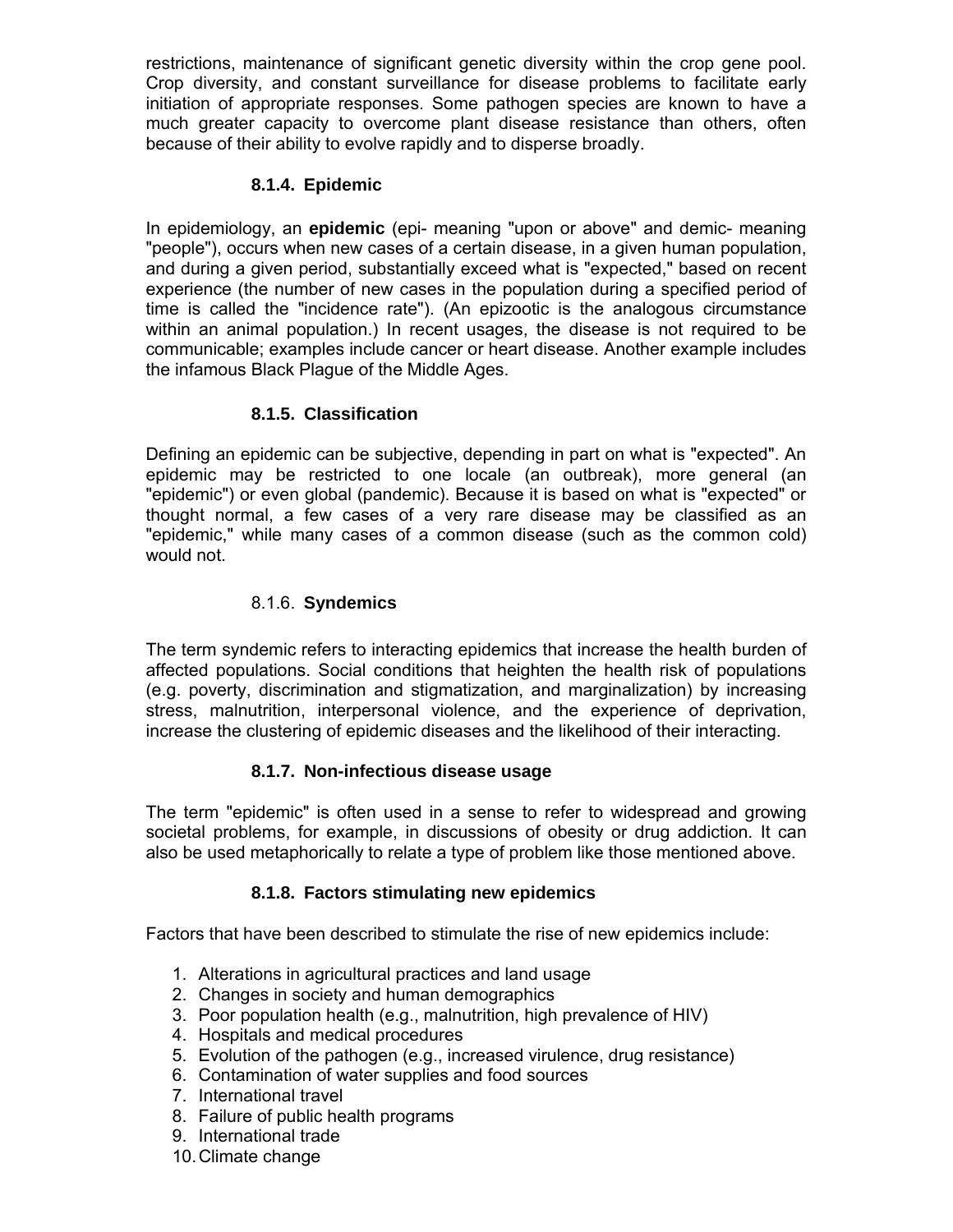- 11. Reduced levels of biodiversity (e.g. through environmental destruction)
- 12. Bad urban planning

## 8.2. **Breeding for pest resistance**

8.2.1. Resistance Breeding Before Mendel

Wild relatives of crop plants such as beans, wheat, and maize are not uniformly resistant to insect and disease pests. This can be demonstrated in simple fashion when selections of these wild populations are set out in plant-rows, some of them are highly susceptible, others are resistant, and some are intermediate in resistance to the common pests of the region. The first plant breeders, those women and men who domesticated crops such as beans, maize, and wheat, could save only those genotypes that had some level of resistance, i.e., those individual plants that did not succumb to pest depredation. In effect, therefore, they selected for pest resistance and thus changed the population structure of their crop species in favor of resistance genes. This change made it possible to grow the crops in monoculture, which was convenient for food production and harvest. It was also convenient for multiplication of disease and insect pests that might not be affected by the limited sample of resistance genes.

Plant breeding thus set the stage for sequential cycles of pest resistance and pest susceptibility of crop plants. We have no direct record of the consequences of this ancient ecological meddling, but myth and historical accounts tell of disastrous disease epidemics and insect outbreaks, so one can assume that from time to time large plantings of crops that were uniformly susceptible to a new kind of insect or disease fostered increases of that pest to epidemic proportions. Resistance genes were essential for crop domestication and monoculture but they did not guarantee perfect safety.

We have no record at all and little or no speculation about how the newly domesticated crops might have affected their wild relatives, which no doubt were growing in close proximity to the domesticates.

## **8.2.2. Resistance Breeding After Mendel**

Genetics-based plant breeding, launched in the early years of the  $20<sup>th</sup>$  century, produced new crop varieties with improved resistance to major disease and insect pests. Usually such resistance was developed as a second phase—a rescue operation—after new varieties, selected primarily for high yield, were discovered to be susceptible to a particular insect or disease. Breeders found early on that they could identify single genes (usually dominant) that conferred essentially complete resistance to the pest in question. Varieties containing such excellent resistance were developed and released for large-scale farmer use. But breeders then discovered, all too often, that the "perfect" resistance lost its effectiveness after a few seasons. They soon learnt, with the aid of entomologists and plant pathologists, that insect and disease pests are highly diverse genetically, and that almost without fail a rare pest genotype will turn up (or perhaps be created de novo by natural mutation) that is not affected by the newly-deployed resistance gene. The new pest genotype multiplies and the crop variety's resistance "breaks down."

As years went by, breeders found that some kinds of resistance did not fail, and that such resistance often was less than complete; the plants suffered some damage but gave performance overall. This longer lasting resistance was dubbed "durable" resistance. Further, the breeders discovered that durable resistance usually (but not always) was governed by several genes rather than by one major gene. The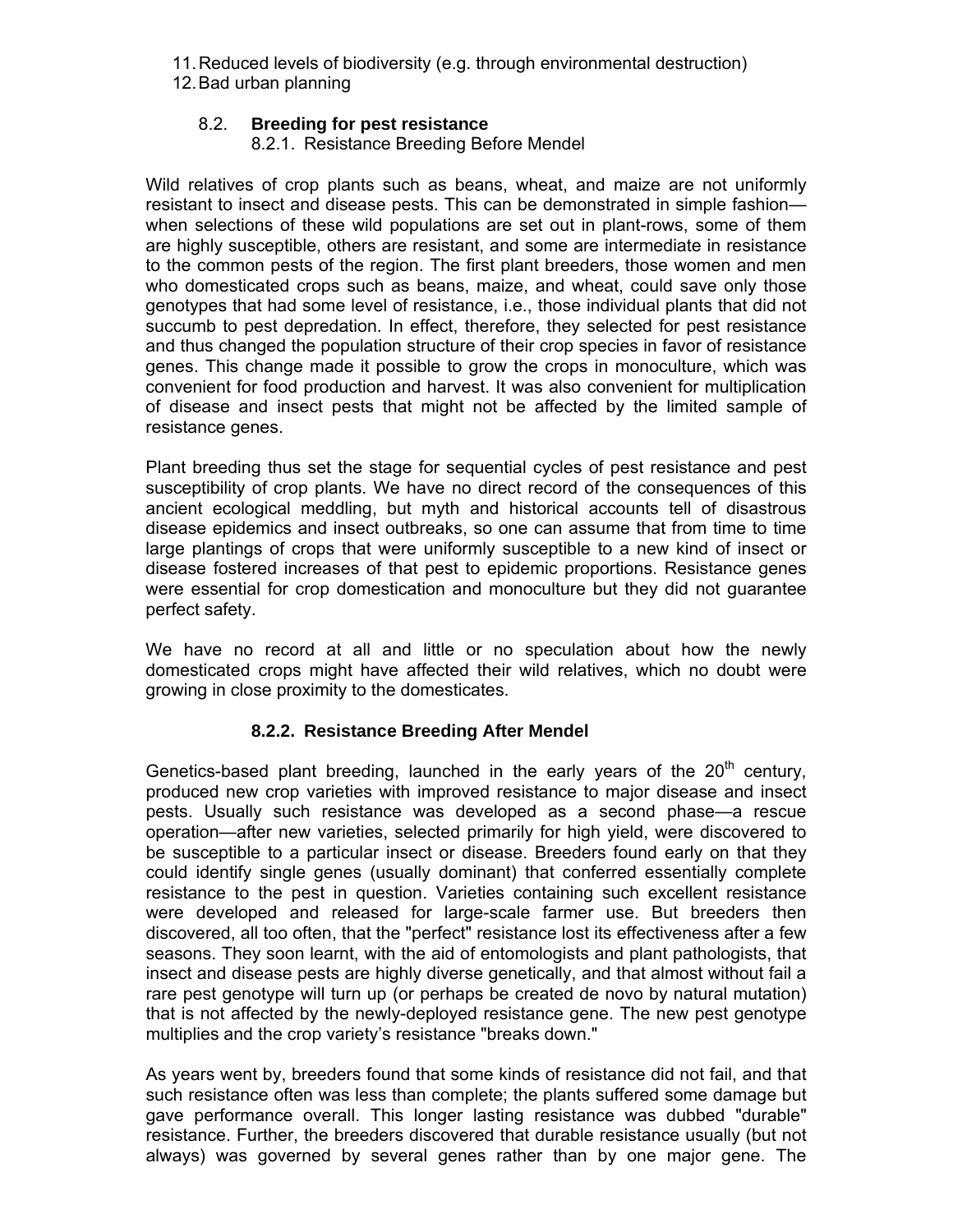multifactorial kind of resistance has been called "horizontal resistance." The majorgene resistance has been called "vertical resistance."

The good news, then, was that breeders could identify and breed for durable resistance. The bad news was that the breeding was more difficult because several genes had to be transferred at one time, thus requiring larger populations for selection, as well as multiplying the usual problems with "linkage drag" (undesirable genes that are tightly linked to the desired ones). To this day, breeders use both kinds of resistance in varying proportions, according to the crop and where it is grown.

At first, breeders found and used resistance genes from the adapted, local landrace populations that also were the initial gene pool as a source of resistance genes for their new varieties. As years went by, these gene pools began to dry up and breeders looked further afield, turning to exotic (unadapted) landraces, and even to wild relatives of their crop. Sometimes they made extraordinary efforts to hybridize the domestic crop with a very distant wild relative—making a cross that could not succeed under natural conditions. Embryo rescue and even x-ray treatments were used to make "unnatural" crosses and derive breeding progeny from them. The breeders fooled around with Mother Nature; they moved genes farther than natural processes would allow.

But the breeders as a whole preferred to not breed from exotic varieties or distant and often wild relatives. They used exotic material only when there was no other choice. This preference was due not only to the difficulty of wide hybridization, but also to the fact that exotic germplasm exacerbates the problem of undesirable linkages. Few or none of the foreign genes—except the desired resistance genes were suitable for the needs of high yielding, locally adapted varieties. But often the breeders had no choice; either they got the needed resistance genes from a distant relative, or they got nothing at all.

At about this time, breeders realized that it would be important to conserve remnant seed of landraces from all around the world, but especially from the centers of diversity of their crop. As farming worldwide grew more commercial, farmers turned more and more to professionally bred varieties that were better suited to commercial production, and in so doing they abandoned their landraces. If remnant seed of those landraces was not collected and saved in special storage facilities, the genetic base for crop breeding in the future would be drastically narrowed. Seed "banks" were needed. Through the efforts (especially in the 1960s and 1970s) of a few farsighted plant breeders, seed banks were established in several countries and in international research centers.

So at the end of the 20<sup>th</sup> century, plant breeding for pest resistance had laid out the genetic framework of vertical and horizontal resistance, and identified important sources of new resistance genes, i.e., plant germplasm from anywhere in the world. Sources were limited, however, to the crop species itself or its relatives, either wild or cultivated. All of the introduced genes therefore came from plants.

Plant breeders selected not only for tolerance or resistance to disease and insect pests, they also selected for tolerance to abiotic stresses such as heat and drought, cool temperatures, or nutrient imbalance. Much of this selection was involuntary; in selecting varieties with top performance over many seasons and many locations the breeders necessarily selected varieties with tolerance to the prevailing abiotic stresses of the diverse seasons and localities. In selecting for tolerance to environmental stresses, breeders necessarily changed the genetic makeup of the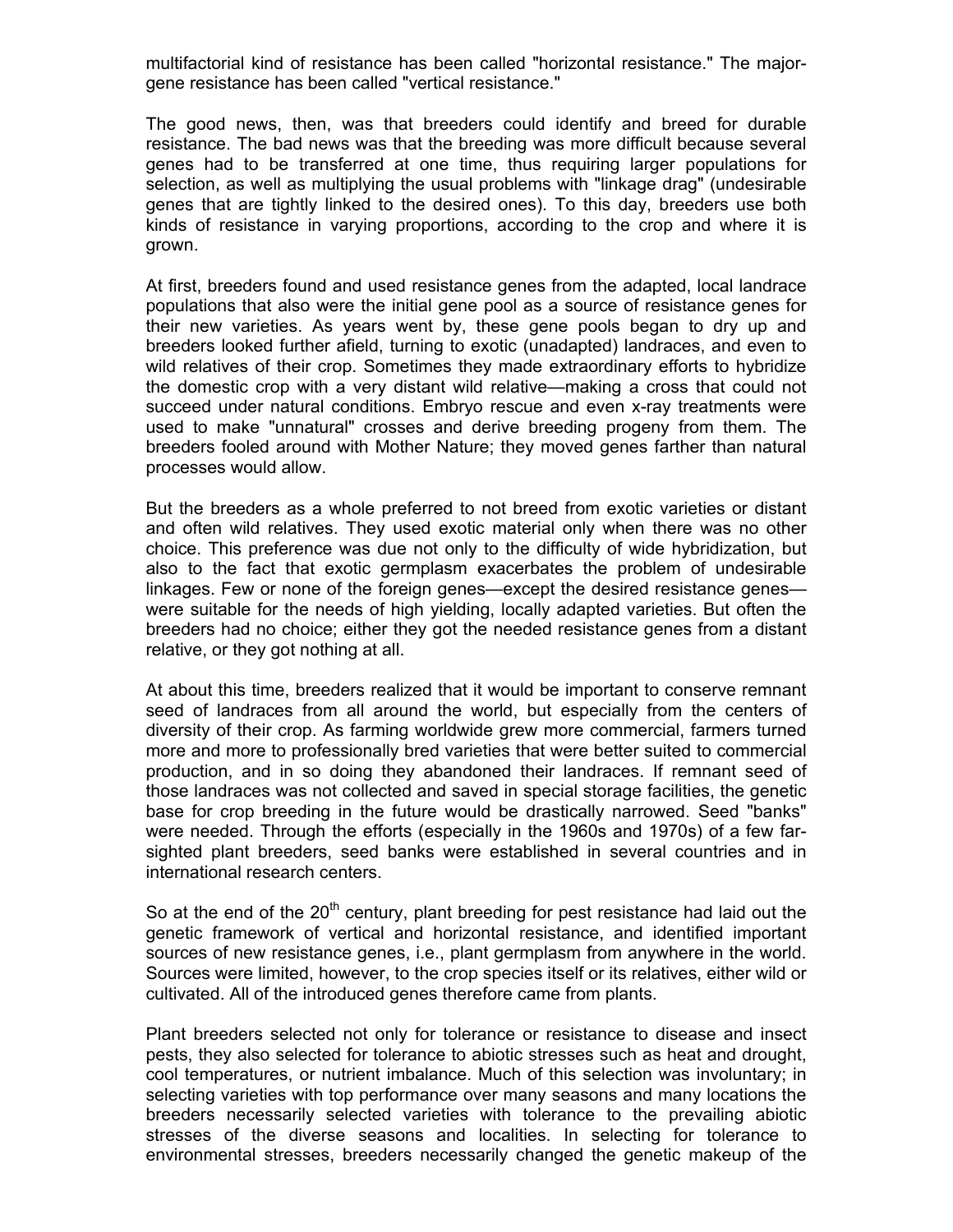crop species, altering it still further from that of the original wild species, which had been restricted to certain environmental niches. Witness teosinte (the probable parent of maize), restricted to certain habitats in Mexico as compared to maize that now is grown in nearly every country of the world except Iceland.

Global distribution of crop plants often means that they are grown with no proximity to wild relatives that might intercross with them. Teosinte is not found in Germany or China, nor for that matter in the US Corn Belt. In other cases, however, wild species with hybridization potential coexist with their cultivated crop relatives, often as weeds. Canola, sunflower, and grain sorghum are examples of crops with hybridization potential with either a related species (canola with wild mustards) or with a weedy form of the same species (sorghum with shattercane, cultivated sunflower with wild sunflower).

#### **8.2.3. Four questions about pest resistance traits**

The above discussion shows that plant breeders have changed the genetic composition of crop species to a large degree as they selected for pest resistance and also for resistance to environmental stresses. Such changes are in addition to the major phenotypic changes (e.g., non-shattering, uniform and fast germination) that were a consequence of domestication. What have been the consequences of such alterations, either on the crop species and its near relatives or on the ecosystems in which those species are grown? Experienced plant breeders have addressed this question as they responded to four queries sent to them. The questions were:

- 1. Have the resistance traits been stable over time?
- 2. Have they led to undesirable consequences with respect to weediness of the crop or its relatives?
- 3. What have been the major sources of pest resistance genes as used in classical breeding (e.g., same species, related species, mutation)?
- 4. Are there relevant differences between the resistance genes currently being engineered into plants and those that have been transferred by conventional breeding?

The summary of the responses from the breeders are stated below:

#### **8.2.4. Have Resistance Traits Been Stable Over Time?**

The breeders say that as a general rule, resistance traits governed by major dominant genes have not been stable over time, whereas those governed by several genes have been more durable. But there are exceptions to both statements. One cannot say categorically that single gene resistance will always be undependable, or that multiple factor resistance will always be durable.

It is important to remember that the phrase "stability of resistance" refers to whether or not a previously resistant variety is overcome by a particular species of disease or insect. It does not infer that individual resistance genes lose their power to hold individual pest biotypes in check. The resistance genes are stable, but new (or previously undetected) pest biotypes appear, with types of virulence that are not curbed by the now-outdated resistance genes. The variety succumbs to the disease or insect pest once again, albeit to a new race of the pest, and breeders say that the variety's resistance was unstable.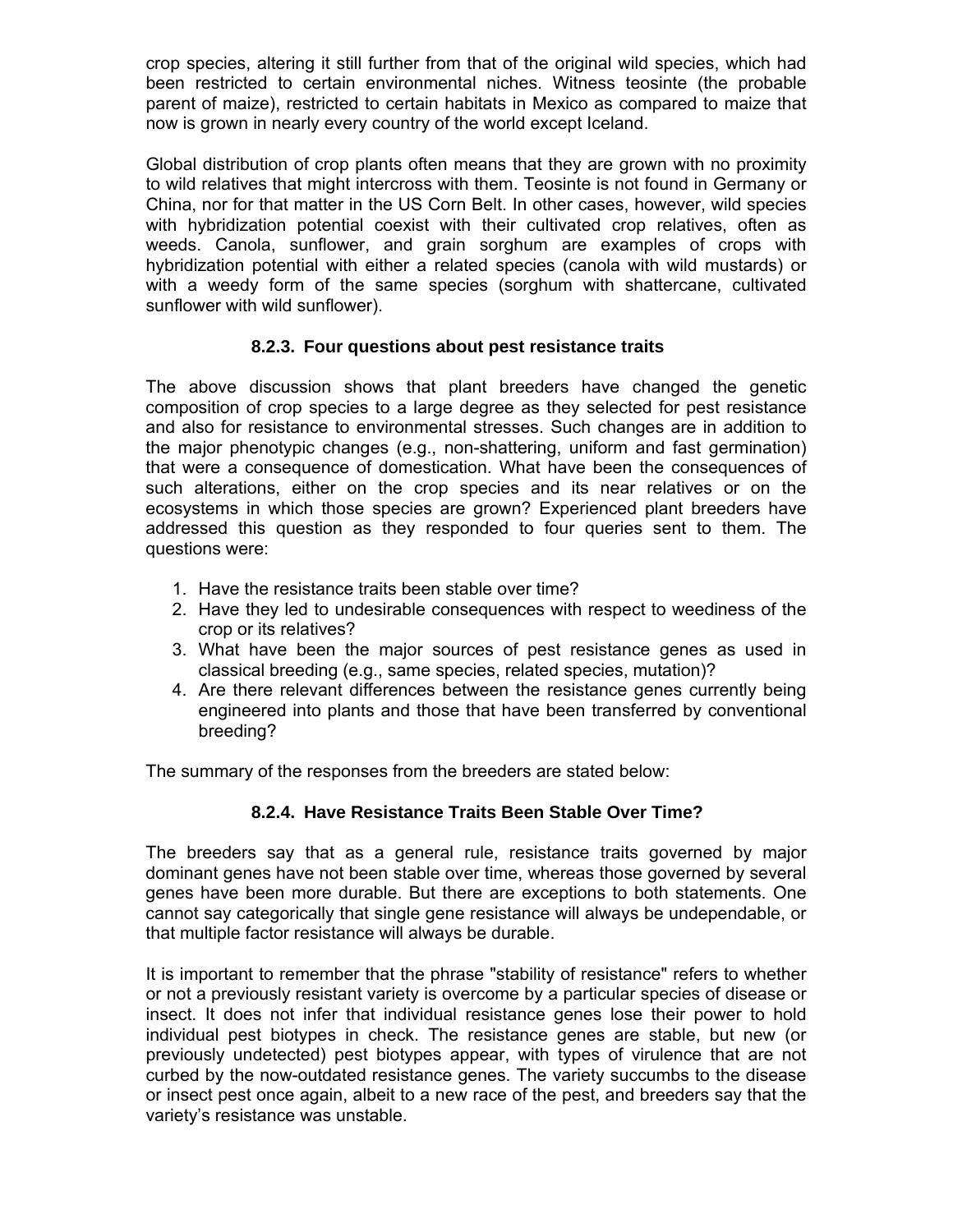**8.2.5. Has Introduction of Conventional Resistance Genes Led to Undesirable Consequences with Respect to Weediness of the Crop or Its Relatives?**  The breeders know of no undesirable consequences (such as enhanced competitive ability in a related weed species following the unintended transfer of resistance genes from crop to weed) from any introduction of resistance genes into crop plants through classical breeding. Some of the introduced genes have come from very distant relatives, but all have been derived from plants. Chances of introgression from crop species to wild relatives vary by crop. Ease of hybridization and the genetic complexity of transformation from wild to domesticated plant type (or vice versa) are major determinants for the rate and amount of introgression that might be expected. In the US, sunflower and sorghum are highly cross-compatible with related weeds and would be the most likely crops to exhibit undesired movement of pest resistance genes from crop to weed. Breeders, however, have not yet observed this kind of introgression.

**8.2.6. What Are the Major Sources of Resistance Genes in Classical Breeding?**  The breeders say that resistance genes from within the crop species are preferred when they can be found, because of ease of breeding with them, but they will go far afield if they have to. The practice varies with the crop; e.g., tomato breeders commonly use genes from wild relatives whereas sorghum breeders do not. The amount of genetic diversity within the crop species and its ease of breeding with alien species are major determinants of breeders' actions.

#### **8.2.7. Are There Important Differences Between Classical and Engineered Resistance Genes?**

The breeders say that engineered resistance genes now in use appear to have different modes of action than traditional resistance genes, but they point out that we know very little about structure and mode of operation of the traditional genes and so have little basis for sweeping judgments about difference. Further, we have few specifics about how a radically different genetic background might affect expression of a transgene.

Genes for herbicide resistance (the archetype example of potentially dangerous genetic transformation) are not necessarily imparted by means of genetic transformation. Such genes are found within crop species or their relatives, or have been created by means of mutation. These genes, bred into a specific crop variety, theoretically could move from the crop to cross-compatible weed species and impart unwanted herbicide resistance to the weeds. But in order to cause a new problem, resistance genes would have to introgress into weeds that had not contributed the resistance genes in the first place. This example shows how difficult it can be to decide whether or not a given resistance gene in a crop plant will increase competitiveness in weeds or make crop plants into weeds. Presence or absence of genetic engineering is not the major determining factor.

The breeders look to a future generation of engineered plant genes that will provide greater diversity and utility than genes presently available in any one crop. Genes from related taxa, from very distant taxa, or from within the crop species may be altered to provide improved resistance, but they will be plant genes rather than genes from extremely different organisms. It may be difficult to identify the point at which such new genes should be called "unnatural."

**Until recently**, plant breeders did not worry about how their breeding affected weeds, or whether their crops could become weeds. Weeds were looked on as potential sources of genes for pest resistance if they could hybridize with crop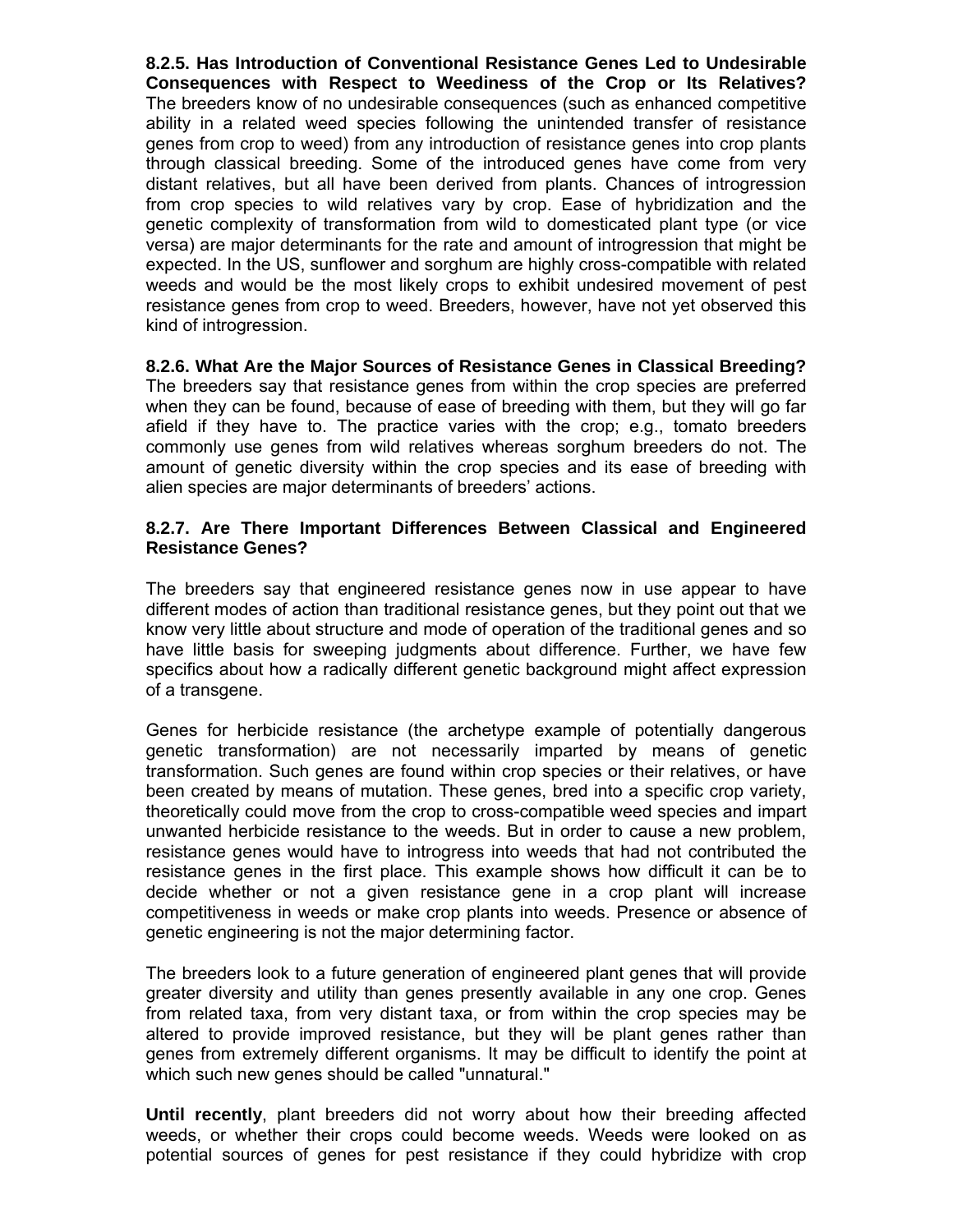species, but almost no one thought about whether or not the population genetics of weeds could be altered by introgression from crop species. A very few students of crop evolution studied the weeds that may have been ancestors of cultivated plants. Plant taxonomists and ecologists usually ignored weeds because they weren't considered as parts of natural ecosystems.

Genetic engineering has changed all of that. If genes from far afield can be added to crop plants, giving them marvelous gains in pest resistance, tolerance of environmental stress, or enhanced seed production, one can imagine that those transgenes could enhance the power of weeds in the same ways.

The analogy may not be as simple as it sounds, however. Two concepts must be clarified and data need to be assembled before one can make firm predictions.

#### **8.2.8. Do crop plants as a class have the same requirements for survival and luxuriance as weeds as a class?**

- To consider this question one must lay out the ways in which crop plants and weeds are similar and ways in which they differ.
- Perhaps even before that, one must decide whether it is possible to make a definitive description of crop plants as a class, and another one for weeds as a class.

#### **8.2.9. What is the functional role of resistance genes in weeds as compared to their role in crop plants?**

- Will a gene that greatly enhances survival chances for a crop plant perform the same service for a weed? (Crops grow in crowded monocultures; weeds usually grow in dispersed "polycultures.")
- Will the presence or absence of genetic diversity within a crop or weed population, or among crop or weed species in a site, affect the utility of a given resistance gene? (Crop varieties usually are genetically uniform, weed populations are not.)
- Should one distinguish between dangers of imparting genes for resistance to natural restraints, such as disease or insect attack, and resistance to manmade restraints, such as herbicides?
- Do we have any reason to believe that selection for new (or previously undetected) kinds of herbicide resistance in weed species operates on different principles than selection for new (or previously undetected) kinds of virulence in disease or insect species?

The breeders, in answering the above four questions, were considering these two main points and the subsequent questions that they raise. It is possible that they did not want to classify resistance genes into only two categories—natural or engineered. Further, the breeders said we know so little about the molecular nature of resistance genes that we cannot yet categorize them in any meaningful way. It is possible they do not believe that mode of transfer or kingdom of origin is a meaningful classification.

Despite their reluctance to sort genes into "engineered-bad" and "natural-good," the breeders acknowledged that whenever we fool around with Mother Nature we get surprises, some of them bad. Therefore we need to look with caution at any novel breeding technology, predicting possible consequences as well as we can, with the modicum of data we may have in hand.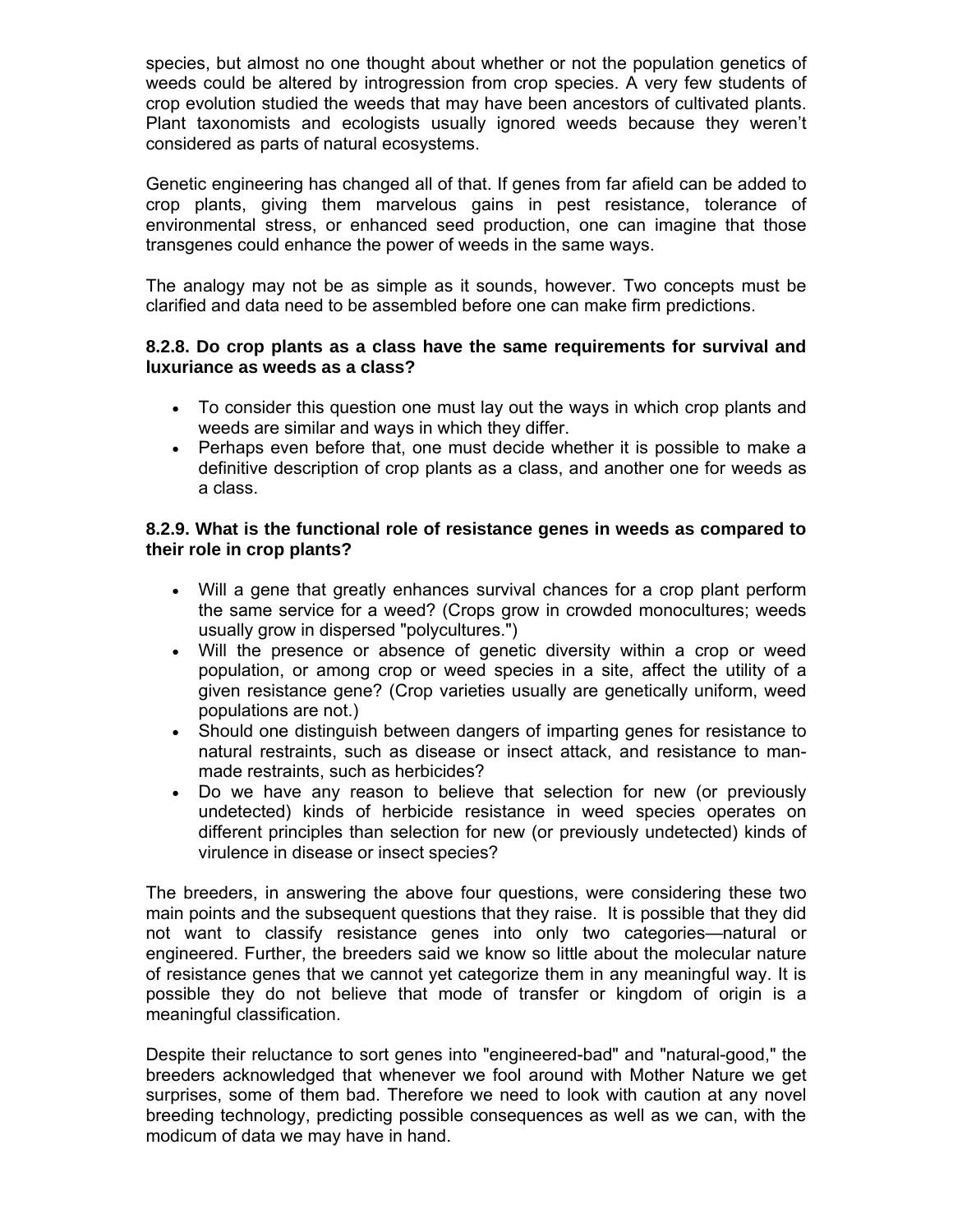We need to know more about the effects of genetic background on gene action. Location within a genome seems important, and the entire genetic background seems important. We have little or no understanding of these interactions.

We need to know more about the consequences of hybridization of crop species with related weeds and the potential for introgression in both directions. Jointed goatgrass hybridizes with common wheat and viable backcross offspring can be produced. Have resistance genes from wheat moved into jointed goatgrass and changed its survival potential? A similar question can be asked for sorghum and shattercane, sunflower and wild sunflower, canola and mustards, or maize and teosinte.

So we must ask ourselves, do we have data to answer either of these key questions—effect of genetic background, or consequences of hybridization—or at the least do we have enough data to let us speculate from a firmer foundation than we have at present?

In my opinion, we have fragments of data for some crops and/or their weed relatives, but rarely do we have enough for firm predictions about gene introgression or about gene action in the genome or the population.

What are the consequences of adding new pest resistance genes to a wild species, either a weed or otherwise? How plentiful and how powerful must the genes be to change the genetic balance of the wild species, make it a stronger weed, transform a non-weed into a weed, or, conversely, reduce the weed's viability as a competing population?

How about the "function" of related weeds as a reservoir of new biotypes of pest species, disease, or insects? Are the weeds more dangerous to crop plants when they lack resistance and so are a constant source of pest infection and infestation? Or are they more threatening when they contain many of the same resistance genes as carried in the crop species and therefore encourage the multiplication of new pest biotypes (biotypes that are not bothered by the weeds' resistance genes)?

The recommendation arising from these questions seems obvious. Whenever a worrisome outcome seems likely but data are too sparse for firm conclusions, scientists need to work hard to fill the void. They need to plan the right experiments, gather the needed data, and publicize the results in both public and specialist media. And the public needs to provide the fundsto support this work, since most of it will need to be done by scientists in public institutions.

Finally, sometimes the odds of a bad outcome from not doing a particular action may be much higher than the odds of a bad outcome from performing that action. Sometimes it may be better to take action with uncertain outcome than to stand still. Life always works on probabilities.

#### **Summary**

Plant diseases can also be partially controlled by use of pesticides, and by cultivation practices. Plant varieties with inherent (genetically determined) disease resistance are generally the first choice for disease control. Breeding for disease resistance has been underway since plants were first domesticated, but it requires continual effort because pathogen populations are often under natural selection for increased virulence, new pathogens are introduced to an area, cultivation methods can favor increased disease incidence over time, changes in cultivation practice can favor new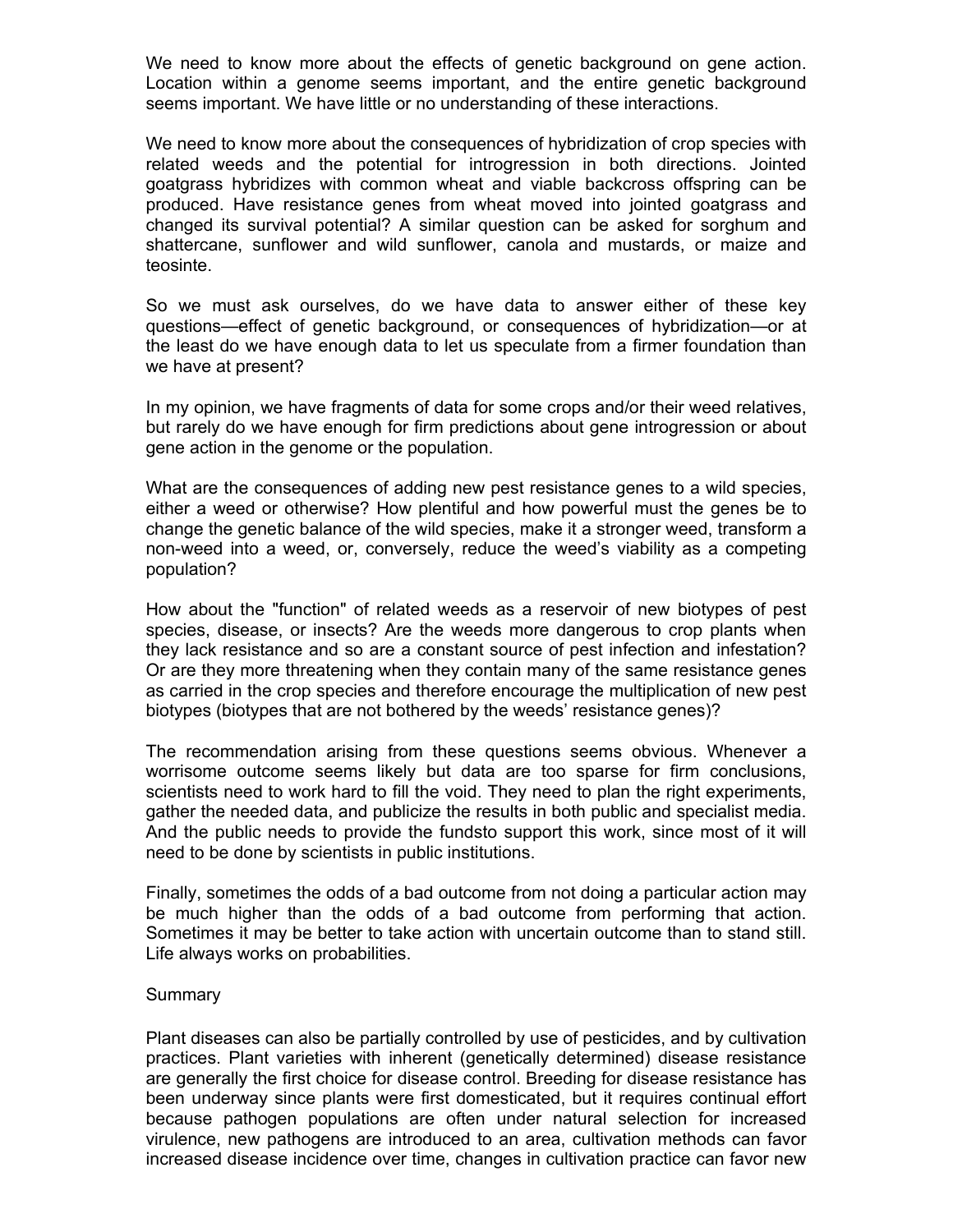diseases, and plant breeding for other traits can disrupt the disease resistance that was present in older plant varieties. Plant breeding for disease resistance typically includes:

- Identification of resistant breeding sources.
- Crossing of a desirable but disease-susceptible plant variety to another variety that is a source of resistance, to generate plant populations that mix and segregate for the traits of the parents.
- Growth of the breeding populations in a disease-conducive setting.
- Selection of disease-resistant individuals.

#### **Conclusion**

Plant diseases can be controlled by selecting and breeding plant resistant species

Self-assessment Assignments

- 1. List the components for plant breeding for disease resistance.
- 2. Distinguish between vertical and horizontal resistance

Tutor marked assessment

1. Identify the specific qualities required for breeding for pest resistance

#### **References**

1Chahal, G.S and Gosal, S.S., 2002.Principles and procedures of Plant Breeding, Alpha Science International, United Kingdom.

2Falconer, D.S., 1989.Introduction to Quantitative Genetics.3rd Ed. Longman.Burnt Mill.

3Kwon-Ndung, E.H. 2008.Genetics for degree students.Afaku Publishers, Abuja.

- 4 Frish M., and Elchinger, A.E., 2005. Selection Theory for Marker-assisted Backcrossing. Genetics: Published Articles Ahead of Print, published on March 31, 2005 as 10.1534/genetics.104.035451
- 5 Goussard, P.G. 2004. Improving grape vine material through selection. Department of Viticulture. Stellenbosch University. Lecture notes.
- 6 Holsinger, K.E., 2000. Reproductive systems and evolution in vascular plants. PNAS. June 20, vol. 97, no. 13: 7037-7042.
- 7 Kohli, M.M. and Francis, M., 2000. Application of biotechnologies to wheat breeding. Proceedings of a conference at La Estanzuela, Uruguay, November 19–20, 1998. Montevideo, Uruguay: CIMMYT.
- 8 KWV, South Africa. (2005). Setting new global standards for vine plant improvement. Vititec.
- 9 Takebayashi, N and Morell, P.L., 2001. Is self-fertilization an evolutionary dead end? Revisiting an old hypothesis with genetic theories and a macroevolutionary approach. American Journal of Botany. 88:1143-115
- 10 Charlesworth, D., X. Vekemans, V. Castric and S. Glemin (2005). "Plant selfincompatibility systems: a molecular evolutionary perspective". *New Phytologist***168** (1): 61–69.
- 11 Franklin, F. C. H., M. J. Lawrence, and V. E. Franklin-Tong (1995). "Cell and molecular biology of self-incompatibility in flowering plants". *Int. Rev. Cytol.*